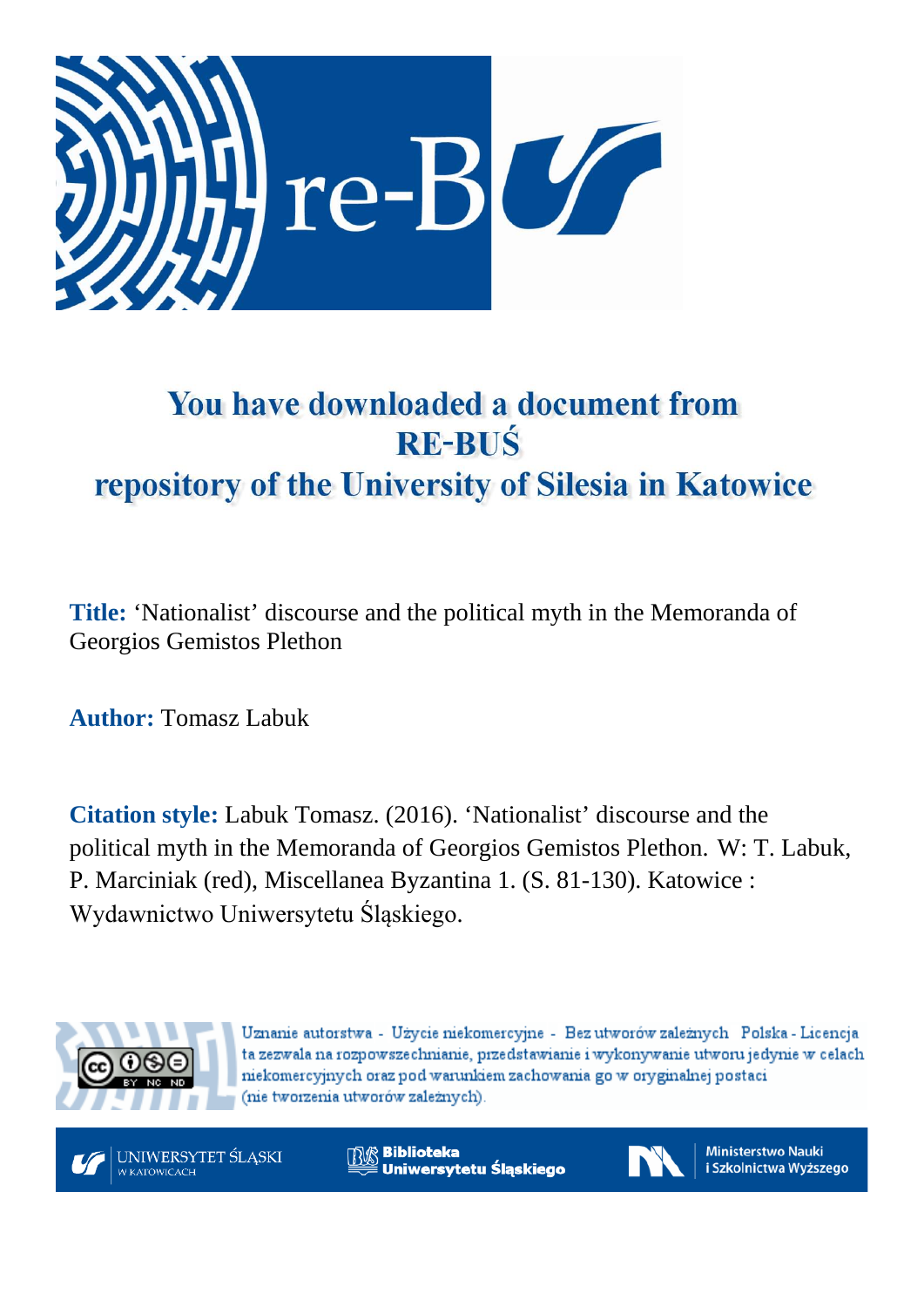#### Tomasz Labuk University of Silesia, Katowice

# 'Nationalist' discourse and the political myth in the *Memoranda* of Georgios Gemistos Plethon

The idea which seems to be intuitively evoked by the person of Plethon is that of an inherent paradox<sup>1</sup>. Unquestionably, he was one of the most (if not indeed the most) intellectually influential and prominent figure of his times. At the same time, the body of data regarding his life is painfully scarce. The answer to the question of Plethon's purported paganism has raised academic dispute of almost biblical proportions and the views of scholars diverge from one extreme hypothesis to the other – from perceiving the Νόμοι as an esoteric handbook for a secret pagan brotherhood in Mistra, to seeing it as a product of a handicapped mind, traumatized by the downfall of the empire<sup>2</sup>,

<sup>1</sup> "In considering those [Plethon's] beliefs, we encounter a paradox: the same man composed a tract on the Greek doctrine of the procession of the Holy Ghost and an edition of the Chaldean Oracles". Garnsey, 2007: 328.

<sup>2</sup> For a synopsis of diverging views on Plethon's paganism see Hladky, 2014: 188–189; Mavroudi, 2013: 178–179. On diverse interpretations of the Νόμοι see Siniossoglou, 2011: 150–154. I agree with Hladky's initial statement that the best we can do is to suspend one's judgement regarding Plethon's paganism (although he finally leans to-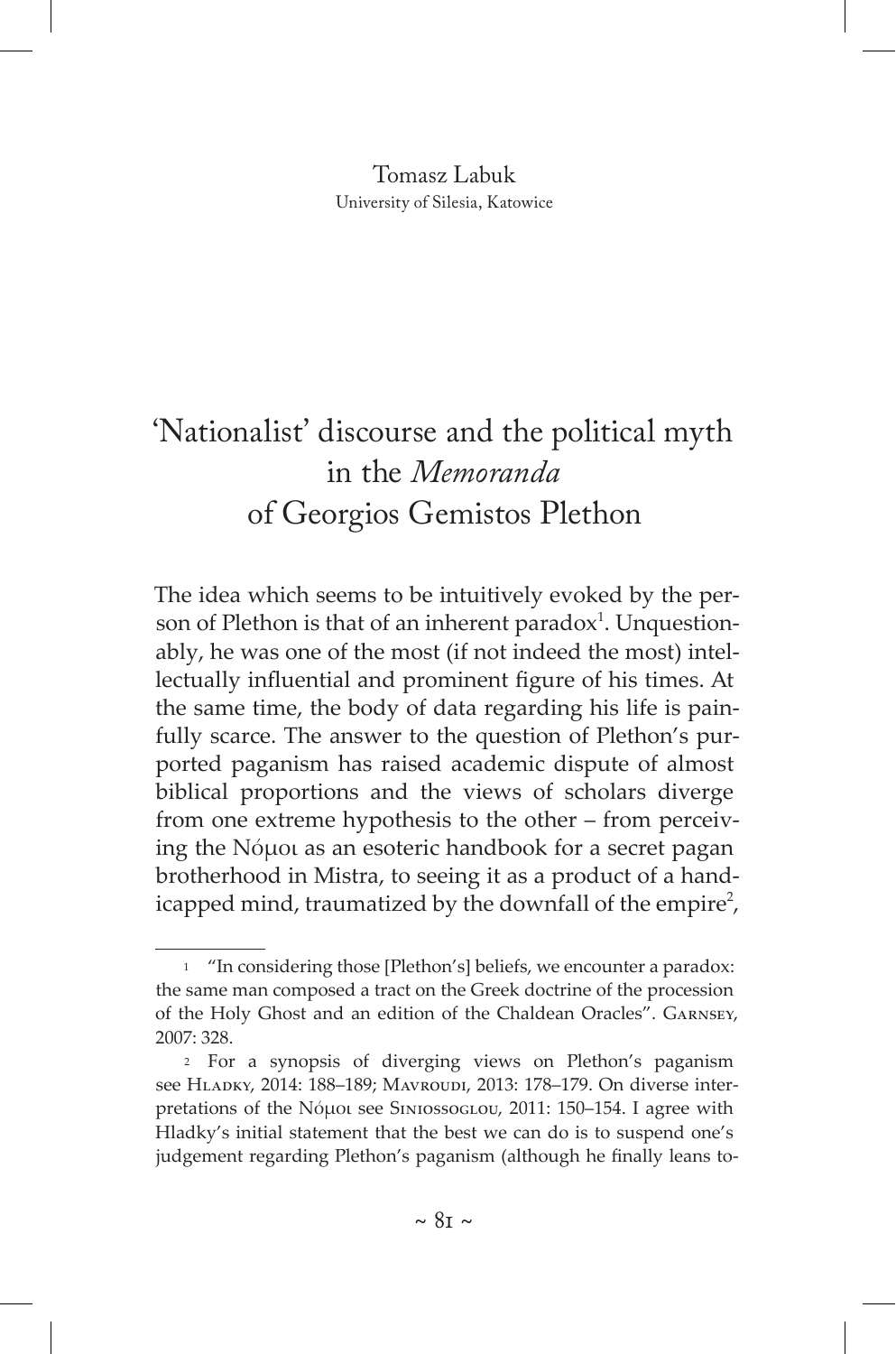to name but a few. The fiery debate over Plethon's alleged nationalism, triggered by 19<sup>th</sup> century Greek intellectual elite, desperately seeking national identity of the nascent state, remains unresolved up until now<sup>3</sup>, while the shaky ground of national and ethnic sentiments involved in it had blurred this already shadowy picture.

Such conflicting currents in the discussion Plethon's political ideas are probably much owed to a single phrase which the philosopher included in his *Memorandum* to the emperor Manuel II Palaiologos, which reads as follows: Ἥλληνες ἔσμεν τὸ γένος. This striking declaration triggered a heated and prolific discussion over Byzantine identity and, more generally, over the point of birth of national consciousness in the history of mankind. Undoubtedly, Woodhouse neatly captured this inherent equivocality, picturing Plethon as "the last of the Hellenes in the sense of Pagans of the classical age, and the first of the Greeks in the sense of modern nationalists" (Wоорноusе, 1986: 7). Hence, Plethon's implied nationalism will be my core focus point of the presented article. The texts which I shall use to explore this question are two *Memoranda* concerning the affairs in the Peloponnese, a letter regarding the reform of the garrison on the Isthmus (*De Isthmo*), two imperial funeral orations on the death of empresses Cleope and Helen along with a few excerpts from Gemistos' Νόμοι.

Surprisingly enough, numerous scholars applied the term 'nationalism' to Plethon's political works without any reservation<sup>4</sup>. However, the very notions of a 'nation',

wards acknowledging Gemistos' Orthodoxy, see 2014: 285). The notion of 'neo-paganism' understood as a criticism of Christianity and redefining what it means to be a 'true Christian' might be helpful to some extent, for which see Mavroupi, 2013: 181, but doubt must persist.

<sup>3</sup> On the discussion of Plethon and Modern Greek identity see Raszewski 2014.

<sup>4</sup> Siniossoglou writes cautiously about 'proto-nationalism': Siniossoglou, 2011: 120, 351–352; but Woodhouse in his insightful and ex-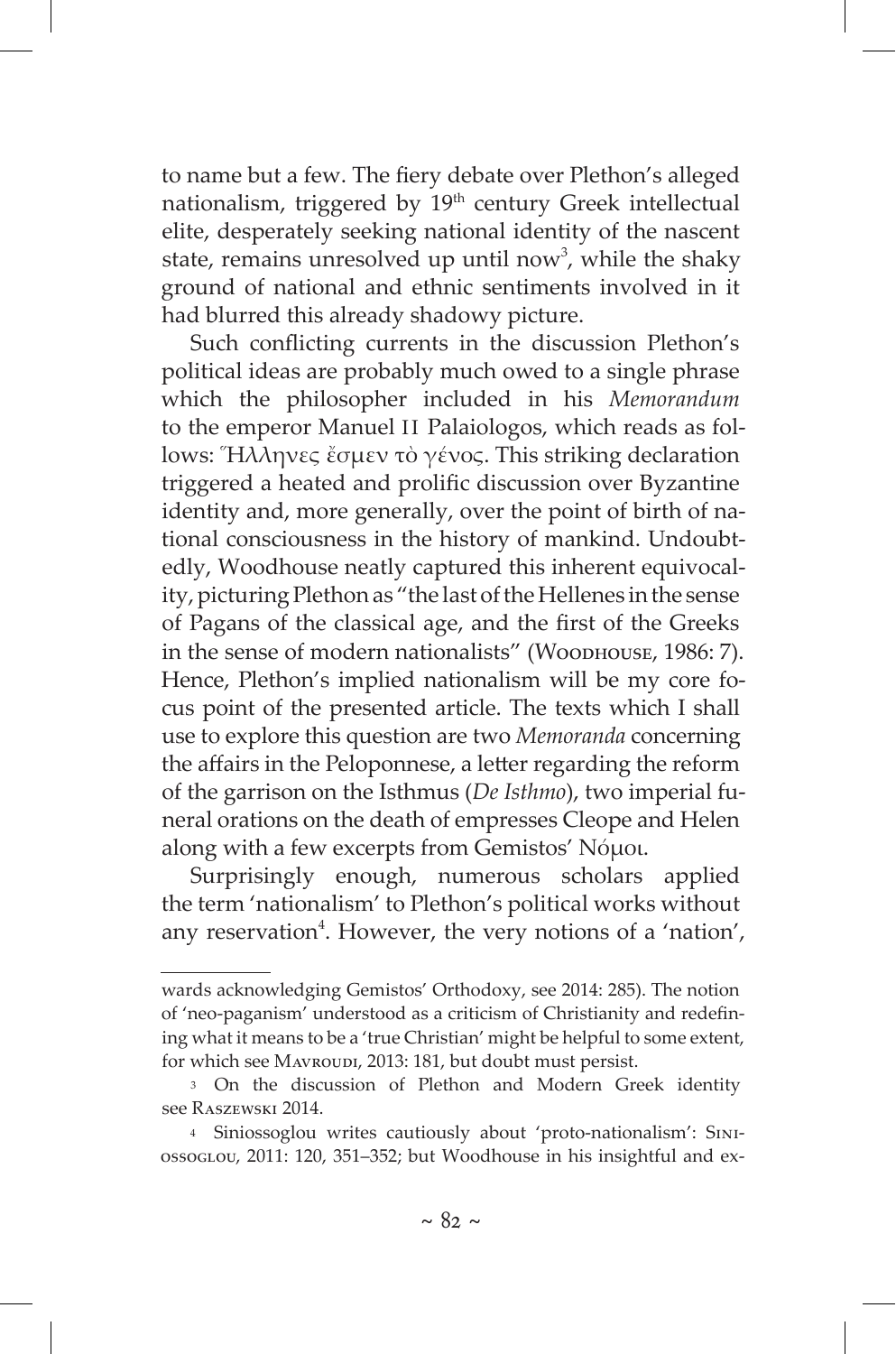an 'ethnic group', 'nationalism' as well as 'ethnicity' are sensitive and imbued with emotive power: they must be used with an utmost caution, especially if one takes into consideration the fact that no standard definition of these terms has been agreed as yet. While there is a seemingly broad consensus that nationalism as well as a nation-state are modern phenomena, at least some scholars do suggest that some form of group 'national' consciousness must have existed in medieval times (KALDELLIS, 2007: 76).This is not an implausible hypothesis, but otherwise bristled with difficulties of anachronistic imposition. Nonetheless, it still does not make the translation of the terms of 'ἔθνος' or 'γένος' any easier<sup>5</sup>. Accordingly, a doubt must per-

5 In his recent article Siniossoglou, discussing the terms genos and ethnos in the *Memoranda*, rightly contends that the very phenomenon of existentialism might be much older than the modern era (SiniossogLou, 2014). While it cannot be doubted that Plethon's genos/ethnos does indeed denote a social group based upon shared culture and ancestry, I believe that equating it with 'Greek nation' is a gross exaggeration (Ibid.: 2014: 426). Shared set of values is certainly a pre-condition of every nation, yet, national identity is channelled through the very existence of a nation-state which was a phenomenon utterly alien to the Middle Ages. Nationalism is, after all, a mass movement on behalf of the state – while the number of individuals who might have endorsed Plethon's view could have probably been narrowed down to a couple of dozens at the very maximum. Simultaneously, I subscribe to Siniossoglou's statement that on the rhetorical level there are striking parallels between the discourse of the *Memoranda* and modern nationalist dis-

haustive monograph on Plethon treats the subject as follows: "The most conspicuous feature of the three texts is their patriotic spirit. They point to a nationalist revival, which was Gemistos' favourite theme throughout his life. Nationalism to him meant Hellenism, which he associated with the Peloponnese" Woodhouse, 1986: 107. N.P. Peritore speaks about "national myth", but also of "national unity" and "national mobilization" without discussing any of these terms (PERITORE, 1977: 168– 191). Hladky, in his discussion of Plethon's reforms writes about "contemporary nations" of the Turks and the Byzantines: (HLADKY, 2014: 13). For a compelling study of Hellenism and nationalism n Byzantium see MAGDALINO 1991.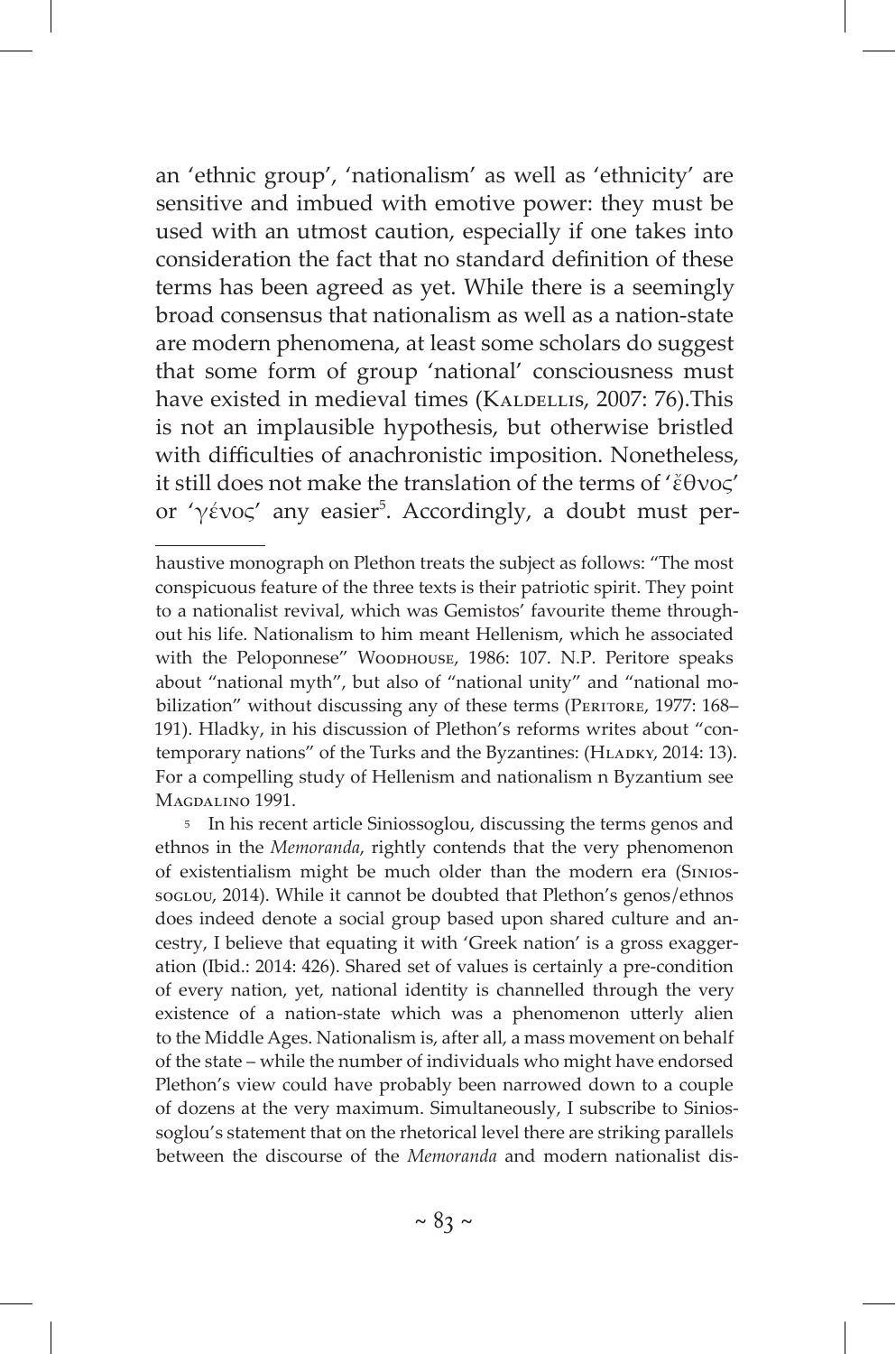sist whether we are still talking about an ethnic group or already about a nation. "This is always a headache," as M. Angold commented on the issues of Greek and Latin transliteration (ANGOLD, 1984: 4) and a similar statement can be made about any dispute of nationalism.

# Discursive formation of social identities

Jonathan Hall in his study of ethnicity in Greek Antiquity has convincingly argued that one cannot discover any objective criteria (such as genetics, language and religion) of ethnic ascription. Traditional outlooks on nationalism traced the origins of modern nations to the times immemorial, seeing them as a given of human existence<sup>6</sup>. The modernists took great pains to falsify this claim, describing a nation as an artificial construct which serves the purpose of the ruling elites, as the so-called instrumentalists postulated. Current theories, chiefly the ethno-symbolism proposed by A.D. Smith, tend to follow the middle way: while nations are modern phenomena which rose out of the fires of French Revolution, they were created out of ethnic cores. Smith's ethno-symbolism accentuates the inalienable role of ethnic/national symbols, memory and myths in the creation of nations. It seems that ethno-symbolism along with the theory of discursive formation of social identities, instilled by powerful symbols and constructed

course. Yet, Plethonean Hellenic *genos* amounts to nothing more than a core out of which the future Greek nation might have risen in the 19<sup>th</sup> century and under no circumstances, in my opinion, can it be simply translated as 'the nation of the Greeks'.

<sup>6</sup> On a survey of various theories of nationalism see Conversi, 2007: 15–21; Smith, 2009: 3–8; Hutchinson, 1994: 3–13, Ozkirimli, 2010: 49–137; on primordialism and perennialism: Smith, 2003: 145–169.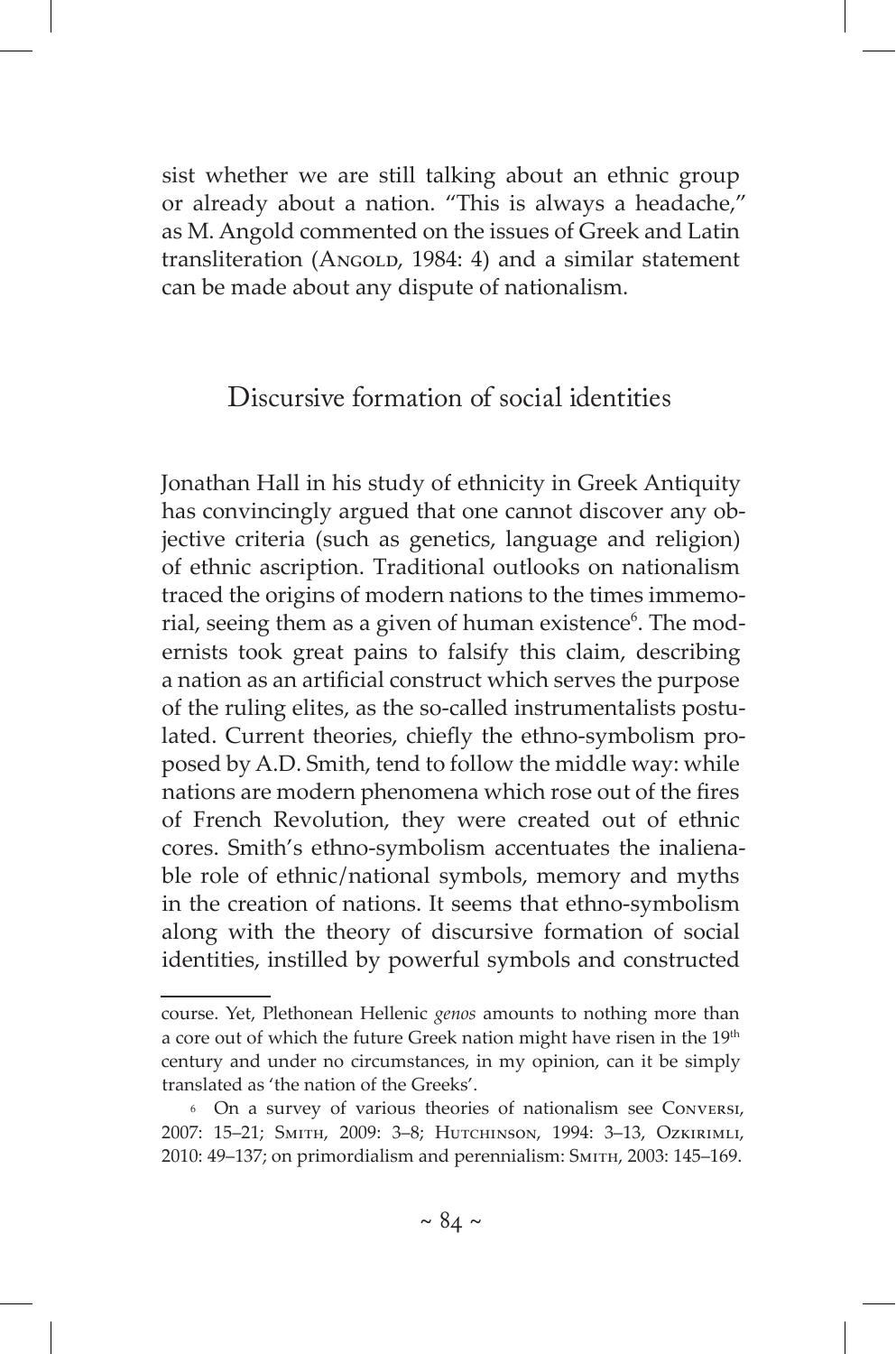through literary discourse, might rescue us from falling to the above-mentioned extremes of perennialism and modernism<sup>7</sup>.

Thus nations, as it seems, are neither perennial, nor are they deliberate artifacts of the ruling classes. On the contrary, according to the ethno-symbolists, a nation possesses some degree of objectivity (owing to its *objective* ethnic basis), on the other hand, according to Smith, nations are social groups which are *discursively constructed* and based on inter-subjectivity of its constituent parts, namely – the individuals. In this light, an ethnic (or national) identity is essentially a *subjective belief* with strong racial, historical and territorial associations (Page, 2008: 11, SMITH, 2009: 13). It realizes only within the boundaries of a group and every member of the group shares similar belief of common descent. This conviction, being a social construct, does not have to bear any relation to the reality whatsoever (PAGE, 2008: 12), it always emerges in opposition to a contrasting 'other' (Ibid.: 11).

The nexus of elements of a nation as well as an ethnic group, according to the ethno-symbolists, is constituted by its myths, history, traditions and symbols. None nationalist movement can ever be conceived as existing without these fundamental parts. *Myths of common descent* and common origin locate the group in a certain place (i.e. fa-

<sup>7</sup> On basic claims of ethnosymbolism see Smith, 2009: 8–19. Also: Conversi, 2007: 15–21, Ozkirimli, 2010: 143–165; Smith, 2003: 170– 198. Stouraitis acknowledges this lack of extremity in ethno-symbolistic approach by stating as follows: "This theoretical framework pays due heed to the fact that populations are systematically classified as cultural collectivities through ethnonyms in the historiographical narratives, but also that these narratives mainly represent theviews of literate social élites and do not, therefore, a priori reflect the identitiesof broader segments of the named populations. This anticipates the dangers of groupism and reification of ethnicity. Moreover, as opposed to primordialism, ethnicity is here seen as a social construct that comes and goes" (Stouraitis, 2014: 207).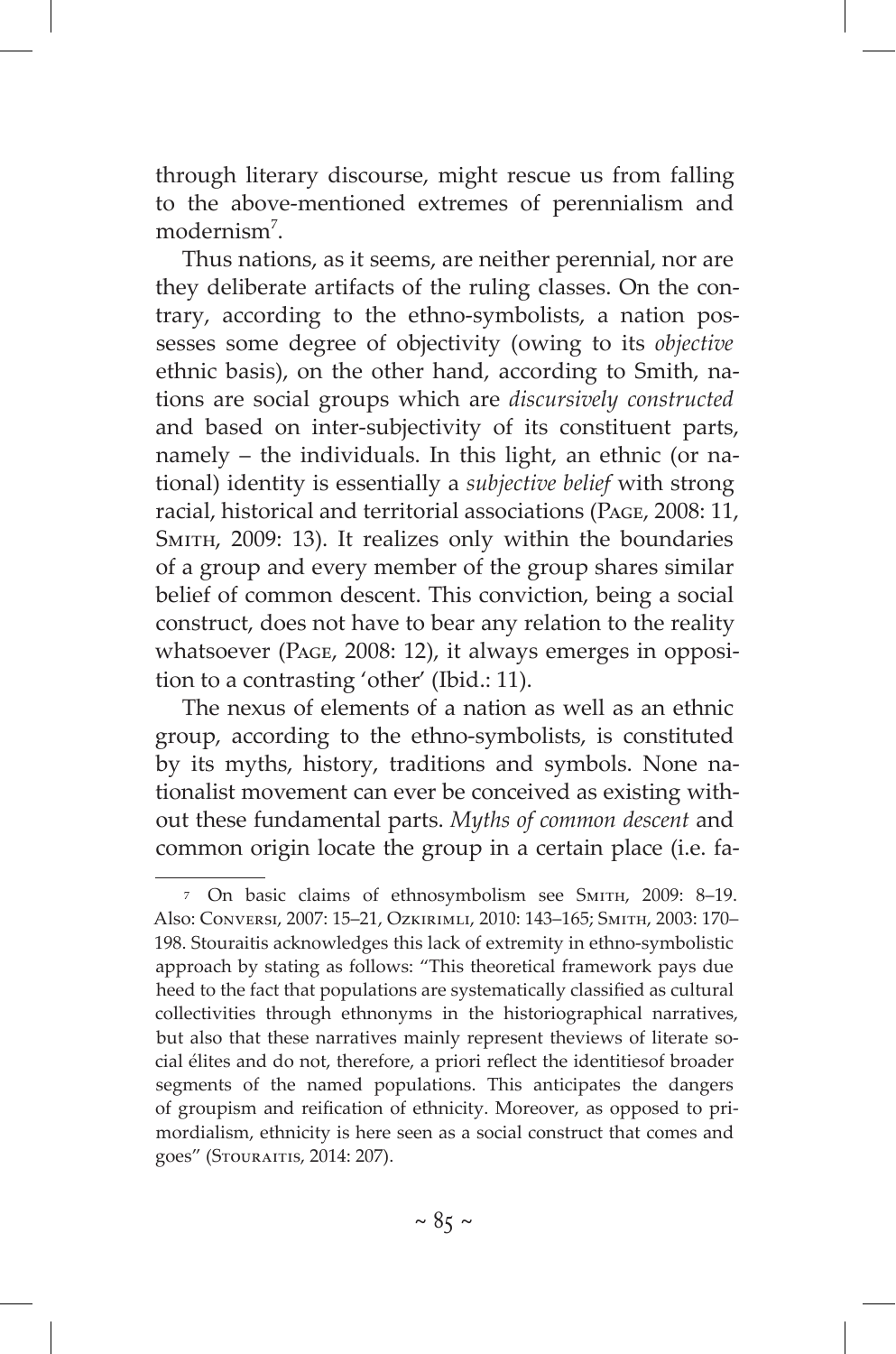therland) and time (hence endow them with the beginning point) and they define identity shared by the group. Ethnicity, moreover, just as nationalism, is fundamentally *historical*. For each ethnic group the present does not exist without the past and *vice versa*. Ethnicity entails a constant reinterpretation of group's ethnic past, which is adapted to present circumstances in order to set the direction of the current action and of social change. This, in A.D. Smith's terms, is an ethno-history – that is not a cold scientific analysis of the past conducted by a historian, but rather a mode of comprehending and interpreting the present through the mirror of past events (SMITH, 2009: 29).

Nationalism, as Magdalino warns, is "one of those words which one applies to the ancient and medieval worlds at the risk of one's scholarly credibility […]" (Mag-DALINO, 1984: 58). Hence, fully aware of the fact that using the term nationalism to Plethon's political works might be both disputable and anachronistic, I shall use a reserved meaning of 'national discourse' to denote the following:

- i) The programme of a thorough social change as proposed by Plethon at the prospect of succumbing to Turkish domination and an overwhelming role of the political myth within it;
- ii)  The ethnic and national basis of the reforms the aim of which is the "national" mobilisation and securing the future for the reformed state;
- iii) The ethnic language of discourse, based heavily on the notion of shared culture, common descent and common historical territory;
- iv) The construction and redefinition of national identity with its emphasis on 'Hellenism' and departure from the 'traditional' Romanness<sup>8</sup> of the Byzantines;

<sup>8 &</sup>quot;In this regard, one could plausibly argue that up to the twelfth century Romanness as a politico-cultural discourse of self-identification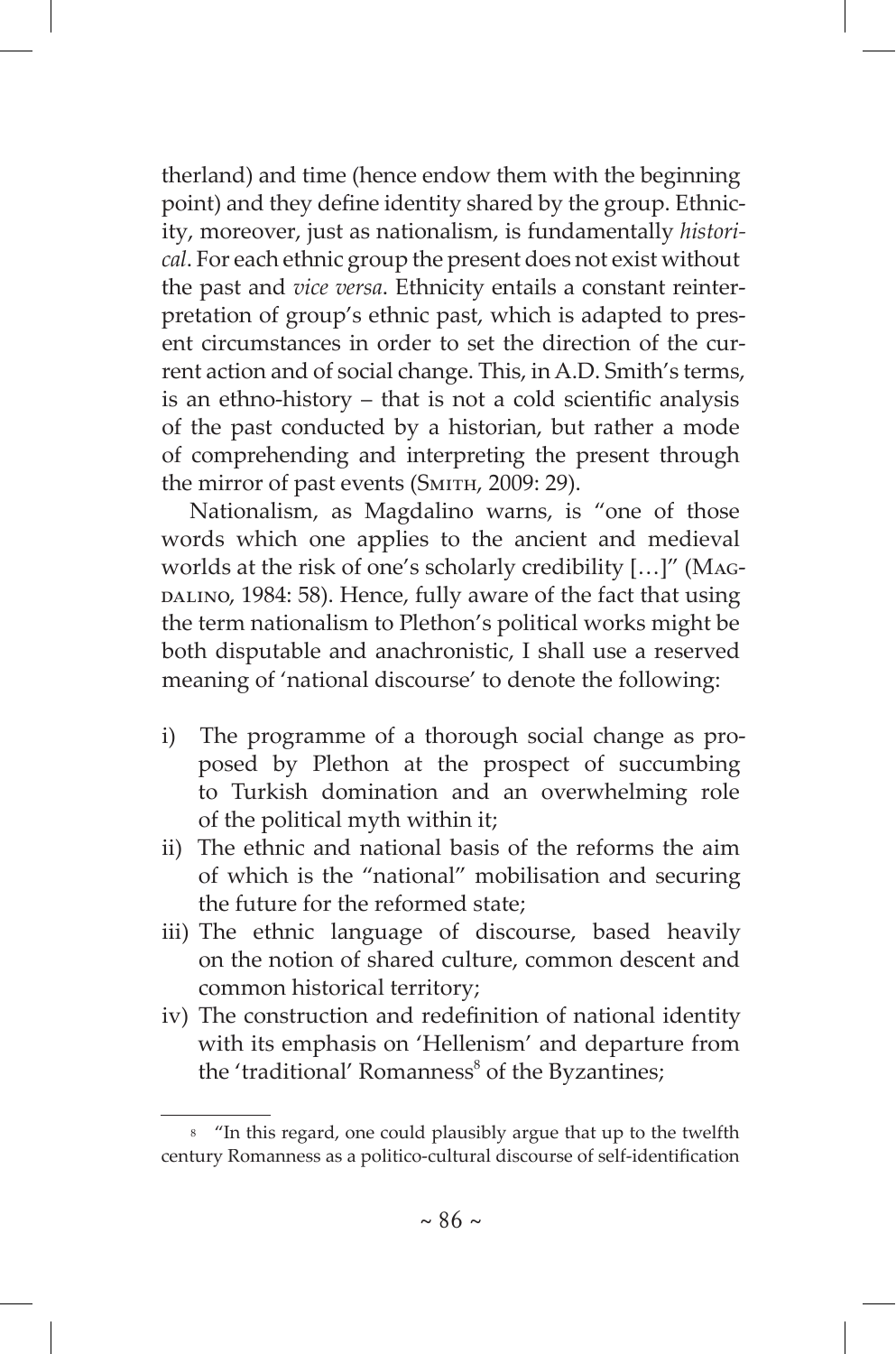Therefore, instead of answering the question whether Plethon was the first Greek nationalist, or even a nationalist in general, I propose to analyse his political writings from a yet different angle, namely that of rhetorical technique. In other words, the question that I shall attempt to address is what rhetorical means may be applied in political discourse in order to crystallise and instil group identity of the addressees. To this end I shall analyse the texts in question by means of the restricted model of nationalism outlined above along with a model of the political myth $\theta$ , without which no social identity can last and thrive. I am firmly convinced that both of the afore-mentioned notions might contribute to our better understanding of Gemistos' political ideas.

### The political myth – a model

Ernst Cassirer, tracing the resurgence of the political myth in his times in *The Myth of the State*, writes: "In desperate situations man will always have recourse to desperate means – and our present-day political myths have been such desperate means. If reason has failed us, there remains always the *ultima ratio*, the power of the miraculous and the mysterious" (Cassirer, 1946: 279). Yet, how can

concerned mainly the members of a social upper stratum, whose social status and literacy enabled their active participation in the political system as well as access to a literate culture that was produced and circulated on the level of the élite's the two main means that configured a solid Roman identity/ideology". STOURAITIS, 2014: 204

<sup>9</sup> The only extended analysis of Plethon's political myth was, to my knowledge, proposed by Peritore, 1977. However, Peritore evaluates Plethon's myth mainly from the point of view of historical veracity which, in my opinion, is unnecessary.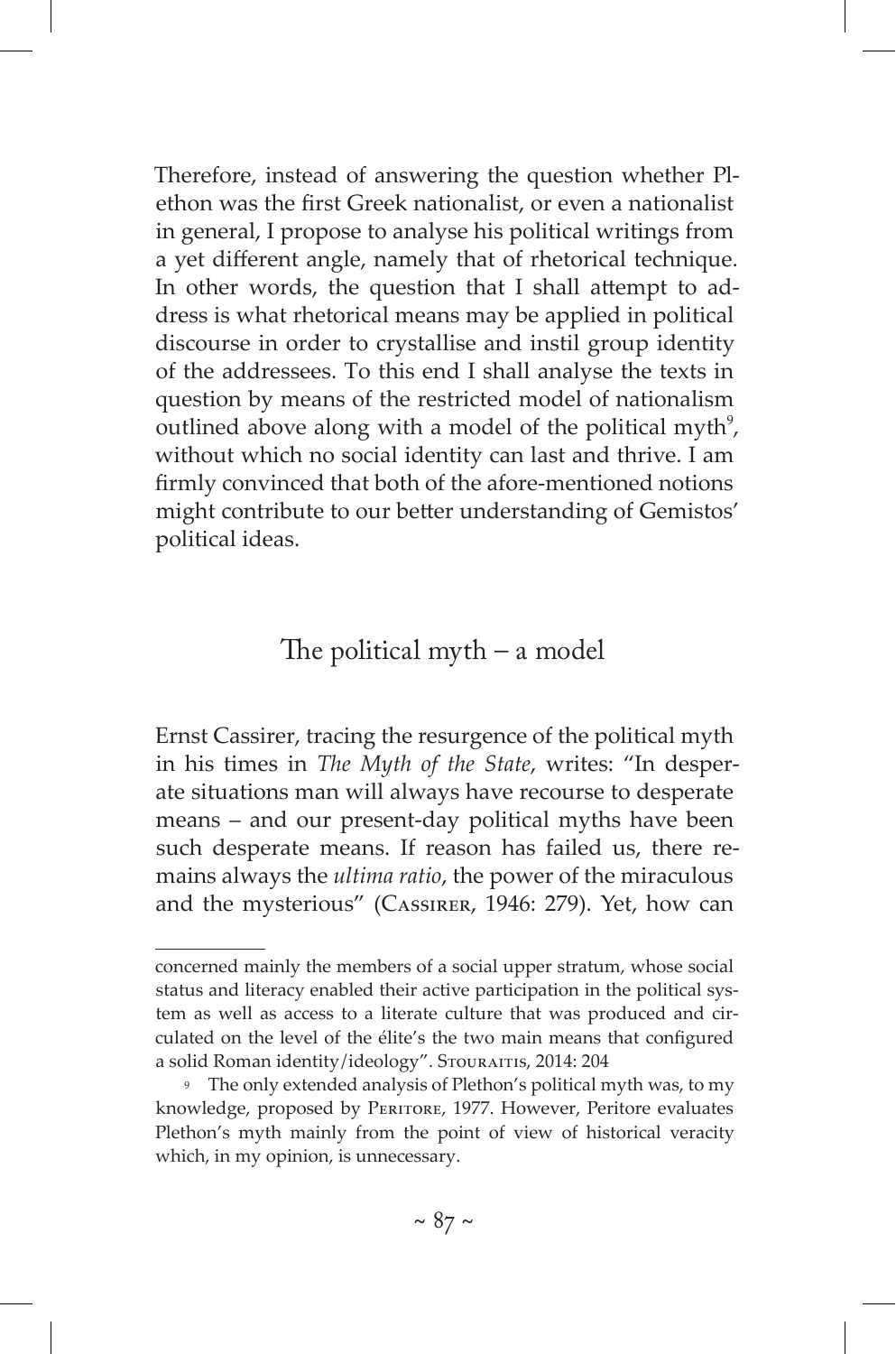we conceive of the concept of the political myth? Both traditional and modern frameworks put an accent on its narrative structure, as opposed to that of story<sup>10</sup>. As Chiara Boticci remarks, a narrative is constructed by a series of events which are presented systematically; it is the way in which the receiver is familiarised with a certain action (BOTICCI,  $2007$ : 110–115). The role of the receiver is of utmost importance here: narratives make sense only when there is a speaker and a receiver; the context within which the narrative occurs is essential for it to convey any meaning at all.

Boticci perceives the political myth as "a process of work on common narrative by which the members of social group provide significance to their political conditions and experience" (BOTICCI & CHALLAND, 2006: 316). She follows the conclusion of Cassirer and Doutté, who define the political myth as "collective desire personified" (Cassirer, 1946: 280). Christopher Flood, on the other hand, captures the political myth as "an account of political events which is true for the social group which believes it" (Flood, 1996: 8), or as a mode of ideological discourse (Ibid.: 13). Kanavou, on her part, discerns that the source of the political can be found in the act of reinterpreting or reworking traditional mythical material in such a way that it gains political significance $11$ . Such myths are created in order to constitute political self-definition of social groups

<sup>&</sup>lt;sup>10</sup> On μύθος/λόγος, storytelling/reason opposition see FLOOD, 1996: 6. TUDOR, 1972: 137-140.

<sup>11</sup> Just as sacred myths: Myth, according to Blumensberg's framework, names the unknown and thereby renders the world comprehensible; it erases the fear of emptiness: "What is archaic is the fear not so much of what one does not yet know as merely of one is not acquainted with. As something one is not acquainted with, it is nameless; as something nameless it cannot be conjured up or appealed to or magically attacked […]. All trust in the world begins with names with which stories are told". BLUMENBERG, 1990: 35.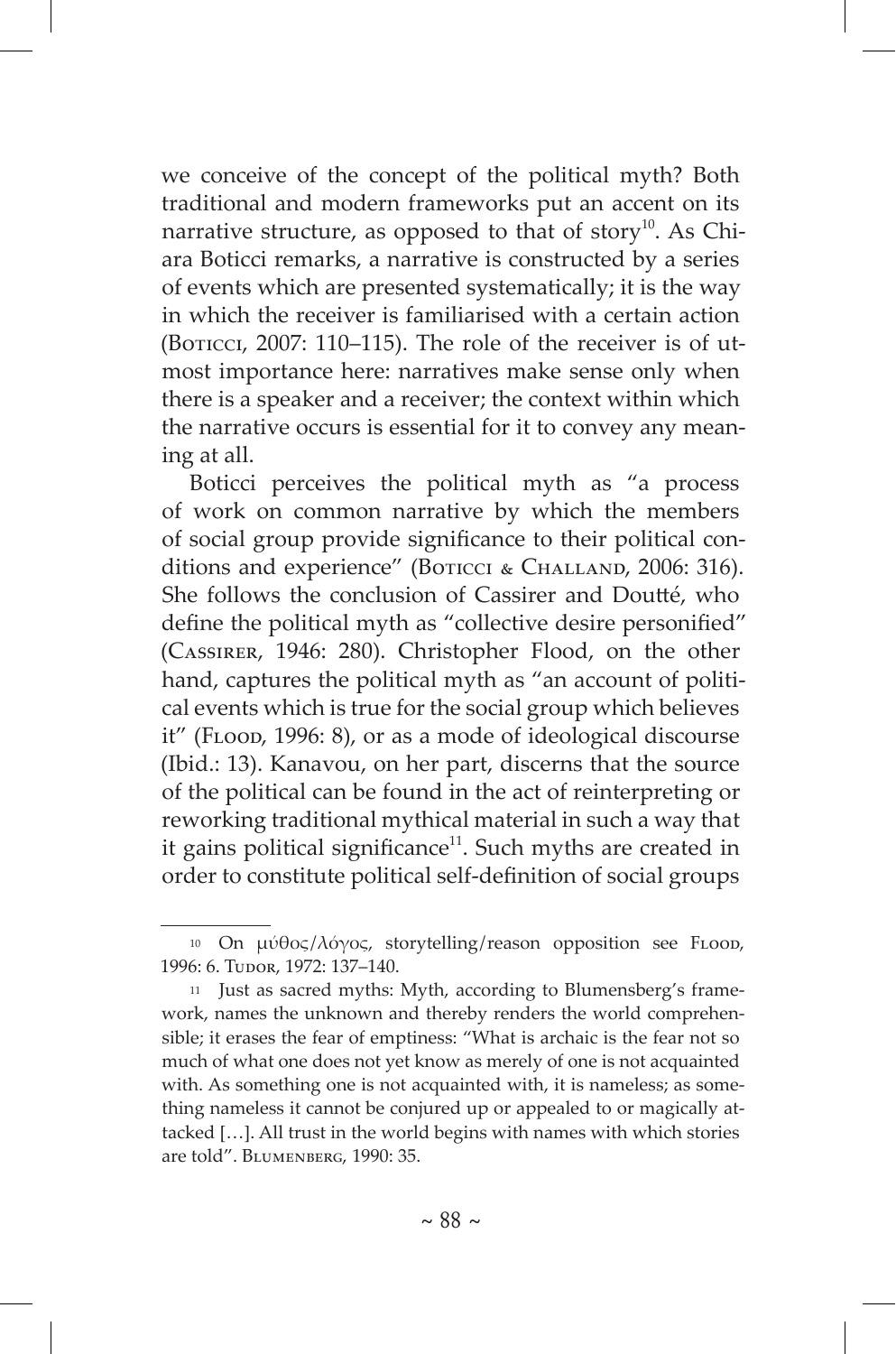or justify political development. They are also "intentional histories" which combine myth with history and which guard the persistence of collective identity (Kanavou, 2011: 383). These are the features which tie the political myth to the national discourse (OTILIA, 2007: 67).

In addition, political myths are artificial constructs and their ultimate source is crisis, or social trauma (FLOOD, 1996: 80). According to Cassirer, crisis is a "natural soil upon which political myths could grow up and in which they find ample nourishment" (Cassirer, 1946: 278). When men are bound to withstand a task which surpasses their physical resources, continues Cassirer, they resort to magic. A learned, civilized and sophisticated *homo faber* falls back on magical practices and mythology. Thus, political myths are extremely refined constructs (Ibid.: 280–281). A politician who constructs the political myth is simultaneously a *homo magus* and a *homo faber*; he is "the priest of entirely new religion. But when he has to defend this religion, he proceeds very methodically" (Ibid.:  $282$ )<sup>12</sup>. There are some occurrences which cannot be simply demonstrated without any resort to persuasive images: the readiness to die for one's country cannot be grasped by rational means (Boticci, 2007: 160; Otilia, 2007: 67).

For Cassirer, the political myth gains its force from the magical use of words. As opposed to semantic use of words which entails describing the reality as it is, magical application of linguistic terms does not depict anything; it aims at producing certain effects in the listener. A magical word gains supremacy over a semantic word; the meaning of the latter is inevitably altered. This feature is further fuelled by the fact that the political myth cannot be falsified: it does not have any author, it skillfully purports to describe reality as it is. In Tudor's terms, political

<sup>12</sup> In fact, Tudor criticized Cassirer's insistence upon the sacred element of the political myth. Tudor, 1972: 33-36.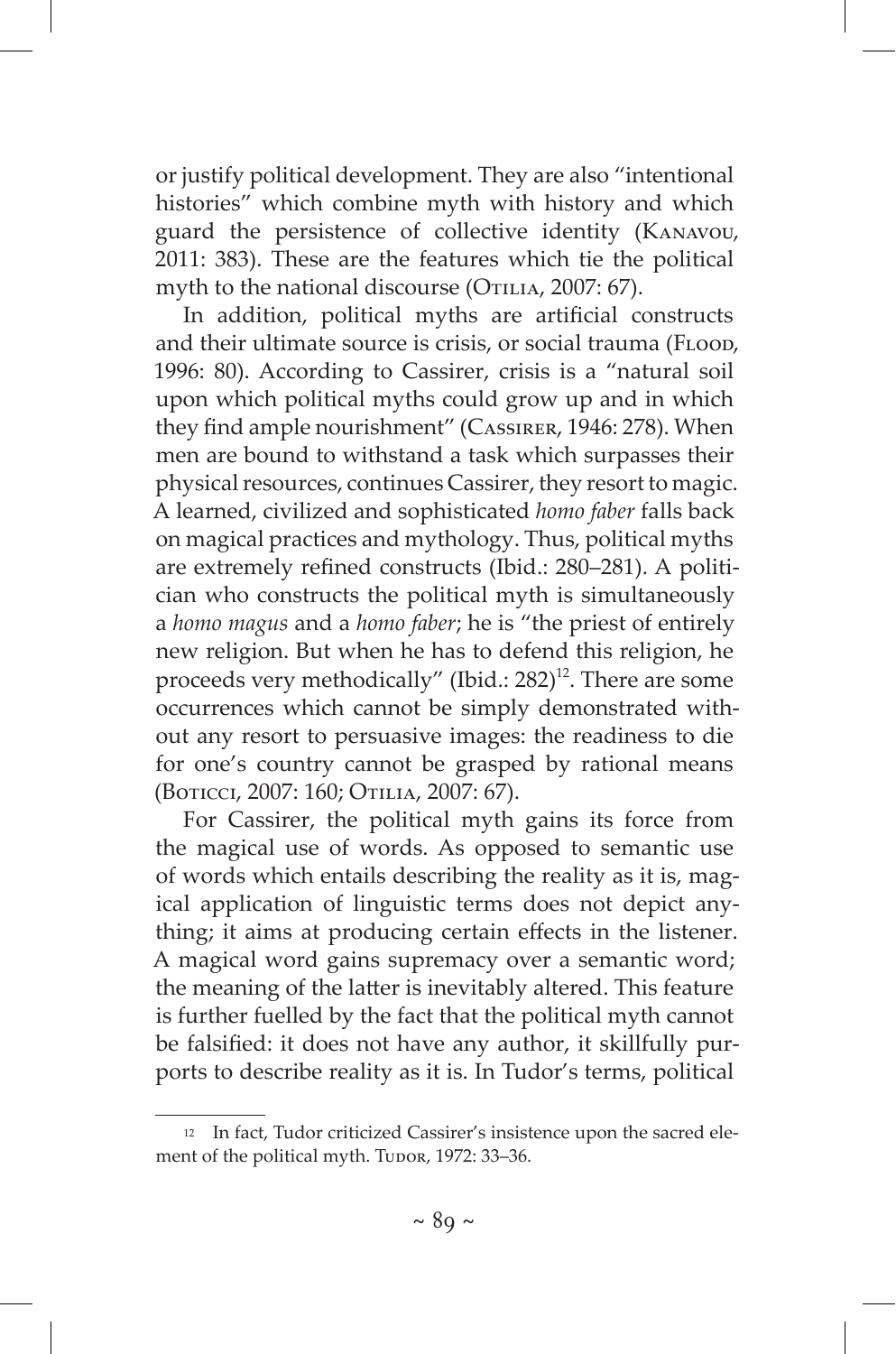myths are by-products of practical thinking: they can be judged only on the basis of their plausibility (i.e. probability of their realization) $^{13}$ .

However, magical application of words is not enough: it requires rites which will support it. These rites change men's perceptions and thereby control their actions: "Every political action has its special ritual. And since, in the totalitarian state there is no private sphere independent of political life, the whole life of man is suddenly inundated by a high tide of rituals. […] Every class, every sex and every age has a rite of its own, no one could walk in the street without performing a political ritual" (CASIRRER, 1946: 286). *Homo magus* in Cassirer's framework is also a *homo divinans*, he is a prophet who fulfils the will of gods. As a public fortune-teller he uses prophecy as the ultimate technique of ruling, he offers the most improbable promises which are sanctified by the gods. At the same time, he is a medic: a *homo divinans* offers the cure to all evils.

> Discursive formation of identities: a case-study of  $15^{th}$ -century Byzantium

Before turning to Plethon's texts themselves, I shall focus on one salient feature of ethnic self-ascription, namely its discursive character. Byzantine elite identity was without any doubt chiefly Roman: the Byzantines called themselves Ρωμαΐοι and were the subjects of the βασιλεῦς

<sup>13</sup> Tudor, 1972: 123:  $\lbrack \lbrack \ldots \rbrack$  when practical considerations are foremost, men tend to believe what, at that moment, they find it convenient or necessary to believe. […] Indeed, it is plain that if a myth is to be a practical argument, the chief condition for its success is that it be understood as a true narrative of events".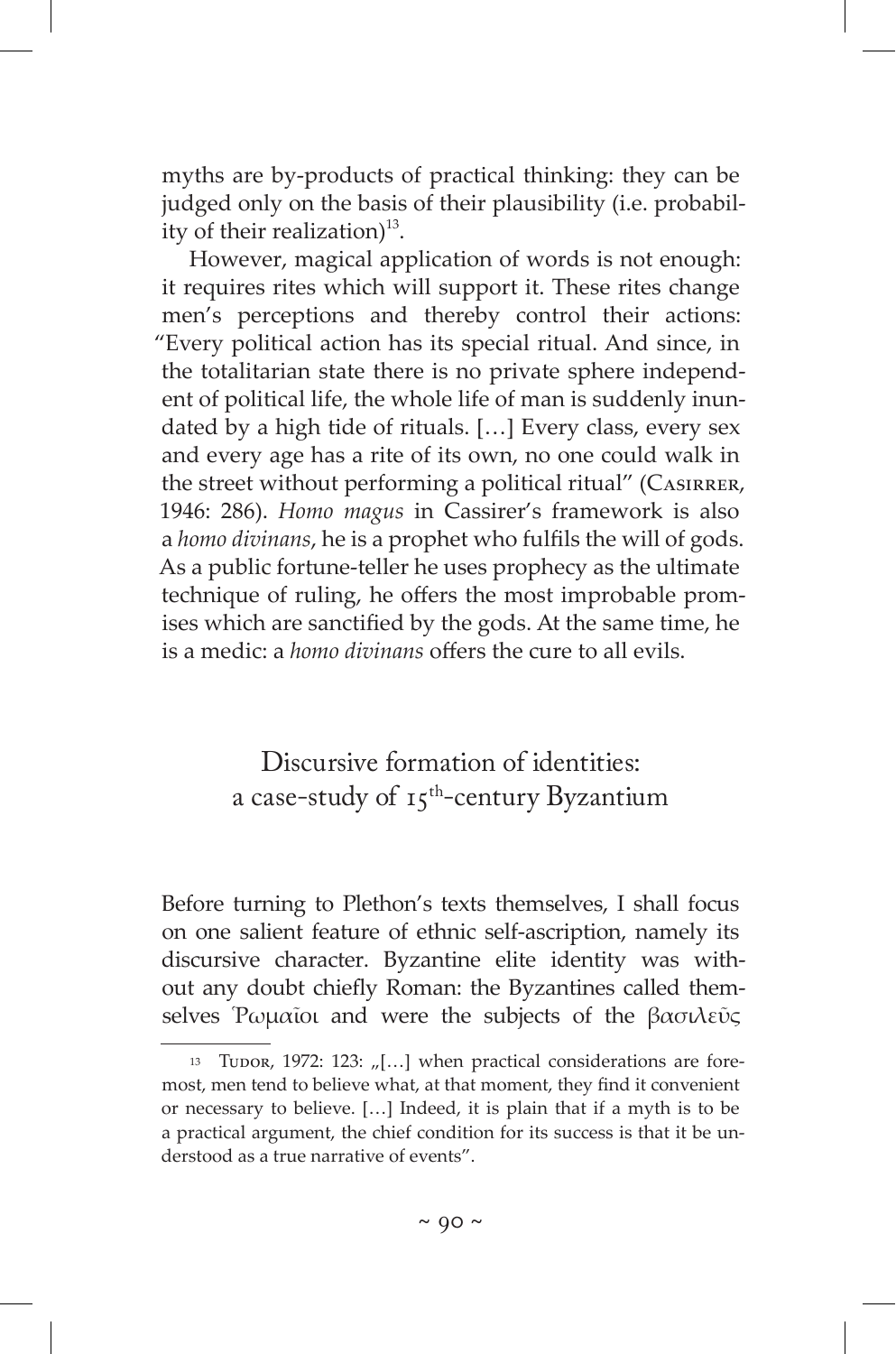τῶν Ῥωμαίων. Nonetheless, the consciousness of Hellenic past was undoubtedly present<sup>14</sup>. While in the earlier period of the Byzantine state the term 'Hellene' was used in derogatory contexts (SINIOSSOGLOU, 2011: 54–62; STOURAI-TIS,  $2014$ :  $208$ <sup>15</sup>, it was rehabilitated in the eleventh century (KALDELLIS, 2007: 190-195; STOURAITIS, 2014: 210-213). The Byzantines, however, did not detach themselves from the Roman identity<sup>16</sup> even up until  $14<sup>th</sup>$  and  $15<sup>th</sup>$  century (KALDELLIS, 2007: 338). While  $12<sup>th</sup>$  century was a period of unprecedented interest in classical Greek literature, numerous additions to the *Synodikon of Orthodoxy* and anathemas upon Hellenic learning served as the symbols of the entrenchment Orthodox Church (Kazhdan & Epstein, 1985: 126–130, 158– 163; Magdalino, 1992: 383–384). The conquest of the Fourth Crusade in 1204 incited various intellectuals in the 13<sup>th</sup> century turn their attention to their Hellenic identity, reborn as a result of tension which presence of the Latins exerted on the prevailing cultural identity of the Byzantines.

Hesychastic controversy of the  $14<sup>th</sup>$  century was a theological debate of complex nature and it is not a proper

<sup>14 &</sup>quot;They might call themselves Romans and remember proudly that theirs was the legitimate Roman Empire. Still more, they were Christians, to whom pagan learning was of secondary importance in comparison with the Christian revelation. But their language was Greek, their literature was written in Greek; and the works of the ancient Greek world were still studied and admired". Runciman, 1970: 14–15. On the discussion of (highly questionable, in my opinion) possibility of existence of the Byzantine Nation-State: KALDELLIS, 2007: 46-112; Stouraitis, 2014: 178, 185–190.

<sup>15</sup> Angold notes that the first attested use of the ethnonym 'Hellenes' to denote 'the Byzantines' can be found in the 12<sup>th</sup> century letter composed by George Tornikes. (ANGOLD, 1995: 512). On the 'anti-Latin' character of the term in the Nicaean court see also AngoLD, 1995: 527– 528.

<sup>16</sup> KALDELLIS, 2007: 338. Stouriatis presents valuable insights into the elitism of Byzantine Roman ethnic self-ascription: STOURIATIS, 2014: 180–191, on the elite's ethnic discourse of distinction: 199–200; on the exclusion of the illiterate masses: Ibid.: 196–197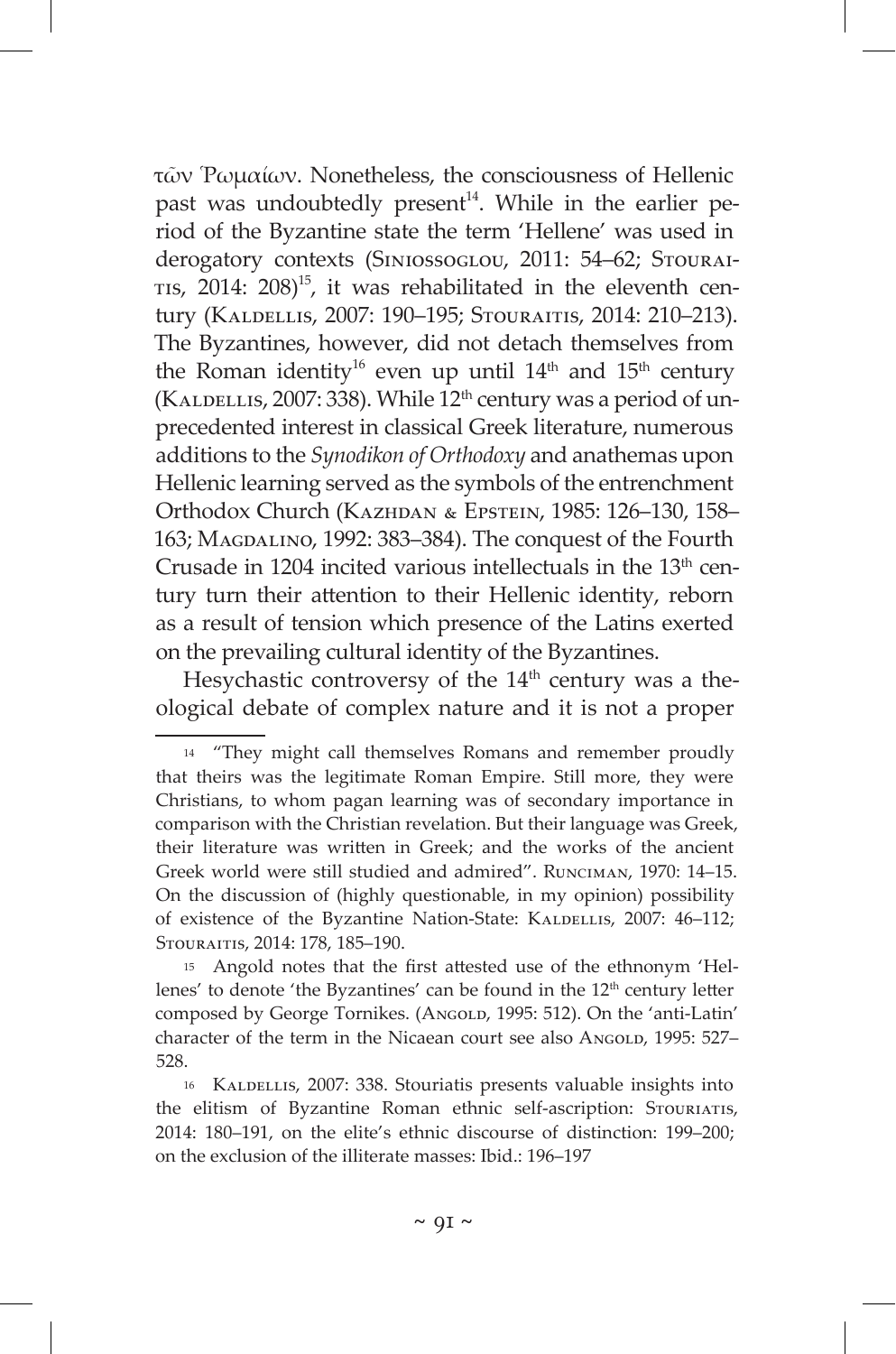place to investigate its intricacies in depth. What is of interest to me, however, is the fact that it cannot be reduced to a mere debate over God's energies and human cognition of God's nature<sup>17</sup>. In reality, it might be read as a clash of two incompatible 'grand narratives'18: that of apophatic Orthodox theology of Palamism and that of rationalistic anti-Hesychasm, Hellenic and heterodox in its essence. The so called 'monastic takeover', the seizure of Church's administration by a purely monastic and Hesychastic clergy, combined with an utter dissolution of imperial secular power in the Byzantine state, resulted in a gradual increase of patriarchal control over the throne of *basileus* of the Romans. Meyendorff paints the gloomy state of the empire in the following words: "A new power acquired by the Church, now ruled mainly by the monastic party, a power that the emperors were too weak to challenge seriously […] the empire had practically ceased to exist. But the Church was keeping its influence on the people" (In Siniossoglou, 2011: 115).

<sup>&</sup>lt;sup>17</sup> "In response to the claim that God is utterly unknowable and therefore cannot be experienced in prayer, Gregory developed a distinction, already present in the Byzantine tradition, between God's essence (*ousia*) and his energies or activities (*energeiai*) arguing that in his essence God is unknowable but that he makes himself known through his activities or energies, which are God himself, and not merely some effect produced by God, and that the divine light experienced by the hesychasts is one of the divine energies. Much of the argument turned on the interpretation of the Gospel episode of the Transfiguration, in which it was argued that the light beheld by the disciples was the uncreated light, emanating from Christ's divine nature. Gregory's defence was endorsed by the monks of the Holy Mountain, and also by a series of councils in Constantinople". MEYENDORFF, 1979: 141-53.

<sup>18</sup> I use this notion contrary to N. Siniossoglou, who inteprets this conflict in essentialist terms of Weberian ideal-types [see SINIOSSOGLOU, 2011: 19–21]; I am more inclined, following Averil Cameron, to endorse non-essentialist constructivist outlook: Cameron, 2014: 59.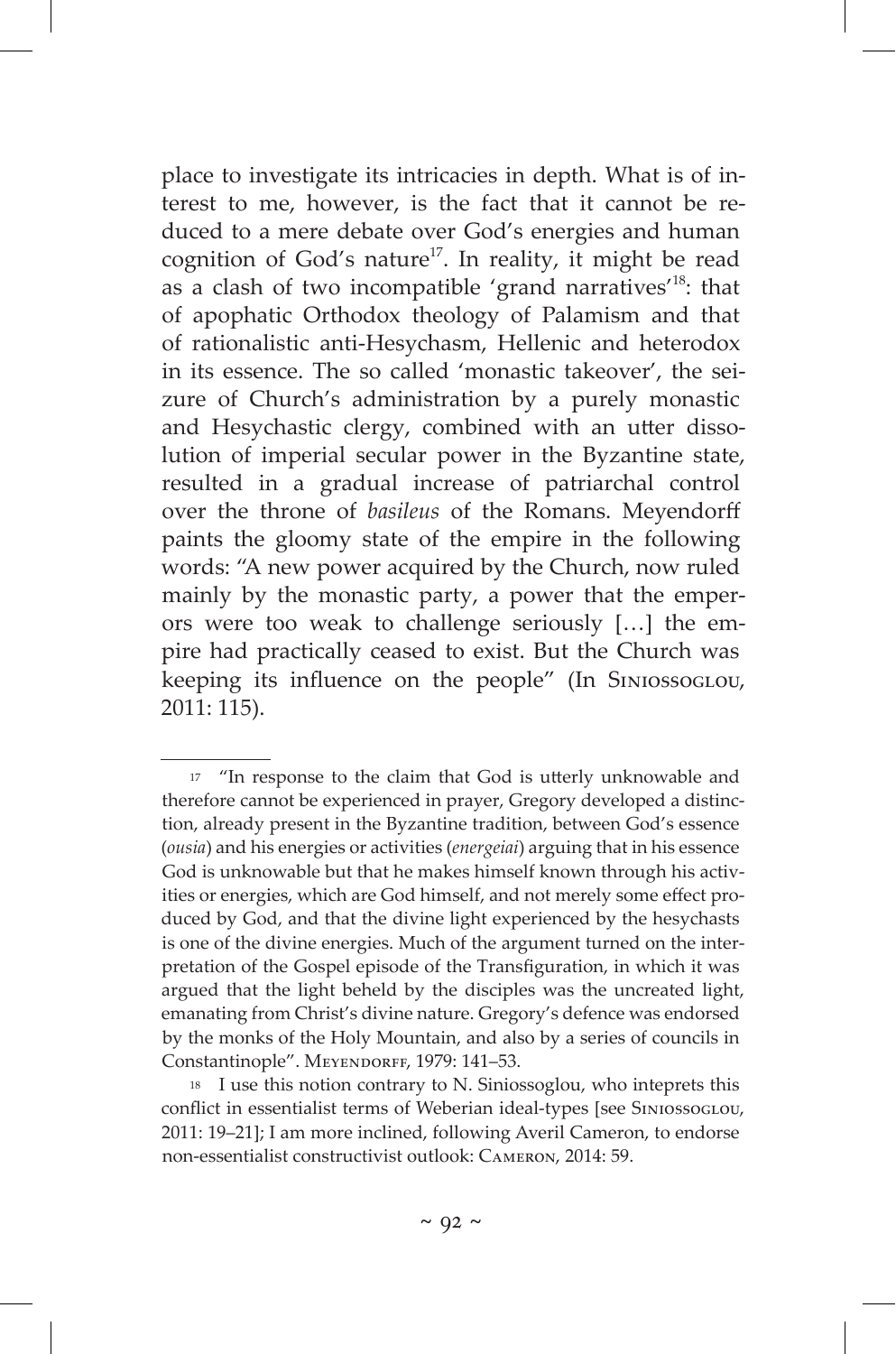Pletho's *De differentiis*, his defense of primacy of Plato over Aristotle, subsequent intellectual dispute with George Scholarios and their personal rivalry which ended in casting the Νόμοι to flames, can be grasped as yet another expression of the clash of the above-mentioned narratives of Hellenism and Orthodoxy<sup>19</sup>. The issue at stake was the protection of traditional faith against the overtly pagan and heterodox notions of Plato. "Plethon had equally strong, and no doubt sincere, views on the future well-being of his people, but they contradicted those of Scholarios in nearly every respect. Both men knew that their respective ideologies could not co-exist" (Livanos, 2005: 25). While Scholarios' social and theological ideas were deeply rooted in Orthodoxy, Plethon seems to have been thoroughly convinced of the end of Christianity (Siniossoglou, 2011: 362) – the only rescue lay in the return to the Hellenic religion of the forefathers.

The intensity of confrontation between these two intellectual notions of reality was further fuelled by the dispute of the union of the Churches and the consequent help of the Western troops against the Turkish army which was lurking at the threshold of the Byzantine Empire. This intense friction is patent in contrasting visions of Byzantine ethnic self-ascription of Ducas' *Historia Turcobyzantina* and Chalkokondyles' *Historiarum Demonstrationes*, both written in 15th century. Ducas, having spent a major part of his life in the service of the Genoese, had strong pro-Latin and pro-Unionist sentiments, calls the Byzantines Ῥωμαῖοι, with extremely rare exceptions. Hence Ρωμαΐοι are ruled by the Emperor, live within the bounds of the empire and swear allegiance to the crown. For the most part, in linguistic surface, it is reflected by the genitive formula,

<sup>19</sup> On the dispute between Scholarios and Plethon see Karamanolis, 2002, 253–280, Siniossoglou, 2011: 125–160, Livanos, 2005: 23–37; 2006: 71–94; Hladky, 2014: 78–9, 82, Evangeliou, 2006: 153–170.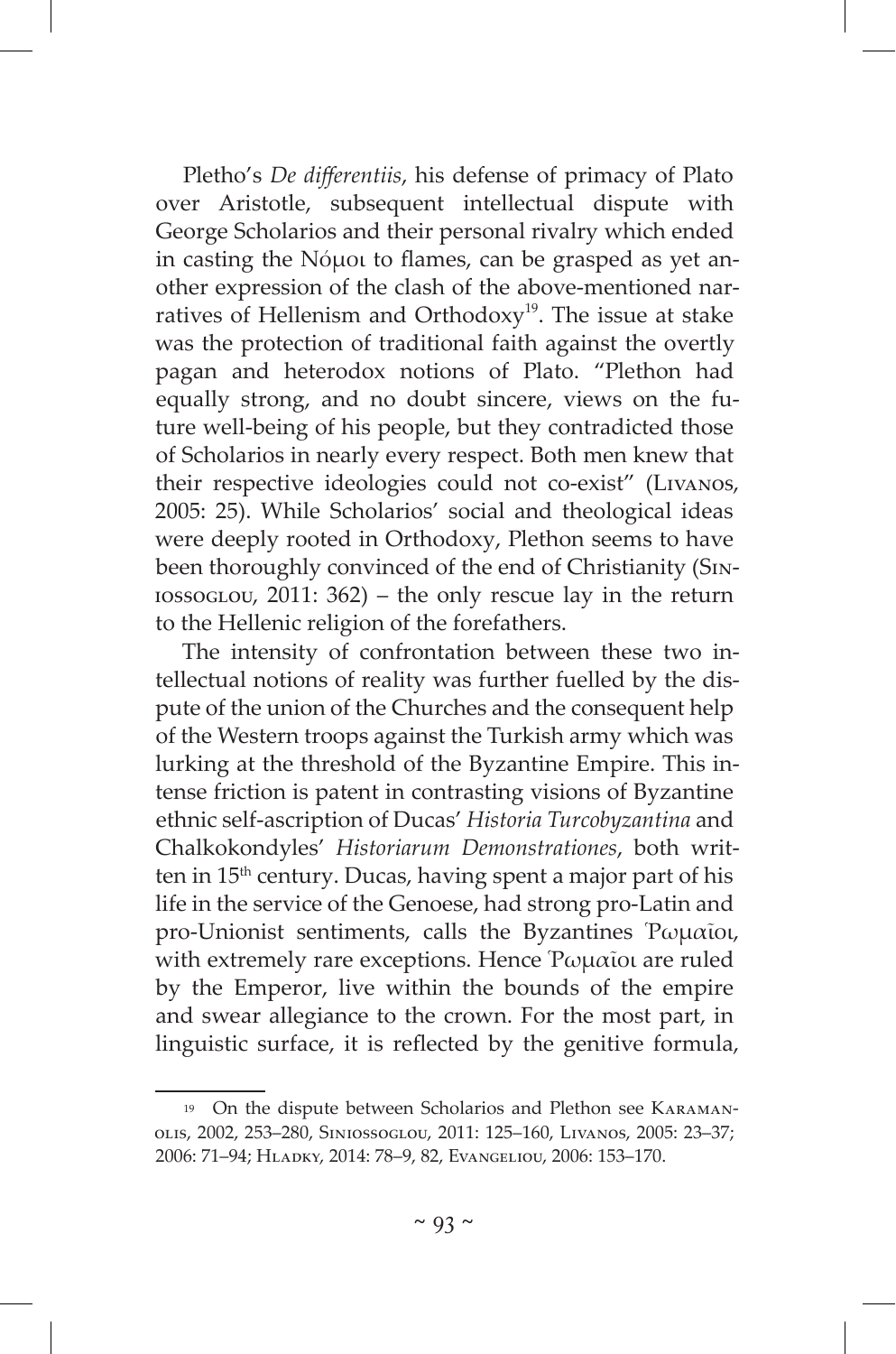to use Gill Page's term (Page, 2008), which appears in numerous points of Ducas' text: τὴν γῆν τῶν Ῥωμαῖων, τῷ βασιλεῖ τῶν Ῥωμαίων, δυστυχίαι τῶν Ῥωμαίων, ὅσοι τῶν Ῥωμαίων, ἁμαρτίας τῶν Ῥωμαίων, ἐπιτροπὸς τῆς βασιλείας τῶν Ῥωμαίων, πολιτεία τῶν Ῥωμαίων, ὡς βασιλεῖς τῶν Ῥωμαίων, τὰ τῶν Ῥωμαίων, and numerous other phrases. The Romans are the loyal Christian subject of the imperial crown<sup>20</sup>.

On the contrary, Chalkokondyles, Plethon's pupil, wrote his work to praise the glory and great deeds of the Greeks – οἱ Ἕλληνες. The Hellenes, in his eyes, will not only be renowned thanks to their accomplishments, but they will reign all over the world<sup>21</sup>. The most vital part of his consequent epitome of the long history of the Hellenic race (commencing from the mythical times of Heracles and Semele and ending in his times) is the excerpt which concerns the Roman conquest of Greece. Since

<sup>20</sup> The loyalty factor in Ducas' ethnic ascription is patent in his use of the term Γραικός in the fragment describing the council of Florence which was about to debate the terms of potential Union of the Churches. He refers to Markos, the metropolitan of Ephesos as the "chief spokesman of the Greeks (31.3). Here, Γραικός is used to denote the follower of an anti-Unionist faction within the Byzantine embassy and in the sentence that follows, Ducas presents Markos as a man "educated in the Hellenic sciences". The anti-Unionist sentiment of the *Graikoi* is encapsulated in the following phrase: τὸ ὅπερ λεγούσιν οἱ Γραικοί: ἐκ Πατρὸς καὶ Ὑιοῦ (hence: *filioque*) (31.4). On the contrary, the alleged proponents of the union (including, surprisingly given his anti-unionist outlook, Plethon himself along with George Scholarios and John Argyropoulos) are described as follows: οὗτοι δε ἦσαν οἱ μετέχοντες λόγου, ἐκ μέρος δὲ μέρος δὲ καὶ Ῥωμαικοῦ μαθήματος (31.3). On the genitive formula see Page, 2008: 46–52.

<sup>21</sup> Chalkokondyles *Hist. Demonstr*. I.2.14–19: καὶ κλέος μὴν αὐτῆ μέγα τὸ παραυτίκα, μεῖζον δὲ καὶ ἐσαῦθις, ὁπότε δὴ ἀνὰ βασιλείαν οὐ φαύλην Ἕλλην γε αὐτὸς βασιλεὺς καὶ ἐξ αὐτοῦ ἐσόμενοι βασιλεῖς, οἷ δὴ καὶ οἱ τῶν Ἑλλήνων παῖδες ξυλλεγόμενοι κατὰ σφῶν αὐτῶν ἔθιμα ὡς ἥδιστα μὲν σφίσιν αὐτοῖς, τοῖς δὲ ἄλλοις ὡς κράτιστα πολιτεύοιντο.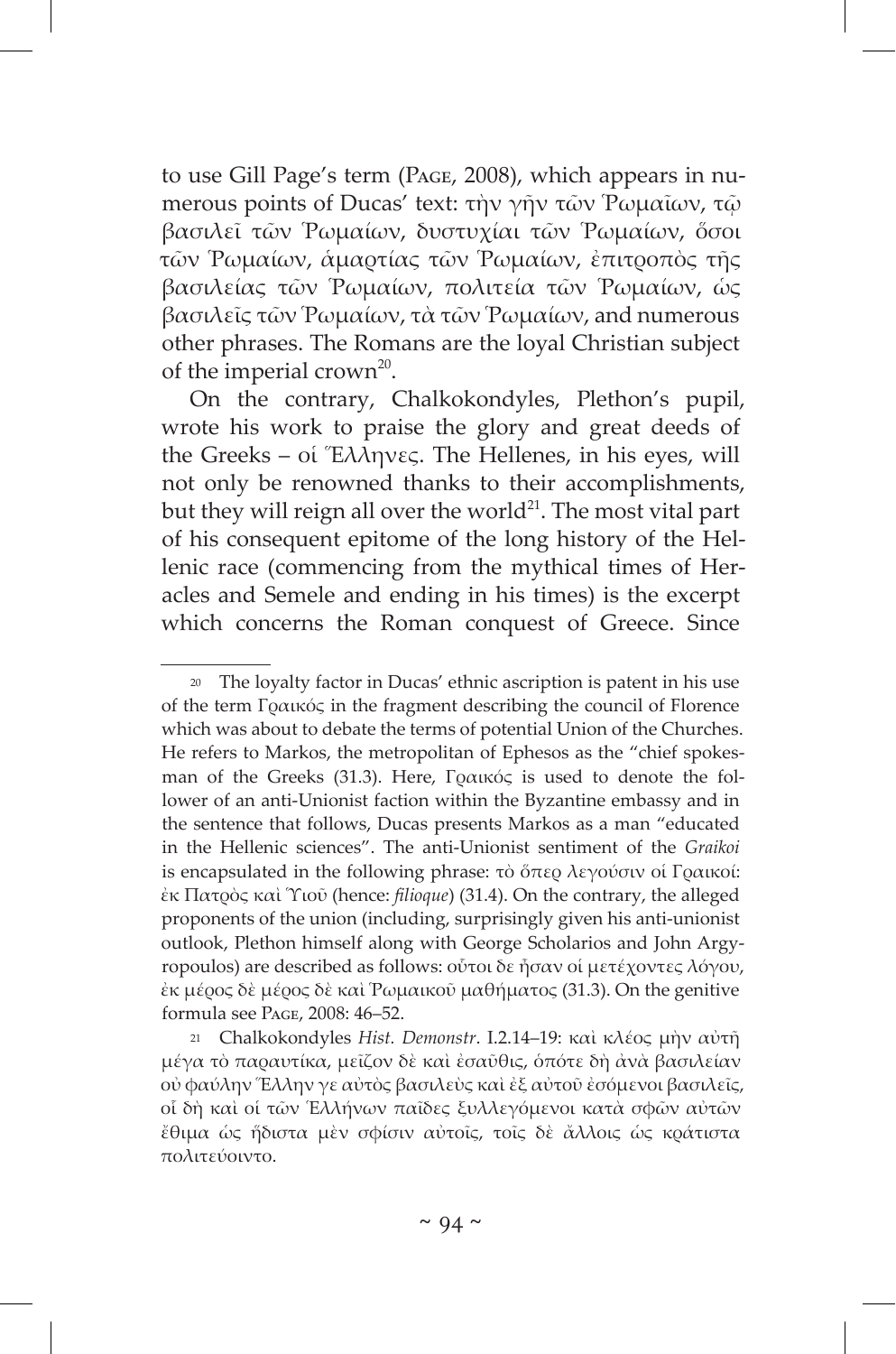the era when the Romans had conquered Thrace and took hold of Byzantium, the Greeks gradually mixed with the Roman population, but they managed to retain their language and their customs. The name both of themselves and their country was changed thereafter (*Hist. Demonstr*. I.4). The result of this occurrence was as follows: the rulers of the Byzantine Empire were no longer called Byzantine/Greek kings, but Roman Emperors<sup>22</sup>. Next, Chalkokondyles shortly describes religious disputes between the Hellenes and the Romans (i.e. between the Eastern and the Western church), which resulted in a perpetual discord between the two parts of the empire (*Hist. Demonstr*. I.5–6) – these two groups were finally separated. For Laonikos, Ῥωμαῖοι denote chiefly the Westerners who dwell within the bounds of Old Rome. In the introduction to his historical work, the historian is explicit: the Byzantines are not Romans and, more importantly, neither themselves, nor their Empire are being named correctly (*Hist. Demonstr*. I.6.13–21).

# The myth of the Hellenes

Plethon is mindful of critical footing of the empire: the imminent danger is explicitly expressed and named in all texts in question. The state, says Plethon in the first *Memorandum*<sup>23</sup>, is in a tremendous peril (*PG* 160, col. 841.C).

<sup>22</sup> Chalkokondyles *Hist. Demonstr.* I.4.14–16: καὶ τούς γε βασιλεῖς Βυζαντίου ἐπὶ τῷ σφᾶς αὐτοὺς Ῥωμαίων βασιλεῖς τε καὶ αὐτοκρατόρας σεμνύνεσθαι ἀποκαλεῖν, Ἑλλήνων δὲ βασιλεῖς οὐκέτι οὐδαμῇ ἄξιοῦν.

<sup>23</sup> The order of the *Memoranda* in *Patrologia Graeca* seems to be, basing on the internal evidence, incorrect. It is widely agreed that the *Address to the Despot Theodore* (marked in *P G as Oratio I I*) was de-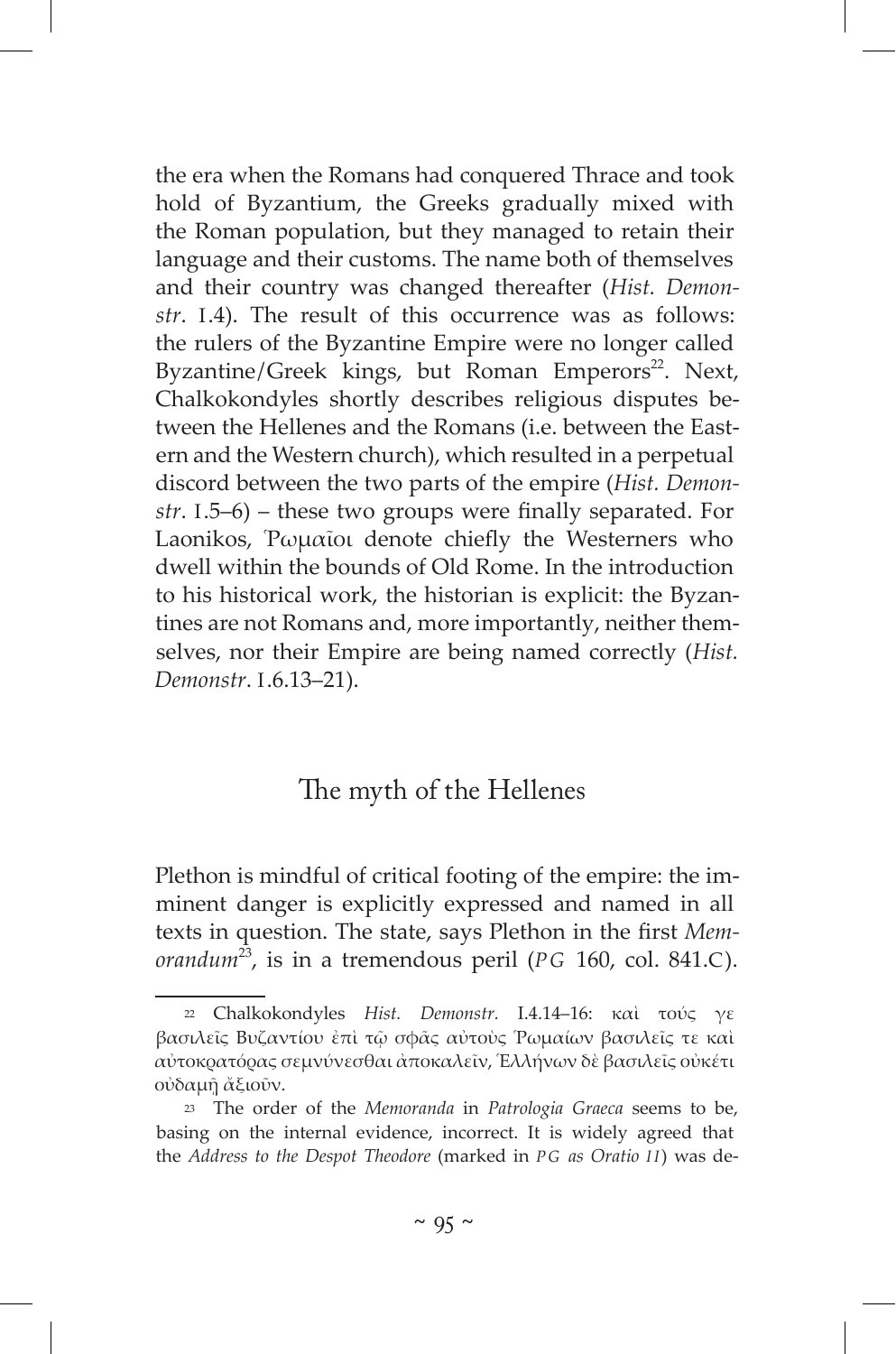The empire is under a constant threat both from lands and from the sea (Ibid.). The enemies who pose major hazard to the empire are the neighbouring barbarians, who have already deprived the crown of majority of the best lands. These savages, continues Plethon, are the descendants of the ancient tribe of Parapamisdae, who were defeated by Alexander the Great while he was on his way to India. Now, after a long time, they surpass the Greeks in strength and are plotting mischievous plans against them (*PG* 160, col. 843.A). Moreover, in the current state of being, the soldiers who guard off the Isthmus will not be able to repel the attack (*De Isthmo* 309.5–6). Identical threat is equally present and acknowledged in the second speech, yet the context is somewhat different. Local danger in the Peloponnese has been recently repelled: the occasion of this address to the emperor Manuel II was the defeat of Centurione Zaccaria and his Navarrese allies<sup>24</sup>(PG 160, col. 821.A). A short breathing space, Plethon states, which was acquired thanks to the victory, is a good point to undertake necessary reforms that will contribute to the future safety of the state. Similarly, in the *Address to Theodore*, Plethon contends that dire straits of the empire create perfect opportunity to ponder on remedies which can be enacted to rescue the state (*PG* 160, col. 843.B; *De Isthmo* 309.3–310.2)

Therefore, from the very outset of the speeches, Plethon constructs the political myth – symbolic language of his narrative can be gleaned from his simile of the ship of the state, which appears in the exordium of the *Address to Theodore*. This metaphor is of interest to me for a number of reasons. Firstly, by consciously choosing this concrete

livered somewhere between 1407–1415, while the Memorandum addressed to the Emperor Manuel dates back to the year 1418. In naming the speeches, I am following their chronology (Smarnakis, 2007: 106; Woodhouse, 1986: 92).

<sup>24</sup> For the historical context see: Woodhouse, 1986: 99; 102.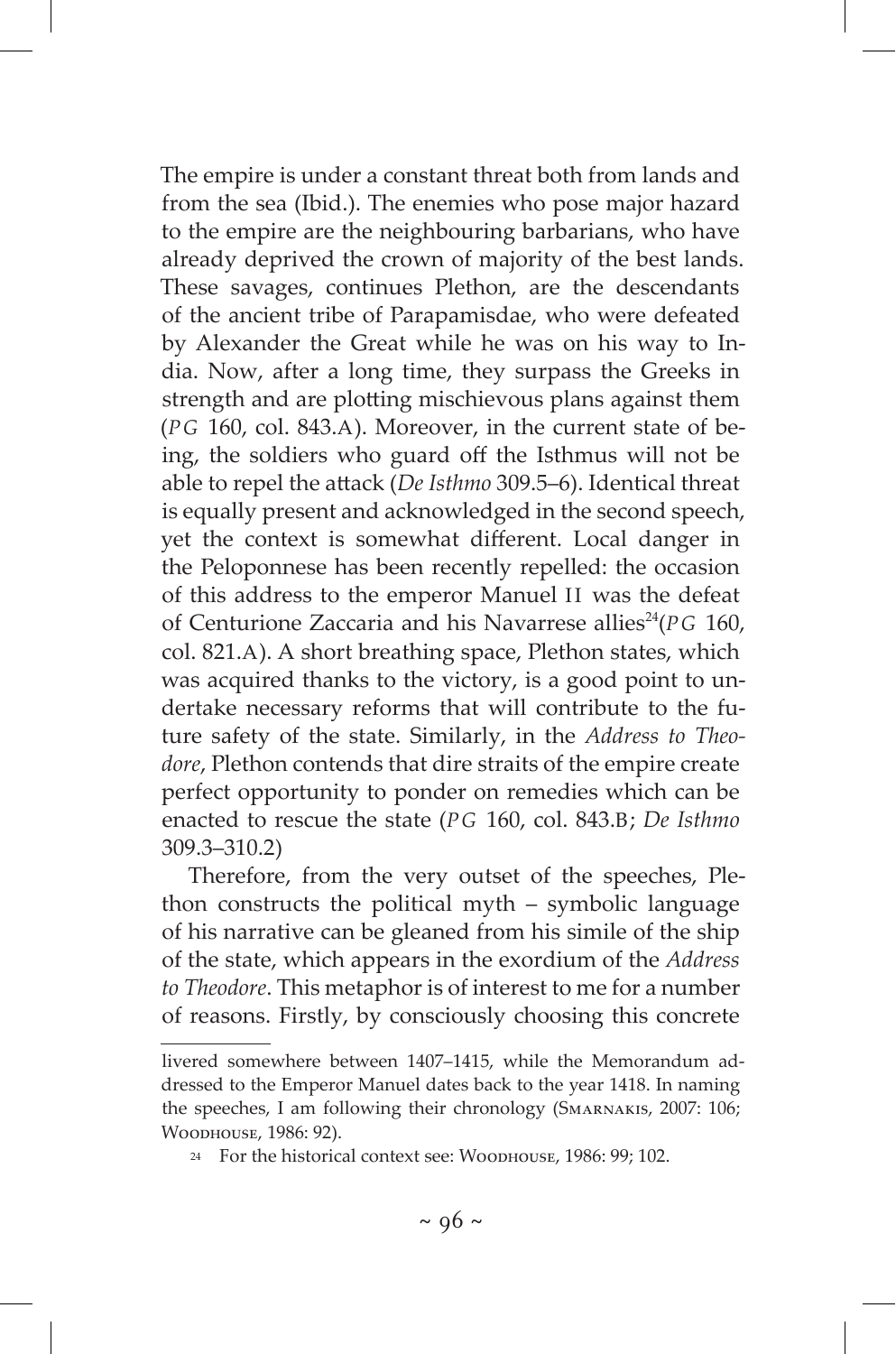simile, Plethon sets himself as an heir of ancient Greek political thought: the allusion to Plato's Republic is subtle yet powerful. The idea conveyed by the opening of the second speech closely correlates to Plato's own words in the *Republic* 488a–489a, where Socrates asks Adeimantos to picture the affair of the state as taking place on board of ship or ships. Just as the helmsman on the ship should act according to his own judgement to safeguard his crew (*PG* 160, col. 841.A: καὶ ἐν πλοίῳ κυβερνήτην νενόμισται μὲν ἅπαντα ἄγειν τὰ πρὸς τὴν τῶν ἐμπλεόντων σωτηρίαν  $\tilde{\eta}$  άν δοκ $\tilde{\eta}$  αυτ $\tilde{\omega}$ ) and just as soldiers should be led by one man, the state should be ruled by one individual.

Plethon is therefore preoccupied chiefly with the power of an image, not with a theoretical analysis $25$ . The words which the philosopher uses in this passage are indeed different from the ones which can be found in Plato's *Republic*, but the reference to the Athenian philosopher seems to be clear enough. This subtle intertextual allusion is, on one level, a sophisticated compliment directed to the addressee of the speech: it praises Theodore's education. On a different level of reading, this reference works as a link between the contemporary Hellenes and the Greeks of the past and thereby agrees with the line of Plethon's nationalist discourse. From yet another point of view it portrays one of the features of the political myth – politicians take recourse to the myth when the rational modes of thinking fail. As was discerned by Cassirer, the political myth is, from this vantage point, the last stand of a politician.

According to Cassirer's theory, resort to the political myth is equaled with return to the modes of primitive societies. The artisan, or the mythmaker, is also a shaman

<sup>25</sup> Georges Sorel in his *Reflections of violence* accentuates this trait of symbolic narration by stating: "appeal must be made to collections of images which, taken together and through intuition alone, before any considered analyses are made, are capable of evoking the mass of sentiments […]". Sorel, 1999: 113.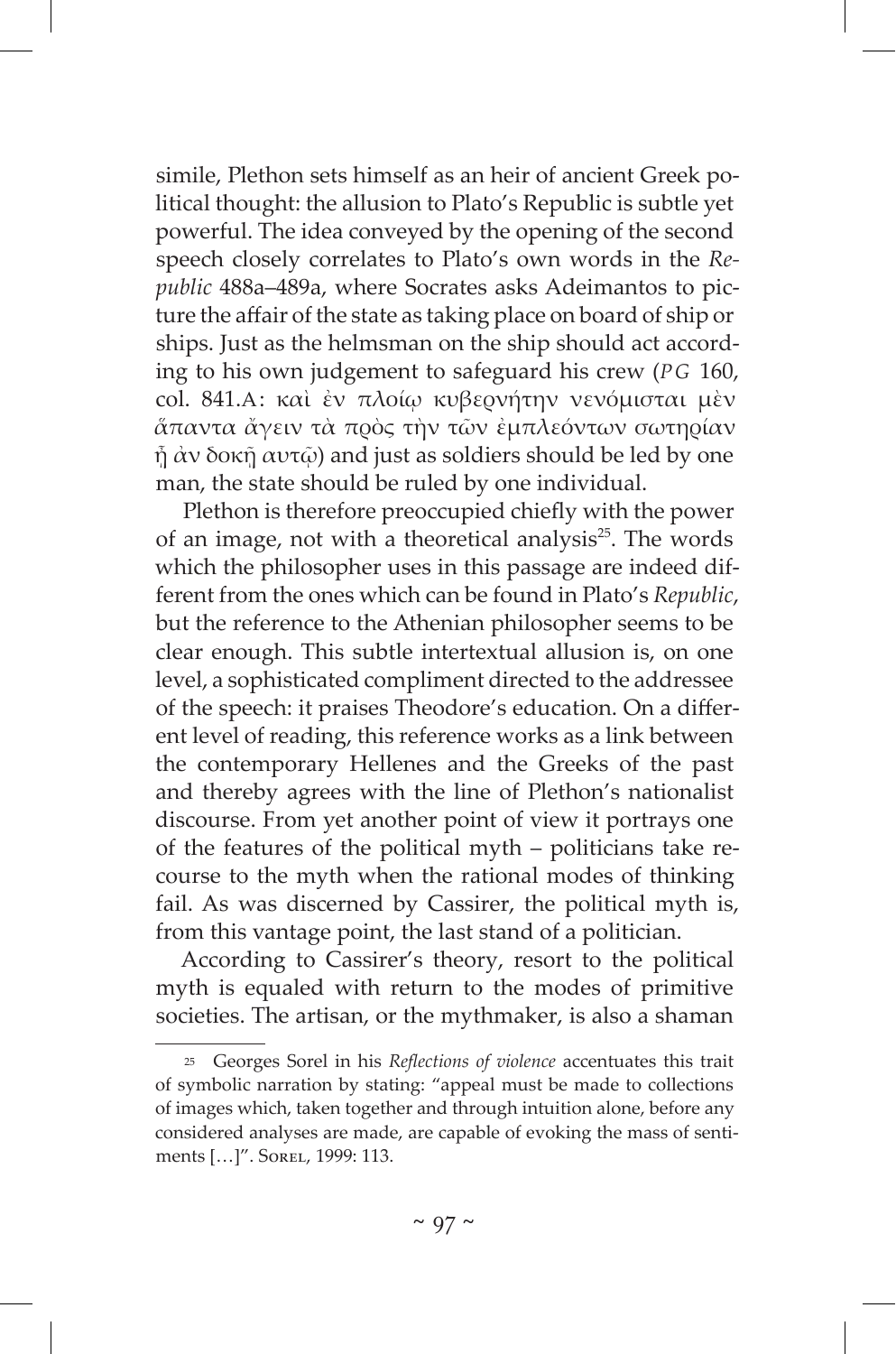who offers cure to aid the current situation. The antidote to the current situation, as Plethon warns in the first speech, will be far from pleasant (*PG* 160, col. 844.B ἐκεῖνο δέ σου δεήσομαι πρῶτον, εἰ μὴ πάντα δι' ἡδονῆς φαινοίμην λόγους), yet one ought not to prefer that which is likeable over that which is best and most useful and necessary in the current state of the affairs<sup>26</sup>. The doctors, in order to heal the sick, prescribe the most disagreeable foods and potions. The cooks, on the other hand, prepare meals only for the sake of bodily enjoyment (δι' ἡδονῆς) which prove to be harmful to the body to the highest degree. Disagreeable measures, argues Plethon, are most likely to turn out effective. Interestingly enough, the words denoting security (ἀσφαλεία) and restoration (ἐπανόρθωσις) are abundantly present in the three analysed texts and might have conveyed possible medical connotations (*LSJ*: 266, 609). Cassirer describes the power of such metaphors very accurately: "The sorcerer, if he is right man, if he knows the magic spells, and if he understands how to use them at the right time and in the right order, is the master of everything. […] The word of the great man is the wise healing word which all can believe in" (CASSIRER, 1946: 283).

This medical vocabulary in the oration addressed to Theodore serves to strengthen the subsequent paragraphs which support the thesis that there is a way out even of the most troublesome position (*PG* 160, col. 844.C).

<sup>26</sup> *P G* 160, col. 844.B: τὰ ὠφελιμώτερά τε καὶ βελτίω πρὸ τῶν ἡδέων αἱρουμένῳ. Similarly in the second *Memorandum*, Plethon argues that the Peloponnesians are like sick people, who expect to be cured by means of necklaces and drugs, while they do not want to change their mode of life which is a condition *sine qua non* to achieve safety of the state, *P G* 160, col.827.D: ὑπό δέ τινων φαρμάκων ἢ καὶ περιάπτων ἐάν τις συμβουλεύση αἰεὶ ἄν οἰομένοις σωθήσεσθαι. Καὶ δὴ καὶ ἐπὶ τῶν τῇδε πραγμάτων μὴ οιώμεθα ὑπό τινων τοιούτων ἔσεσθαί τι ὄφελος, μὴ μεγάλης τινὸς καὶ ἀξιολόγου μεταβολῆς τοῖς ὅλοις γινομένης, καὶ πάντων ἐκείνων ὧνπερ εἶπον ἐπανορθώσεως τυχόντων.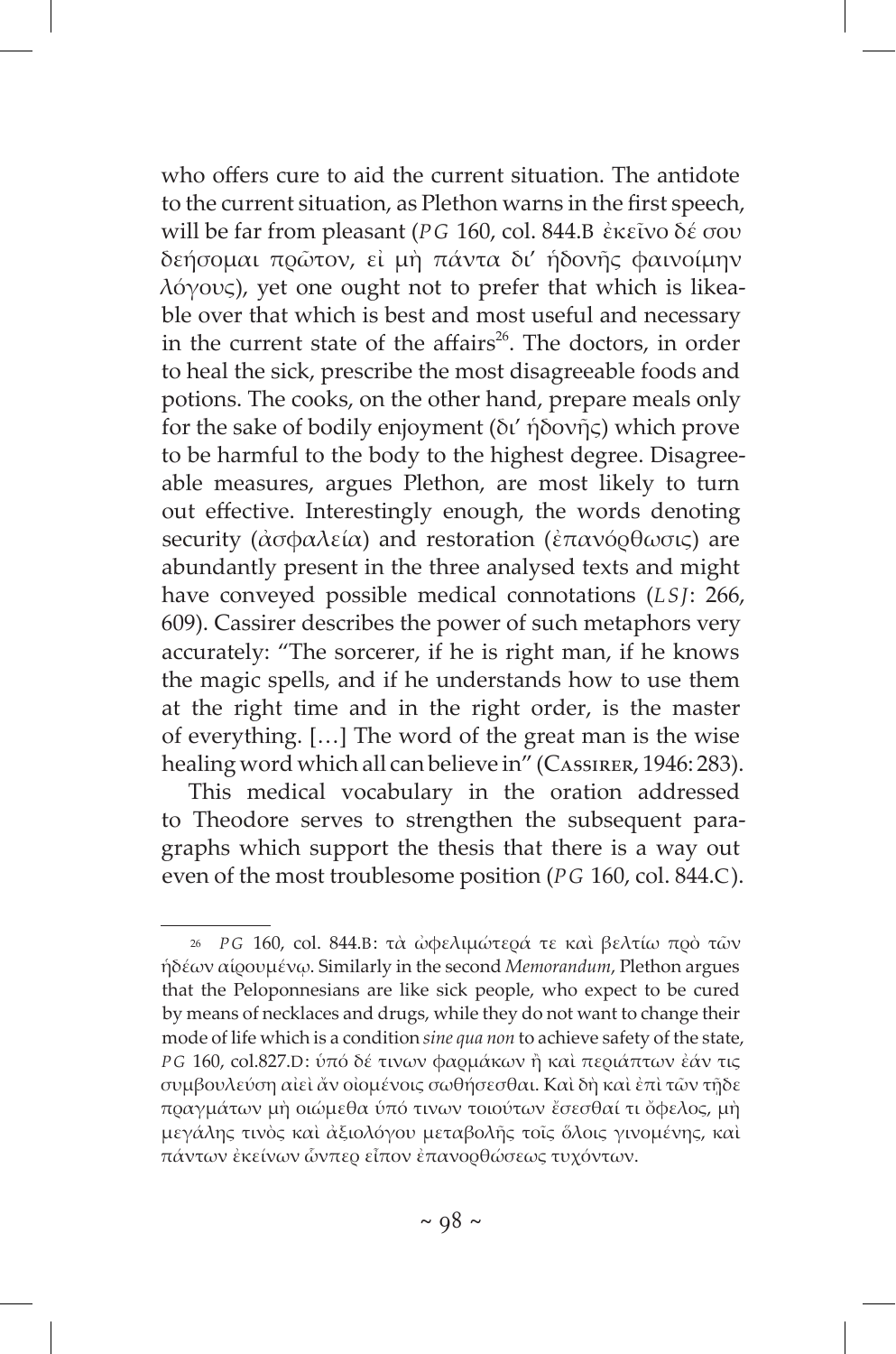In this passage myth is interwoven historical truth and Plethon, for the first time in the text, reveals himself as a *homo magus*: the crowning aim of his excursus is to prove and justify the necessity of political reforms of the state. Plethon's choice of mythical examples to support his assumption is indeed intriguing. This symbolism is as multifaceted as was in the case of the ship of the state simile<sup>27</sup>.

On a purely literary level such a simile might be read as an employment of a rhetorical cliché – Plethon is simply playing with intertextual references well known to any educated Byzantine. Nonetheless, once we look deeper into the text, we might arrive at a conclusion that this is a fully conscious and profound manipulation of the content of narrative. It is most vivid in author's provoking silence about Christianity: the only possible reference to Christian religion occurs in an excursus on the monks, yet even there Plethon avoids naming his real adversaries. This, from my vantage point, is a purposeful distortion<sup>28</sup>, as Flood has it: "After all, in a finite discourse the selection of information for inclusion necessarily entails the exclusion of other information. The degree of detail and emphasis given to some events represents a choice of precedence as to whether one set will be foregrounded at the expense of other" (FLOOD, 1996: 9). The political myth must direct the audience to the *destination intended by the artisan*.

Let us concentrate on this part of the text to see how adeptly Plethon employs mythical imagery within the 'na-

<sup>27</sup> The following comment of A. Kaldellis describes this phenomenon well: "The language of mythology does not communicate only through symbols with fixed values (e.g., Ares = war). These symbols activate a shared world of stories that encode a vast array of specific situations. Depending on their usage, the names of heroes and gods (as of Old Testament figures) allude to parallels and models by which readers could better understand or judge their present-day counterparts". Kaldellis, 2007: 246.

<sup>&</sup>lt;sup>28</sup> Tudor, 1972: 122-123.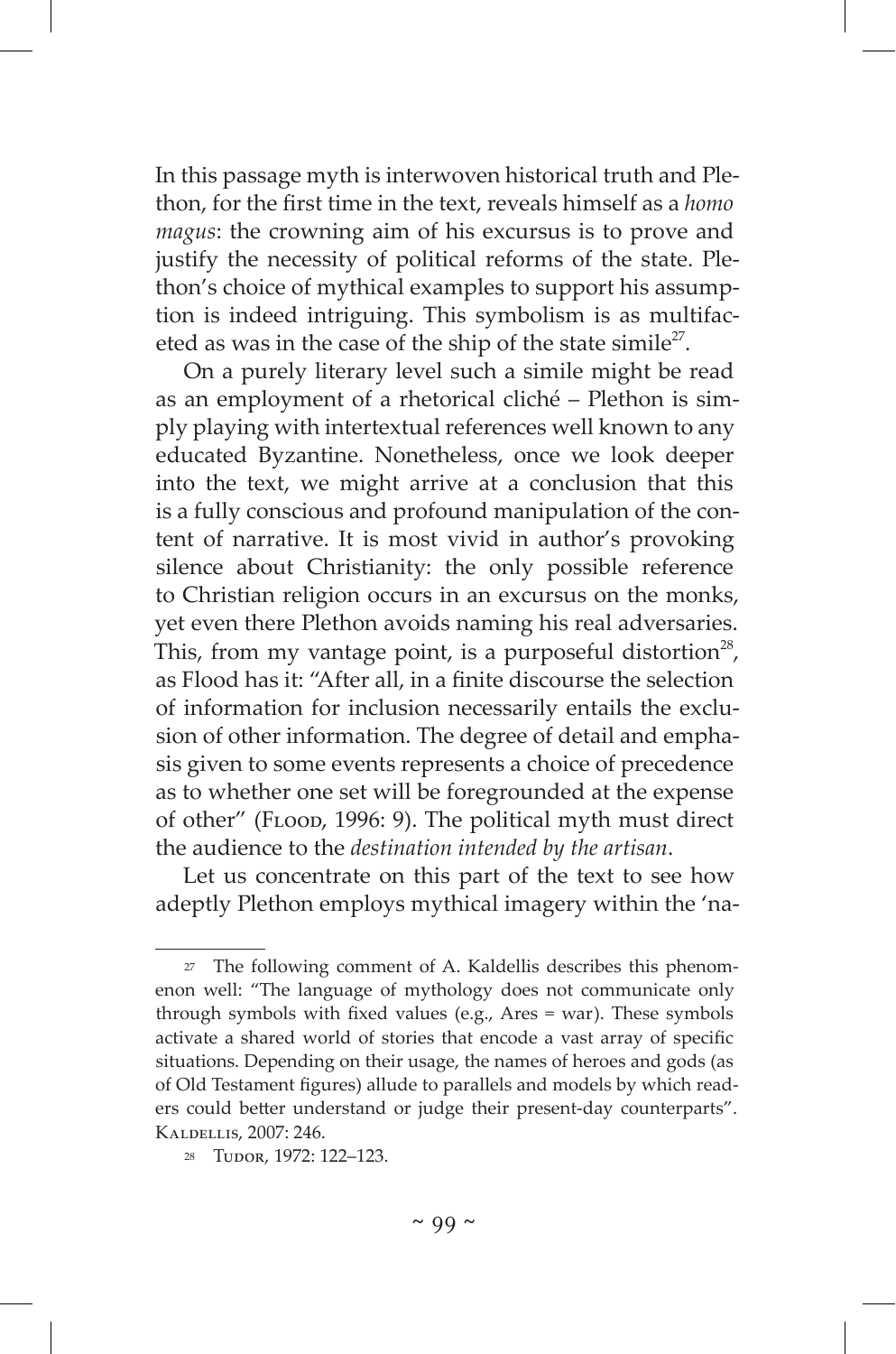tional' discourse. Thus, the fundamental theses of these fragments are explicit: firstly, they serve as premises which justify the conclusion that no matter how dangerous one's position is, it can be overcome. Next, a wellfounded constitution (πολιτεία σπουδαία) is the only footing of a prosperous state<sup>29</sup>. As far as the first assertion is concerned, Plethon recapitulates in the first *Memorandum* the story of Aeneas (*PG* 160, col. 845.C). The Trojans, who were led by Aeneas after the destruction of their native city of Troy, reached by chance the shores of Italy. After some time they had raised their state to such a glory that they had become equals to the Sabines and they held the empire which is remembered by all. The Persians, after they had been subjected both to the Hellenes and the Macedonians, had strengthened their state to such degree, that they defeated the glorious Romans who, in consequence, were made to pay them a tribute.

It is precisely in this part of his first *Memorandum* that Plethon commences to manipulate with the meanings of ethnonyms. As I have noticed, Byzantine identity was Roman and the name Ῥωμαῖοι was used as a prevalent ethno-'national' identifier for those who dwelt within the boundaries of the Empire. Analysis of each and every instance of appearance of this name in the *Memoranda*, leads to conclusion that the word Ῥωμαῖοι denotes the ancient Romans. Plethon's consequence in using this term in this context lends credence to this assumption $30$ . Thus the Persians were subdued by the Romans (ὑπὸ Ῥωμαίων) and managed to fight back against the Roman state (*PG* 160, col. 845.D: πρὸς τὴν Ῥωμαίων ἄρχην). Further in

<sup>29</sup> *P G* 160, col. 845.A: Οὐ γὰρ ἄλλη αίτία τοῦ πόλεις εὖ ἢ κακῶς πράττειν ἢ πολεία σπουδαία ἢ φαύλη ἐγκαθεστηκυῖα.

<sup>30</sup> It must be noted that in the funeral orations dedicated to Cleope and Helen, Plethon addresses the Byzantines as the Romans (PG 160, col.941.C; *P G* 160, col.953.D). The context of these speeches is nevertheless different and they lack reformative spirit.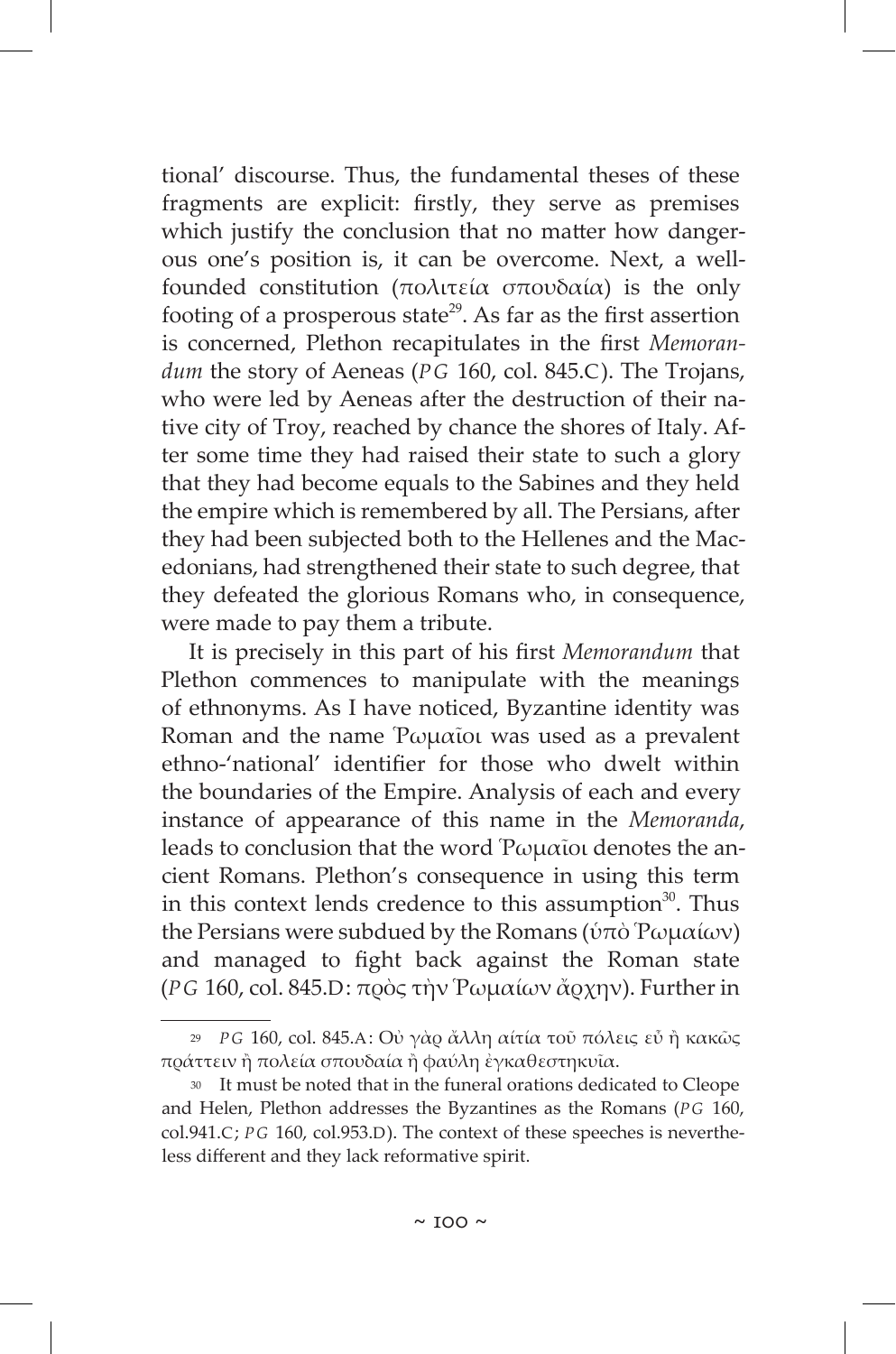the text the term in question is used to denote the Romans of the Western Empire (*PG* 160, col. 846.D): the Romans had been at the height of their power for as long as their social system remained good (ξὺν ἀρετῆ πολιτείας). No sooner had they shifted their constitution (πρὶν τὰ καθεστὼτα ἐκεκίνησαν) than their enemies started gaining strength. The Saracens, who constituted a minor part of the Arabs, were inferior to the Romans for as long as the Roman state remained unchanged (*PG* 160, col. 846.D). However, when the laws of the state were modified to no other end than to extend the territory of the state and to be victorious in wars, the empires collapsed. The Arabs strengthened their position and subjected a great part of the Roman lands<sup>31</sup>, took hold of Libya and, lastly, subjugated the Persians. Simultaneously, Plethon continues, other tribes secured power for themselves because they made use of the laws. The best example can be provided by these barbarians who are much more powerful than 'us' (οἵ τὲ καθ'ἡμῶν οὖτοι μέγιστον δυνήθεντες βάρβαροι) and who, through wise usage of the laws, accomplished most spectacular successes (cf. *De Isthmo*: 310.11–18).

The noun Ῥωμαῖοι in the first *Memorandum* is, to use Gill Paige's terminology, a key content item $32 - a$  term which denotes *exclusively the Romans of the West*. Plethon consciously alters the essence of prevailing mode of Byzantine ethnic self-ascription. Roman identity with all its socio-cultural connotations is substituted by the author with Hellenic identity. The ethnonym "Ελλήνες' signifies in the *Memoranda* both the Ancient Greeks as well as the Byzantines – Plethon explicitly builds a link between the Greeks of the old times and contemporary Hellenes. In

<sup>31</sup> *P G* 160, col.848.A: Ῥωμαίων ἐπικρατείας τὴν πλείστην καὶ ἀρίστην ἀπετέμοντο.

<sup>32</sup> Understood as the language terms which are the expressions of group identities as seen by the authors of the relevant texts. Page, 2008: 22.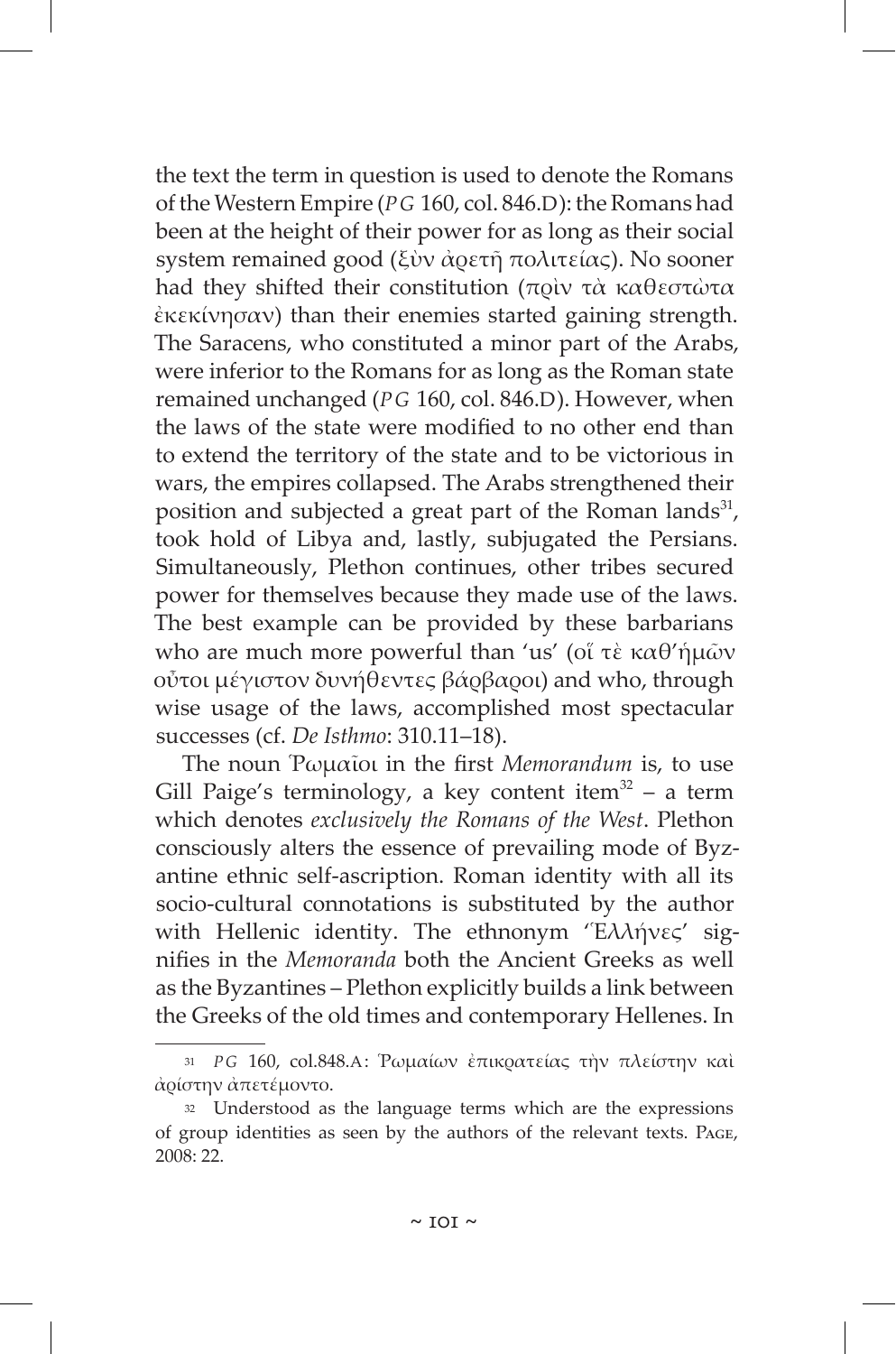the first oration (*PG* 160, col. 845.B–C) the term Ἑλλήνες is employed first with reference to the narrative of Heracles. It was only when the mythical hero cleansed the injustice and established by his actions zeal of virtue and order that the Greeks acquired their fame. Under the lead of Heracles, the Hellenes accomplished many glorious victories over the barbarians (μεγάλαι Ἑλλήνων νῖκαι). Thereupon, Plethon mentions Lycurgus, a semi-mythical Spartan state founder, thanks to the laws which had been devised by him, Sparta had become a renowned πόλις. Once again, the narrator purposefully distorts the facts with a clear intent in his head. Roman and Hellenic identities are differentiated and interconnected through the myth of Aeneas, who, exiled from his fatherland, reached Italy, united himself with the Sabines who were of Lacedaemonian origin and gave birth to "the greatest city".

Construction of the myth of Hellenic identity finds its climax in the second and later oration of Plethon. Just after the exordium of the speech Plethon formulates his memorable statement: Ἐσμεν γὰρ οὖν […] Ἕλληνες τὸ γένος, ὡς τὴ φωνὴ καὶ ἡ πάτριος παιδεῖα μαρτυρεῖ (*PG* 160, col. 821.B). It is one of the most frequently quoted fragments of Gemistos' works – many scholars see it as the beginning point of Modern Greek identity<sup>33</sup>. The author of the speeches calls both the linguistic continuity and the cultural heritage, neatly encapsulated by the term πάτριος παιδεῖα. The declaration itself is designed extremely subtly and artfully. It resembles Herodotus' vision of Greekness (Her. *Hist*. 8.144.2): αὖτις δὲ τὸ Ἑλληνικὸν ἐὸν ὅμαιμόν τε καὶ ὁμόγλωσσον καὶ θεῶν ἱδρύματά τε κοινὰ καὶ θυσίαι ἤθεά τε ὁμότροπα. In the *Histories*, just as in the *Memorandum*, the language (ὁμόγλωσσον) and the common culture (θεῶν ἱδρύματά τε κοινὰ καὶ θυσίαι

<sup>33 &</sup>quot;Αναφέρεται, τέλος, στην ανάγκη εθνικής ομοιογένειας και προφέρει την παροιμιώδη πλέον άποψη […]". Reinsch, 2005: 32.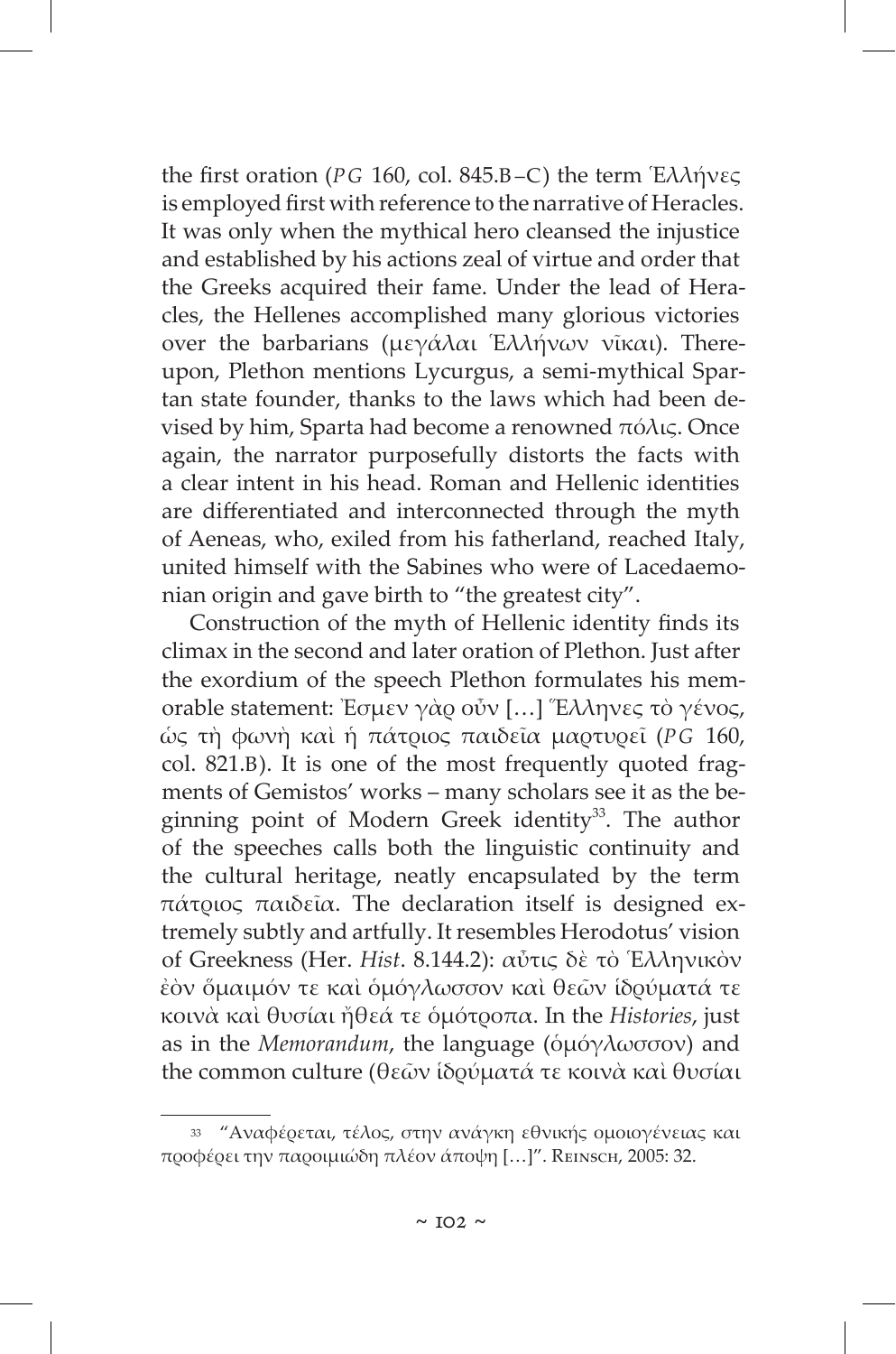ἤθεά τε ὁμότροπα) stand as ethnic identifiers of Greekness. Hence, the aim of this refined allusion, given that Plethon knew Herodotus, must be twofold. First and foremost, it praises the Emperor's refinement and his Hellenic schooling (παιδεῖα). Yet, Plethon's artifice is even more ingenious: it ties the Byzantines closer to their 'true' ancestors and thereby it fulfils the basic role of the political myth. It provides significance by means of names and, as I shall argue in the subsequent paragraph, it defines direction of a political plan.

Comparable imagery can be found in the already quoted sentence from the first speech, wherein Plethon acknowledges that the Turks are the major threat to the state (*PG* 160, col. 844.A). The very word he uses to denote the Ottomans, Παραπαμισάδαι, was an ethnonym of ancient pedigree $34$ . On the one hand this might be read as a mere question of radical *mimesis* and following the syntax and the *lexeis* of ancient Attic writers. I disagree with V. Hladky, who downplays the significance of use of ethnonyms by Plethon, narrowing it down to Byzantine literary custom $^{35}$ . In my opinion, there is far more to this peculiar use of an ancient, long-forgotten ancient ethnonym. From this vantage point, this fact fairly easily falls

<sup>34</sup> Attested in Diodorus and Arrian: Ed. WILLIAM SMITH, 1857: 552.

<sup>35 &</sup>quot;We must not, however, overlook the context of the whole passage. Gemistos situates current events in a global historical perspective, in which they represent the long-term result of ancient Greek history. [...] It was also a widespread Byzantine custom to designate the peoples settled down and living in the territories known from the ancient historians by the names of their ancient inhabitants" (HLADKY, 2014: 13). I am firmly convinced that this is only partly true: there is much more to Gemistos' uses of ancient ethnonyms than a standard Byzantine custom, as Tudor remarks "true meaning of a myth is never its literal meaning". (Tupor, 1972: 122). In the end, Hladky acknowledges the revolutionary spirit of Plethon's 'Hellenism' (HLADKY, 2014: 14). On a discussion of classicism of Byzantine ethnography see esp. KALDELLIS, 2013: 106ff.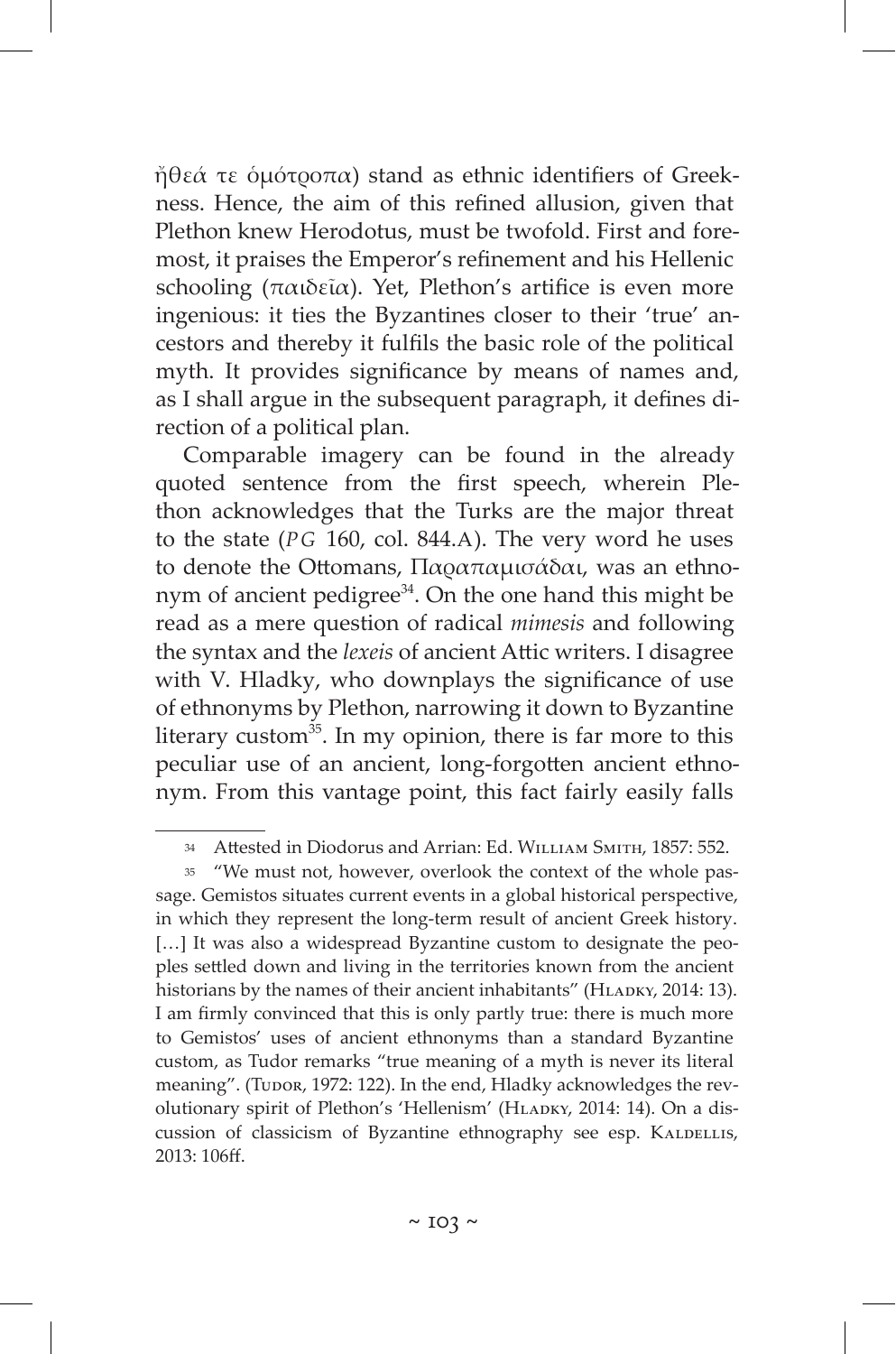into the 'nationalistic' rhetoric of the speech: the antique race of the Ἑλλήνες is threatened by and struggles against their old and sworn enemies. In this light, the correlation of meanings and connotations of the terms Ἑλλήνες and Παραπαμισάδαι becomes evidently strong. They both convey identical idea as Plethon's initial pun on Herodotus' signifiers of Greekness: they construct the new and reborn Hellenic identity.

This phenomenon can be better understood in the light of Kertzer's theory of "cognitive schemata": symbolic forms of discourse imbued with strong emotions lead to the narrowing of attention of the speaker and his perception of the world to simple binary opposites such as us and them, good and bad, right and wrong (FLOOD, 1996: 86). The present is understood by Plethon through the prism of the past (hence, ethno-historically, to use A.D. Smith's term): the Byzantines, the inhabitants of Peloponnese whose identity is chiefly Hellenic are threatened due to the ancient grudge which stemmed from the expedition of Alexander the Great, one of the greatest Hellenes. In order to repel this threat, the state must be reformed – and there is only *one proper way*, as Plethon perceives it, to ensure its safety.

As I have remarked, historical veracity of the political myth is not important: symbolic narrative is true as long as its speaker believe to be so. What is of interest in mythopoeic discourse is its *acting on the present*<sup>36</sup>*.* Political myths are "utopian insofar as they neglect the complexity of reality and the specific historical circumstances" (Boricci, 2007: 186). This deliberate oversight is indubitably present in Plethon's framework. While it is true that the author recognizes that the state is in utter crisis, the vocabulary of the opening of the first speech is concentrated on a re-

<sup>36 &</sup>quot;Myths must be judged as a means of acting on the present […]". Sorel, 1999: 116.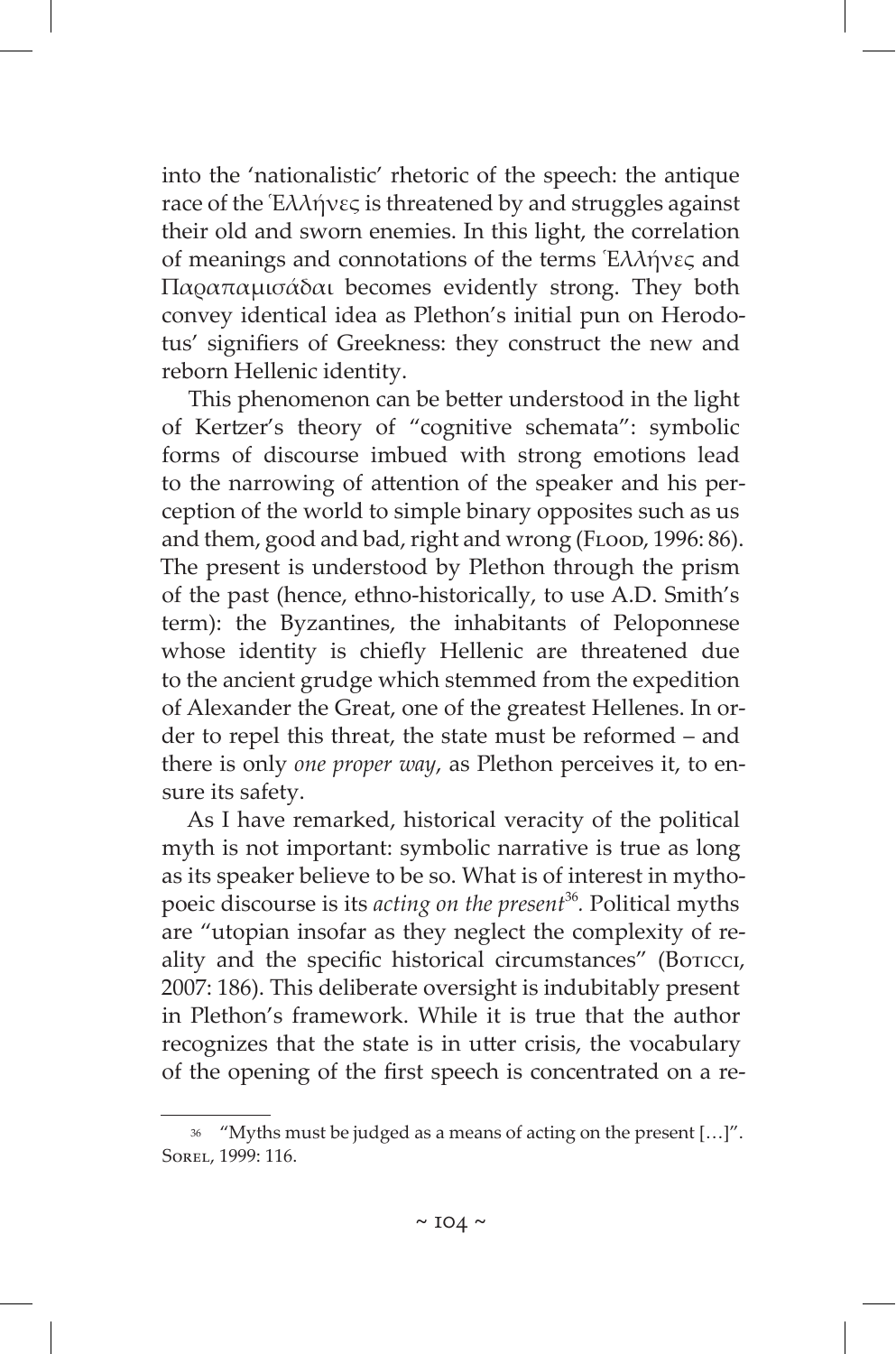cently acquired safety (*PG* 160, col. 821.A: διὰ μάκρου τοῦ χρόνου τὰ ἡμέτερα ἐπανασεσωσμένων), which stands in direct opposition to the actual state of the Empire and the Despotate at the turn of the fifteenth century AD. Theodore, the Despot of Morea was either constantly waging wars, or negotiating the survival of the Despotate with the Venetians, the Turks and the Navarrese. Moreover, the local aristocracy, which was unable to be controlled with any means and which was attempting to strengthen their own power at the expense of appanage, was posing a major internal threat to the integrity of the state. These restless times, as Woodhouse has noticed, were mirrored in the actual design of the city: Mistra was a fortress within fortress, fortified against the Franks and Slavic tribes who dwelt in the vicinity (Wоорноusе, 1986: 86). The peninsula was constantly ravaged by the Hospitalers and the Navarrese, the local aristocracy was posing a constant threat to the imperial power on the Peloponnese, while the Despot Theodore did not have enough resources at his disposal so as to effectively face the local magnates (Necipoglou, 2009: 235–238).

The purported continuum of Greek language does not seem to be thoroughly valid. As Peritore has remarked, it is highly dubitable that an uneducated Byzantine was conscious of the interrelationship between language he was using and the dialect of Plato (PERITORE, 1977: 174-175)<sup>37</sup>. Diglossia was an innate property of the Medieval Greek. The learned register of Medieval Greek used archaic and outdated forms that were bound by intricate syntactic constructions which were comprehensible only to a narrow, well-educated and wealthy elite (HOLTON & MANOlessou, 2010: 539–543). The spoken language, which was used by all strata of the society, differed in its form, pho-

<sup>37</sup> At the same time, he was aware of the difference of archaic form of the official Church language and the Greek he used every day.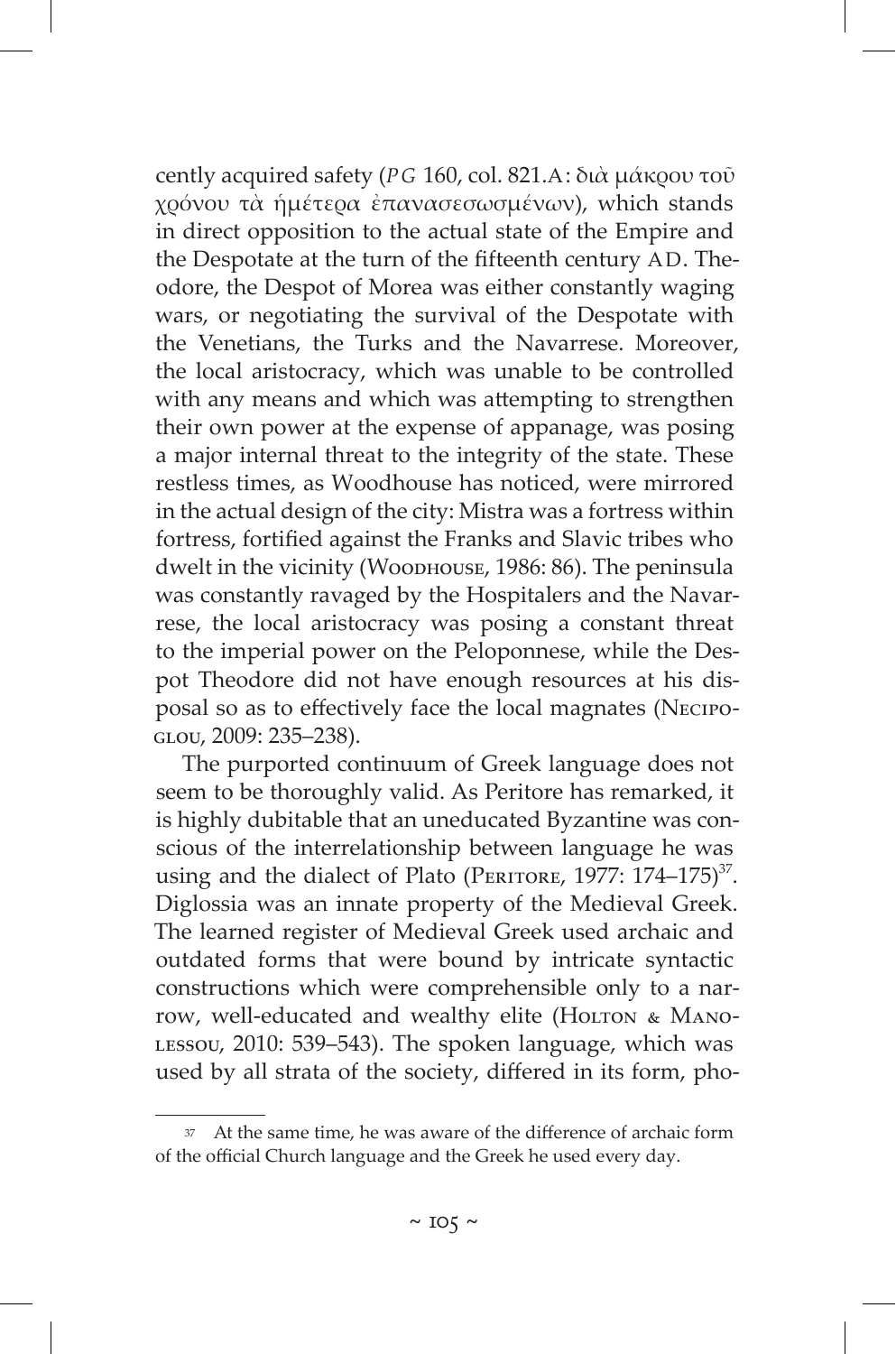nology, grammar, lexis and syntax (Ibid.). The proposed continuity of culture (παιδεῖα) is not as self-explanatory as it might look at first glance. For one, Hellenic 'outer' learning was indeed widely present in Byzantine educational curriculum and allowed as far as it did not step out of the bounds of Orthodoxy (Constantinides, 1982: 133– 158, esp. 151–158). At the same time, Byzantine *paideia* was utterly elitist and inaccessible to an average inhabitant of the empire38. Yet, it must be emphasised that Plethon's intention is to re-create Hellenic identity and to reform the state on its basis. Historical veracity of the above excerpt recedes into the background: "The myth-maker wants to incite people to action not to reconstruct the past accurately. If he or she looks at the past, it is done with the immediate intent of inciting people to action" (Boricci, 2007: 185).

Political myths are not always narratives: they operate with images which are closely related to political circumstances within which the mythopoeic narrative occurs (Flood, 1986: 106). Plethon in fact constructs a series of images which reinforce his claim to Hellenic identity and the need of reform. Peloponnese, evoked in the second *Memorandum* (*PG* 160, col. 821.B –824.B) serves both as such an *iconic image* and an *indexical sign*. Such a sign can be grasped as "any object associated with historical circumstances or actors can function as an index of the myth

<sup>38 &</sup>quot;The few scores or hundreds of men who at any given time constituted the elite did form a closed caste. They have attended special schools where they had learnt ancient Greek grammar and rhetoric, and, thus equipped, were qualified to share in the *sekreta* of the imperial administration and the upper echelons of the church" (Mango, 1981: 49– 50). Also: "[…] I persist in the belief that the culture of Byzantium, i.e. the body of received doctrine and opinion that defined the outlook of a representative segment of the Byzantine public and filtered down to the ordinary folk, was dominated, not by classical antiquity, as we understand it, but by a construct of the Christian and Jewish apologists built up in the first five or six centuries A.D.". Ibid.: 57.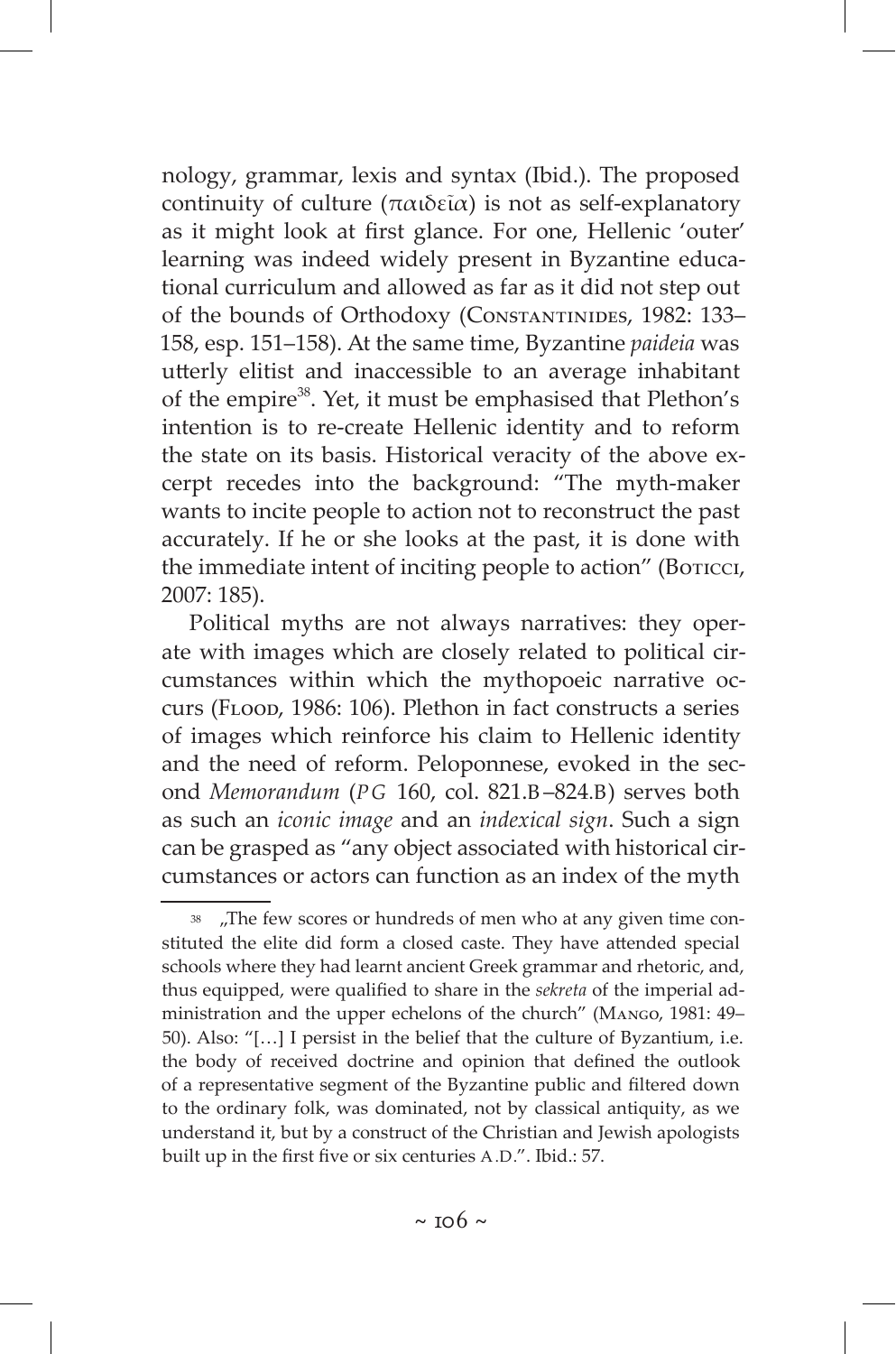as a whole. […] The sites of events which figure in myths are themselves complex indexical signs" (FLOOD, 1996: 180). It becomes a reference point for a myth. By the same token, various references and subtle literary allusions of Plethon to Plato and Hellenic myths might be perceived as such indexical signs – not only do they reinforce the constructed identity, but also they readily evoke the myth of shared ancestry in the minds of the audience.

Moreover, we must be mindful of importance of *territorialisation* within nationalist discourse: it is a *sine qua non*  condition of an emerging nation: "a landless nation is a contradiction in terms" (Smith, 2009: 149). A nation must hold a territory which is peculiar to itself only – it guarantees its security and it grounds a social group within the physical world. In addition, from the perspective of nationalist discourse and mythical narrative, the peninsula performs an additional role, namely that of an ethnoscape. An ethnoscape, according to A.D. Smith's outlook, is a land instilled with sentimental associations and cultural links. There is no other territory, Plethon affirms, which is either more familiar or more fitting to the Hellenes than Peloponnese is<sup>39</sup>. Its location is convenient by reason of its proximity both to the European continent and to the islands which surround it. The Hellenes, the author argues, have always dwelt in this land $40$  and have never been expelled from the Peninsula $41$ .

Territorialisation of ethnic history lends significance and essence to Hellenic identity: the Peloponnesian peninsula is the land, wherein the Hellenes accomplished the most

<sup>39</sup> *P G* 160, col. 821.B Ἕλλησι δὲ οὐκ ἔστιν εὑρεῖν εἴ τις ἄλλη οἰκειοτέρα χώρα, οὐδὲ μᾶλλον προσήκουσα.

<sup>40</sup> *P G* 160, col. 824.A Ταύτην […] τὴν χώραν Ἕλληνες ἀεὶ οἰκούντες.

<sup>41</sup> This claim is highly dubitable given the Slavic invasion and penetration of the peninsula in  $7^{\rm th}$  century AD. Yet again – veracity is of no importance here.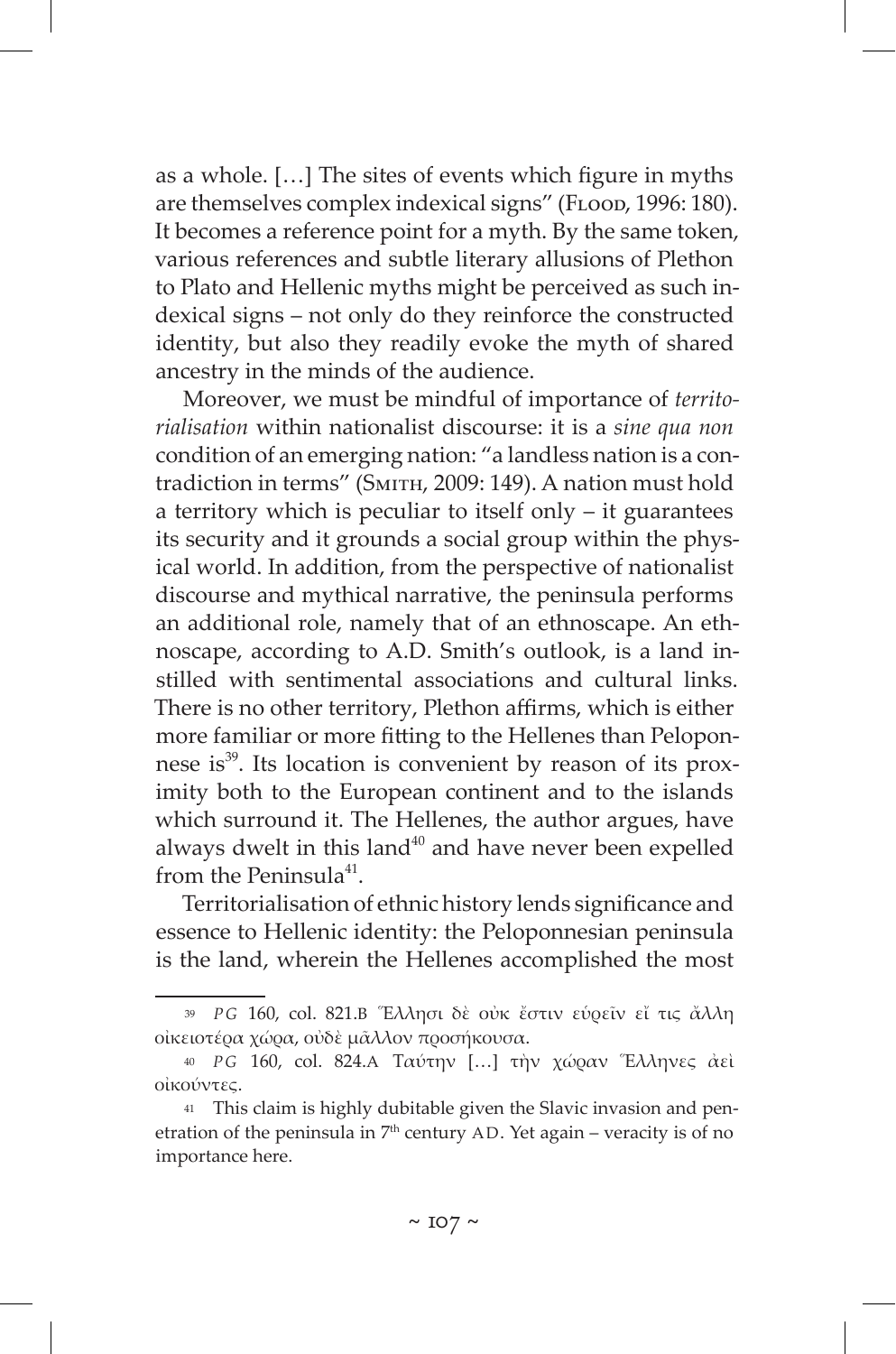splendid deeds, as we are informed (*PG* 160, col. 824.A). Furthermore, as the ethnosymbolists emphasize, an ethnoscape must necessarily be impregnated with culture of an ethnic group. Plethon's narrative conveys this idea unmistakably. Once again, the philosopher retreats to symbolic forms to strengthen the overtone of the speech. Thus, the peninsula is to be regarded as a mother (οἵον μητέρα) of Constantinople<sup>42</sup>. The city of Byzantium, as Plethon states, was founded by the Dorians, who came from Peloponnese (Δωριεῖς δὲ Πελοποννήσιοι περιφανῶς). Thereupon, the Sabines and the Aeneads, who were sent out from the Roman soil to this city, augmented the city Byzantion by large. The Sabines, on their part, had descended from the Peninsula, and were of Lacedaemonian race<sup>43</sup>.

Thus, Plethon constructs Hellenic identity very diligently – his attention to the slightest detail is astounding. In the first place, one must be mindful of the fact that Constantinople laid at the heart of Byzantine Roman ethnic identity. The Byzantine Romans, Ῥωμαῖοι, were dwelling in Ρωμανία and their notion of the Empire was inextricably linked with the capital city of Constantinople (MAGDA- $LINO$ , 2010: 43)<sup>44</sup>. Taking this into consideration, Plethon's fundamental goal is to devise such an identity which will serve as an alternative to the prevalent mode of ethnic self-ascription of the Byzantine Romans. Therefore, according to his reading, the Peloponnese is superior to Constantinople: after all, it the City was established by the Dorians. This predominance is neatly compressed in the picture of the Peninsula being "as if a mother" (οἷον τε μητέρα) of the Capital. The Sabines, who, according to the text, con-

<sup>42</sup> *P G* 160, col. 824.A: τῆς μεγάλης ταυτησὶ πόλεως, τῆς πρὸς Βοσπόρῳ.

<sup>43</sup> *P G* 160, col. 824.B: Σαβῖνοι δὲ ἐκ Πελοποννήσου τε, καὶ Λακεδαιμόνιοι.

<sup>44</sup> For a very good survey of scholarly literature on Roman identity of the Byzantines see Parani, 2007: 203 n.27.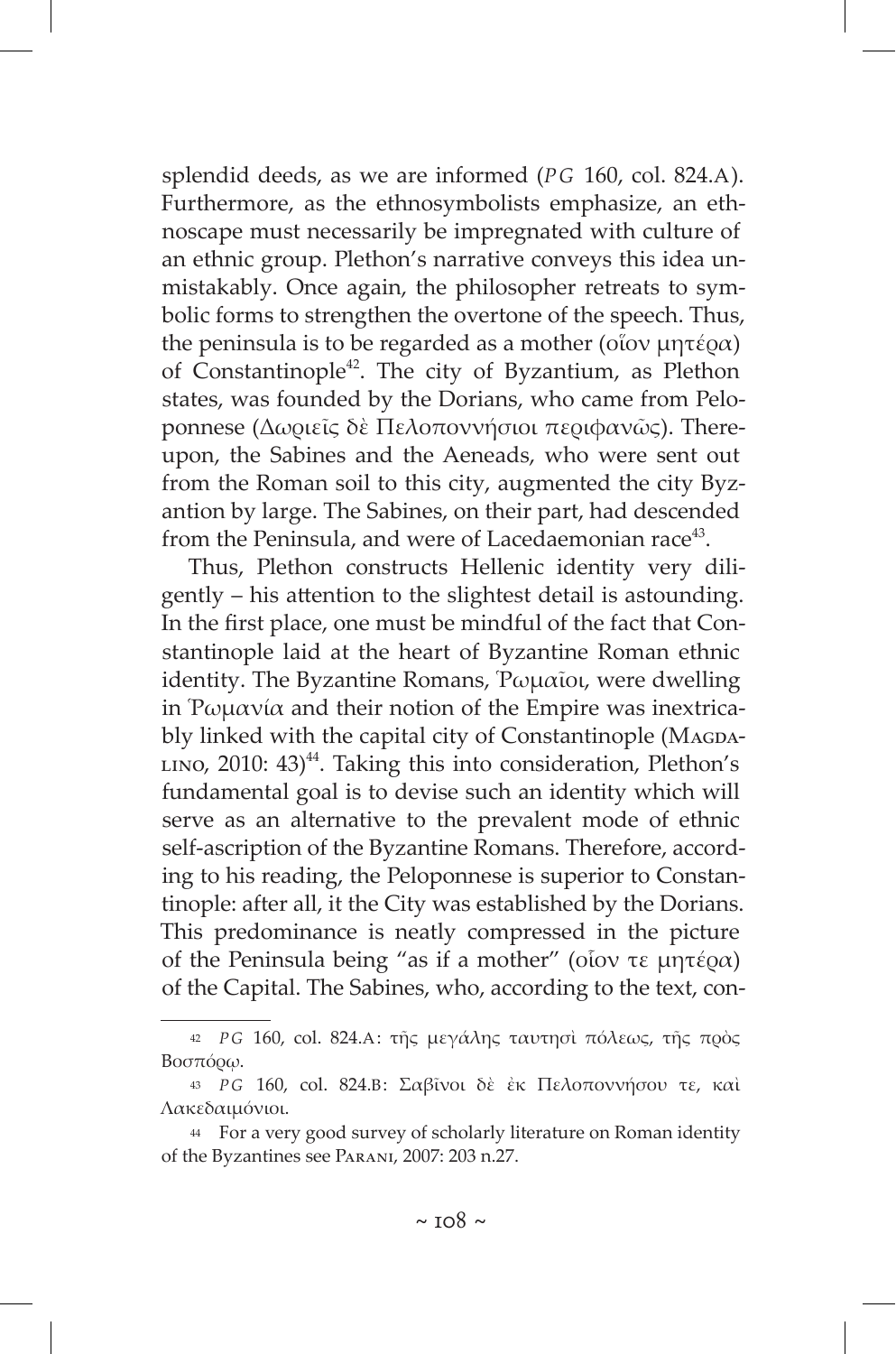tributed to the development of the capital city, were also of Peloponnesian origin. It is the Peloponnesian Peninsula which lies at very heart of Hellenic identity.

In essence, the national political myths provide answers to the questions of origins of one's community, of its heroic ancestors, of historic homeland wherein generation of their forefathers dwelt (or were expelled from), of the golden age when one's group flourished and of how the glory of the nation can be restored once and for all (Smith, 2009: 63–68). These images are indeed forceful and capable of changing the *status quo*. Yet, they require to be strengthened by a set of 'rites' which serve to enact and actualize myths. Hence, the analysis of these 'rites', understood broadly as modes of social behaviour, or a system of social practices, will be the subject of the subsequent section. Simultaneously, I do not intend to present a deep evaluation Plethon's social engineering together with his programme of radical administrative, tax, economic and juridical reforms in a broad historical context. Reformist programme, proposed in the *Memoranda*, in *De Isthmo* and the *Nomoi* is of interest to me chiefly for the fact that it endows the constructed Hellenic identity with a concrete form and it puts a seal to Plethon's 'national' call.

#### The rites of the Hellenes

A politician, in Cassirer's terms is a *homo magus*, a priest of an entirely new religion. Symbolic language is powerful in itself, nonetheless such artificially constructed system must be preserved and safeguarded: the 'social priest', "when he has to defend this religion, he proceeds very methodically" (Cassirer, 1946: 282). Plethon's narrative of the Hellenic race is supported by the political programme of so-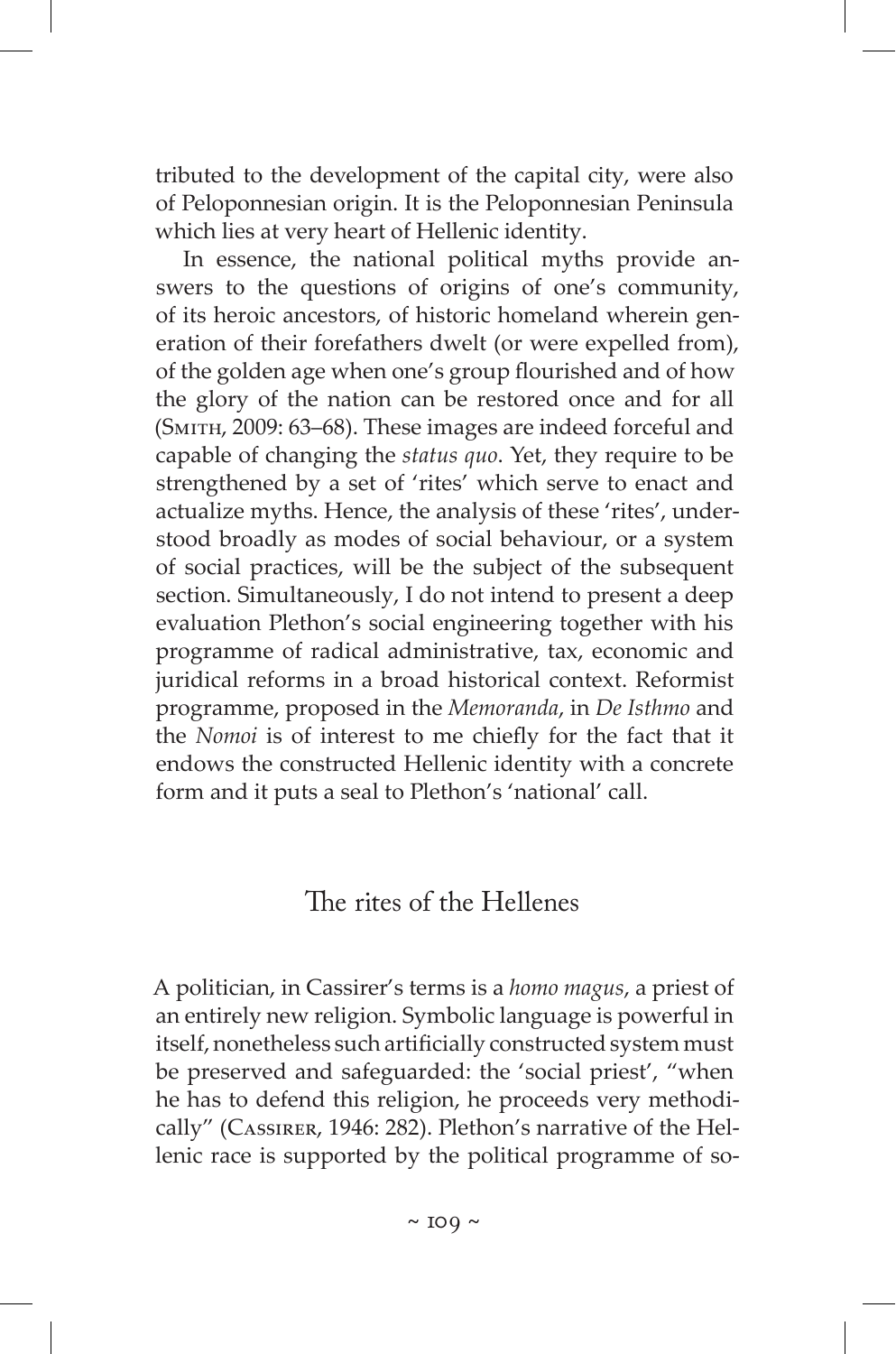cial change which can be broadly understood in terms of the already mentioned 'rites'. It comes as no surprise that Plethonean social system is based in Platonic philosophy which was appropriated to the realities of medieval society: the tripartite division of population of the Peloponnese, the economic measures aimed at autarky and the land tenure, each of them based upon σπουδαῖος νόμος have their strong roots in the ideas of Plato (Siniossoglou, 2011: 328; Garnsey, 2007: 332–340). Although Smarnakis argues that both *Memoranda* describe different ideal societies<sup>45</sup>, I see the *Memoranda* as advocating for a uniform social programme – along with *De Isthmo* they complement rather than contradict each other. The *Address to Theodore* is focused more on the constitutional reform of the state – this is visible from the very beginning and hence it proposes tripartite division of the Peloponnesian society. On the other hand, the *Address to the Emperor Manuel*, just as *De Isthmo*, shifts balance to the areas of taxes and the reform of the army. However, both schemes do not exclude each other<sup>46</sup>.

Furthermore, the idea which in fact staples together the *Memoranda* with the *Nomoi* is ἐπανόρθωσις – res-

<sup>45 &</sup>quot;A completely different ideal society is described in the second Memorandum" (Smarnakis, 2007: 107); and: "Plethon outlines a different ternary social model in his second treatise". Ibid.: 108.

<sup>46</sup> In fact, the *Address to Theodore* mixes binary tax division with ternary social division (tripartite: *PG* 160, col. 849.A–B; binary: *PG* 160, col. 861.A; *PG* 160, col. 861.D). By the same token, the binary model is proposed in the second *Memorandum* addressed to Manuel: *P G* 160, col. 827.D –829.A and *De Isthmo* 311.3–7. Moreover, the *Address to Manouel* does mention the three social classes in the excerpt on the ternary division of agricultural products (*P G* 160, col. 829.B), and further in the text Plethon is explicit that the reform of the tax system and the army takes precedence over other matters (*P G* 160, col. 840.A). Hence, both texts advocate for tripartite social division and separation of soldiering and tax-paying duties.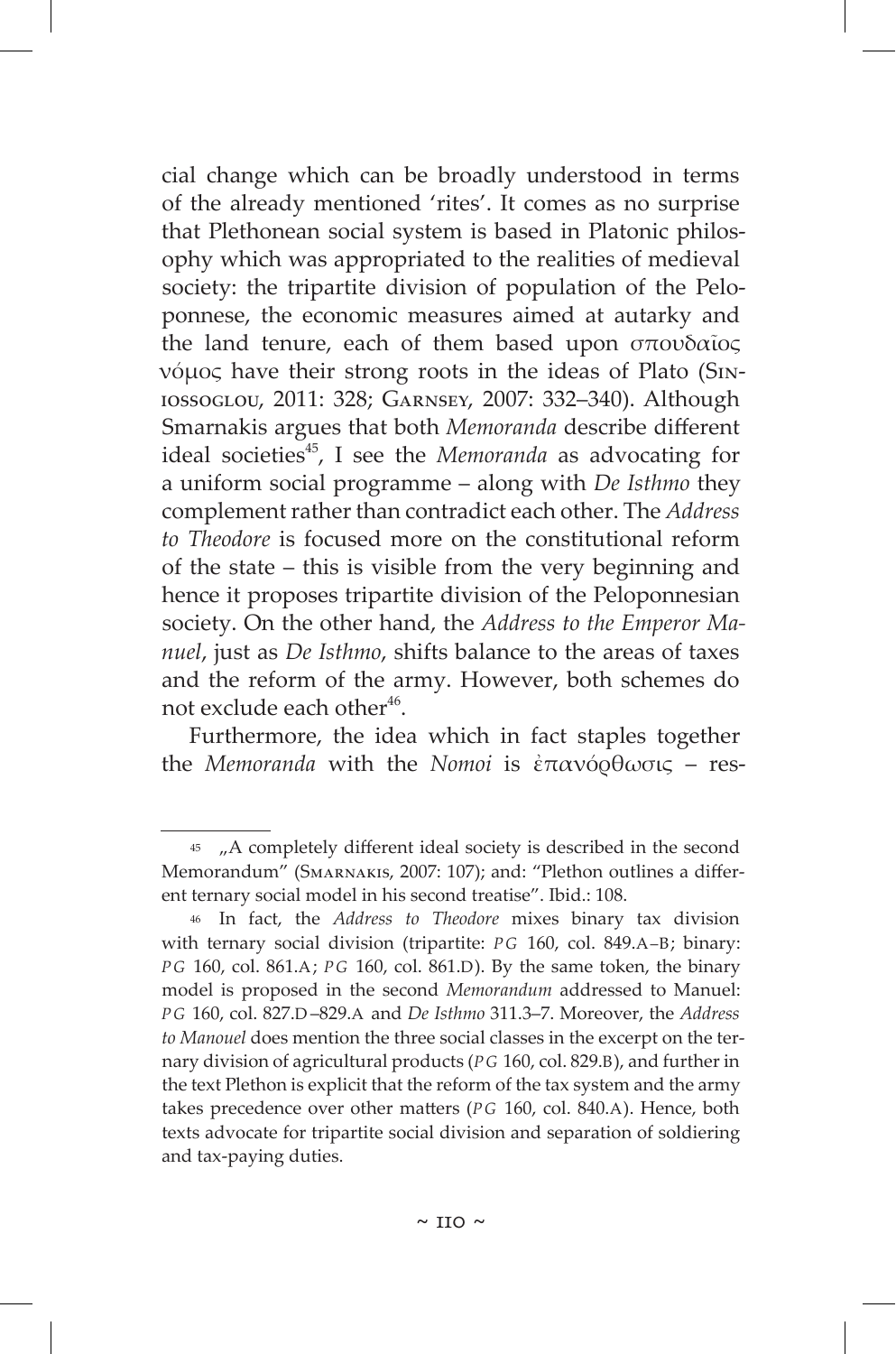toration and incitement to  $action<sup>47</sup>$ . The Hellenes, just as their country, are bound to return back to the proper order which was erroneously transformed. In the Evening Prayer to the gods (*Nomoi*, 198) we read as follows: "Now, because our life is full of errors, for just as we have been drowned in the current of fallacies (ποταμοῦ λήθης) from our earliest times, we will remain in obscurity peculiar to the mortals for the remaining part of our lives. Thus, direct us [o, Gods!], so that we might achieve the wisest understanding of the present…"48 Again, in the *Address to Theodore*, Plethon calls for the restoration of the state. This land, the Peloponnese, he argues, seems best to protect the security of our state<sup>49</sup>. For this reason necessary reforms which will serve to the advantage of the state (ὥς γενομένα ἄν μάλιστα λυσιτελήσειεν) and which will restore state's affairs ( $\alpha$  μάλιστα ἐπανορθωτέα τῶν τῇδε πραγμάτῶν) must be enacted (*PG* 160, col. 825.C). The entire political project of social, administrative, economic and legal change rests upon the idea of restoration of the proper order of *politeia*<sup>50</sup>*.*

50 Correspondingly: *P G* 160, col. 828.B; *P G* 160, col. 828.D; *P G* 160, col. 840.A–B. The first and foremost reason of current disastrous state of being is bad constitution (κακοπολιτεία). *De Isthmo* 309.4‒7: πρῶτον μὲν ὡς οὐχ οἷόν τε ἐκ τῶν καθεστώτων τὸν Ἰσθμὸν φρουρεῖσθαι,

<sup>47</sup> Another possible link between the *Memoranda* and the Nόμοι is the absence of discussion of political and social division of society in Plethon's *opus magnum*. Hladky discerns that in the Νόμοι Plethon discusses only the functions of the priests (HLADKY, 2014: 162). This seems to be fully understandable if we consider the fact that socio-political reforms are fully explained in the *Memoranda* and, at the same time, religion, which is the subject of the Νόμοι, is the basis of Plethon's society and the most important laws pertain to religion.

<sup>48 […]</sup> ὧν νῦν βαθεῖά τις ἡμᾶς ἔχει λήθη, διά τε τοῦ τῇδε παρὰ τὴν πρώτην ἡλικίαν διεξεληλυθότας ποταμοῦ λήθης, ἔν τε τῇ ἄλλῃ ἀπό γε τοῦ θνητοῦ τοῦδε ἀχλύϊ μένοντας· τῶν τε μελλόντων ἅμα ἐναργεστέραν πρόγνωσιν ἕξειν. English translation is mine.

<sup>49</sup> *P G* 160, col. 825.B: […] πρός ἀσφαλείαν τε ὁμοῦ καὶ ὠφέλειαν καὶ τήνδε τὴν χώραν πράττουσαν καλῶς.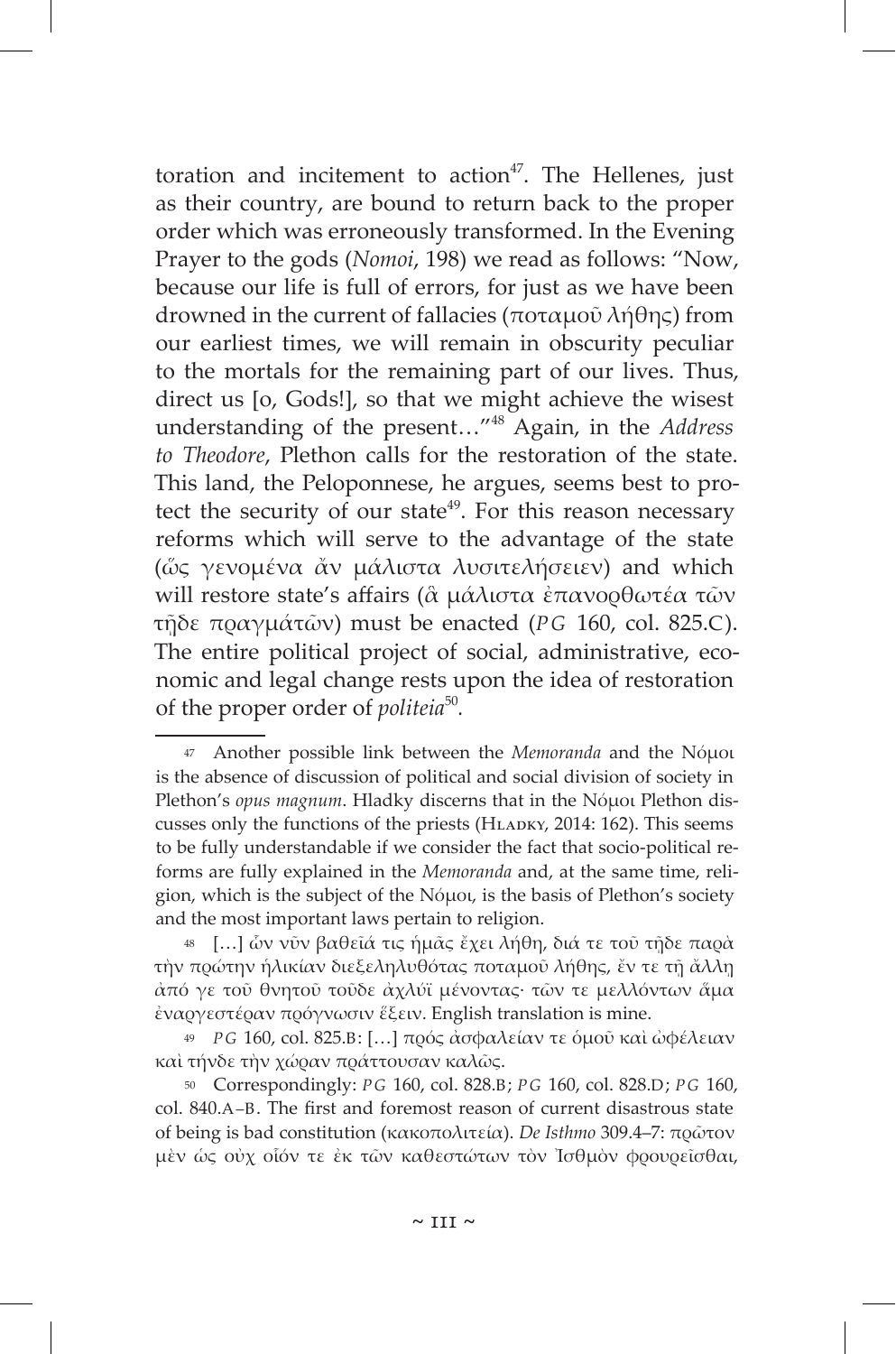The conviction that the state may be brought back to its felicitous state solely on the basis of rational and purposeful reforms is thoroughly Platonic in spirit just as is his tripartite division of systems of government in the first speech: monarchy, oligarchy and democracy. His strong support of kingship $51$  is also influenced by Platonic outlook, as Garnsey and Smarnakis point out (Smarnakis, 2007: 107, Garnsey, 2007: 335), yet at the same time it is deeply rooted in the Byzantine political thought. Oligarchy cannot bring any good to the state: when the government is reduced to a few people, they will foster their own interests. Educated men of moderate fortune, moreover, seem to be the best advisors to the monarchs: they will serve the common good (*PG* 160, col. 848.C κοινῇ συμφέροντος). The poor tend to believe that nothing will alleviate their straits, while the rich will not do anything that does not amplify their wealth (*PG* 160, col. 848.D).

The three analysed texts call for a new social division of the state of the Hellenes52. In the *Address to Theodore* Plethon delineates the tripartite division of the populace. Well-thought laws (νόμοι σπουδαῖοι) will ensure that the social functions of each group will not encroach

οὔτε Πελοπόννησον ὅλως ἔτι ὑμῖν εἶναι, ἢν βάρβαροι ἐπίωσι, τούτου δὲ ἐν τοῖς μάλιστα αἰτίαν τὴν κακοπολιτείαν εἶναι.

<sup>51</sup> *P G* 160, col. 848.C: παρὰ μὲν τοῖς τὰ βέλτιστα φρονοῦσι κράτιστον κέκριται πάντων μοναρχία συμβούλοις τοῖς ἀρίστοις χρωμένη, νόμοις τε σπουδαίοις, καὶ τούτοις κυρίοις.

<sup>52</sup> The division seems to be also derived from Plato: *Laws* 848a–b:  $[...]$  νεμόμενα, καὶ ὅσα ζῷα σύμπαντα πράσιμα ἐν ἑκάστοις ἦ – τριχῆ διαιρείσθω κατὰ λόγον, ἓν μὲν μέρος τοῖς ἐλευθέροις, ἓν δὲ τοῖς τούτων οἰκέταις: τὸ δὲ τρίτον δημιουργοῖς τε καὶ πάντως τοῖς ξένοις, οἵ τέ τινες αὖ τῶν μετοικούντων ὦσι συνοικοῦντες τροφῆς ἀναγκαίου δεόμενοι, καὶ ὅσοι χρείᾳ τινὶ πόλεως ἤ τινος ἰδιωτῶν εἰσαφικνοῦνται ἑκάστοτε, πάντων τῶν ἀναγκαίων ἀπονεμηθὲν τρίτον μέρος ὤνιον ἐξ ἀνάγκης ἔστω τοῦτο μόνον, τῶν δὲ δύο μερῶν μηδὲν ἐπάναγκες ἔστω πωλεῖν. πῶς οὖν δὴ ταῦτα ὀρθότατα νέμοιτ᾽ἄν; πρῶτον μὲν δῆλον ὅτι τῇ μὲν ἴσα, τῇδ᾽οὐκ ἴσα νέμομεν.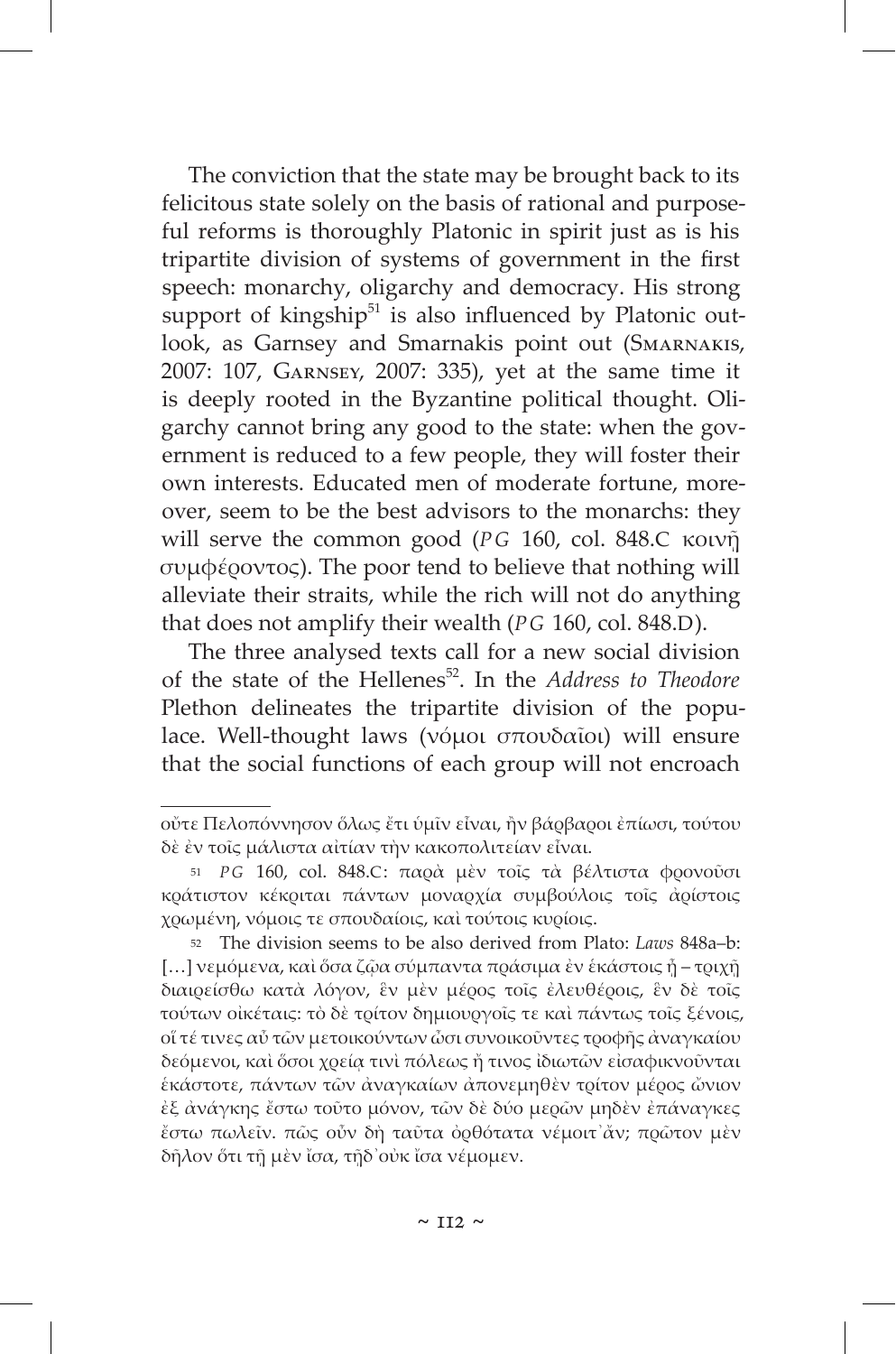on each other and will forbid the citizens to change their class (*PG* 160, col. 848.D). The most vital group (πρῶτον καὶ ἀναγκαιότατον μέρος καὶ γένος) is constituted, in Plethon's eyes, by those who earn for their livelihood thanks to the fruits of the earth. The consequent class comprises of artisans (δημιουργητικόν φῦλον), merchants (ἐμπορικόν φῦλον) and tradesmen (καπηλικόν φῦλον). The last and the highest group of all is the ruling class (τὸ ἀρχικὸν φῦλον) with the monarch (κορυφαῖος βασιλεύς) at the very top along with the Guardians of the state: the military commanders and the judges who will look over the state and the law<sup>53</sup>. Since their sole responsibility is to rule and guard the state, they must be maintained by the taxes paid by the first class. In order that the state's harmony is preserved, the afore-mentioned groups cannot mingle with each other (*PG* 160, col. 849.Β–C). Similarly to Plato's *Laws* and *Republic*, justice is understood by Gemistos in his *Memoranda* as doing one's own job: one cannot use donkeys to accomplish the work of cavalry horses and vice versa (*PG* 160, col. 861.C)

The fax system and social division will be inextricably linked: the produce should be divided into three parts, one of which will be attributed to the farmers, the second to the tradesmen and merchants; while the third to the ruling class (*PG* 160, col. 853.A). The best form of tax-payment is a part of one's production exacted throughout the year in small amounts (*PG* 160, col. 829.B–D; *PG* 160, col. 852.C; *PG* 160, col. 861.C). The *Address to Manuel*  as well as *De Isthmo* supplement this framework and insist

<sup>53</sup> This tripartite division of the state mirrors the ternary divison of reality proposed later on by Plethon in the Nόμοι, where Zeus, the King of All is placed at the very top, the second class comprises of the direct children of Zeus, removed from matter (supra-celestial divinities) and the third class includes mundane gods, who have both the body and the soul (*Nomoi* I, 5). For a discussion of this division see e.g. Hladky, 2014: 64–66, Siniossoglou, 2011: 293–299.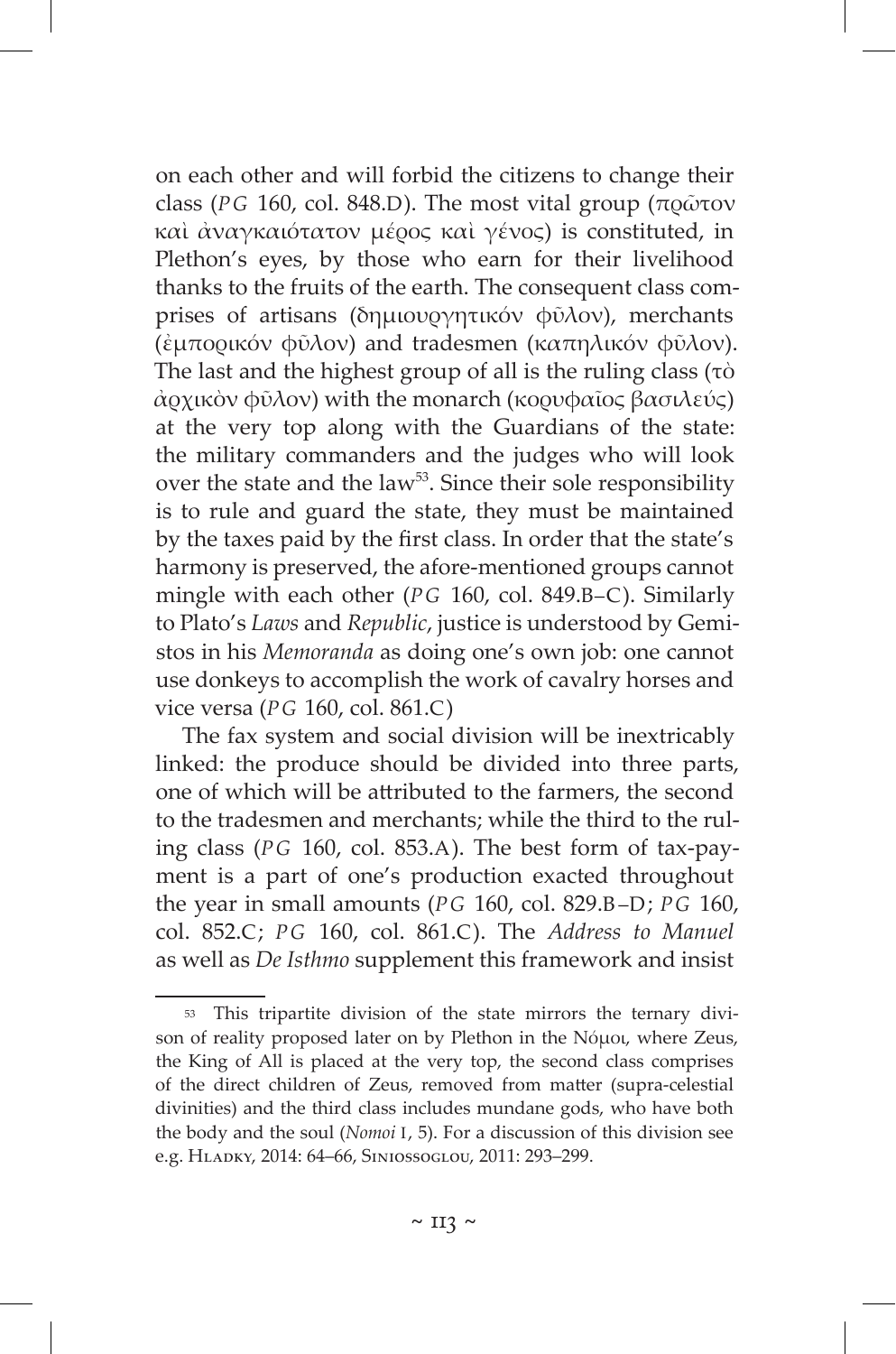upon the reform of the army. The populace (except from the ruling class) of the Peloponnese will be divided into two separate groups: the tax-paying farmers and the soldiers (*PG* 160, col. 828.D –830A; *PG* 160, col. 861.A–C; *De Isthmo* 311.3–7). The idea is to construct a 'national', not mercenary-based army. Plethon is highly critical of the idea of hiring alien soldiers for the defence of Isthmus and maintaining them by taxes (*PG* 160, col. 828.B–C; *PG* 160, col. 861.A; *De Isthmo* 310.20–311.7). The reason for such a division is trivial: it ensures that the soldiers and the farmers are not distracted from their daily duties, responsibilities of each class will not encroach on each other (*PG* 160, col. 828.D –829.B; *PG* 160, col. 828.D) 54. The flatrate tax, according to Gemistos, will resolve the issue of a disorganised administration and will equalize all the subjects in the tax-paying class. Moreover, it will expedite the reform of the army and it will provide the state with stable resources of well-trained troops prepared for the battles which guarantee country's security and it will ensure steady flow of taxes paid in kind (*PG* 160, col. 836.A–B; *De Isthmo* 311.8–9).

Plethon's proposal regarding property is even more extreme: private property of land will be abolished and land will become a common good – this is "the law of nature" (*PG* 160, col. 833.D). For all man wield equal right to its possession and every citizen is entitled to have as much land as they wish to. A given parcel will belong to an individual without any additional dues for as long as they

<sup>54</sup> For Platonic inspiration of the division cf.: Plato *Rep*. 416d–e: τὰ δ᾽ἐπιτήδεια, ὅσων δέονται ἄνδρες ἀθληταὶ πολέμου σώφρονές τε καὶ ἀνδρεῖοι, ταξαμένους παρὰ τῶν ἄλλων πολιτῶν δέχεσθαι μισθὸν τῆς φυλακῆς; Plat. *Rep*. 464c: ἀλλὰ παρὰ τῶν ἄλλων τροφὴν λαμβάνοντας, μισθὸν τῆς φυλακῆς, κοινῇ πάντας ἀναλίσκειν, εἰ μέλλοιεν ὄντως φύλακες εἶναι; Plat. *Rep*. 464c: μισθὸν τῆς φυλακῆς δεχομένους εἰς ἐνιαυτὸν τὴν εἰς ταῦτα τροφὴν παρὰ τῶν ἄλλων, αὑτῶν τε δεῖν καὶ τῆς ἄλλης πόλεως ἐπιμελεῖσθαι.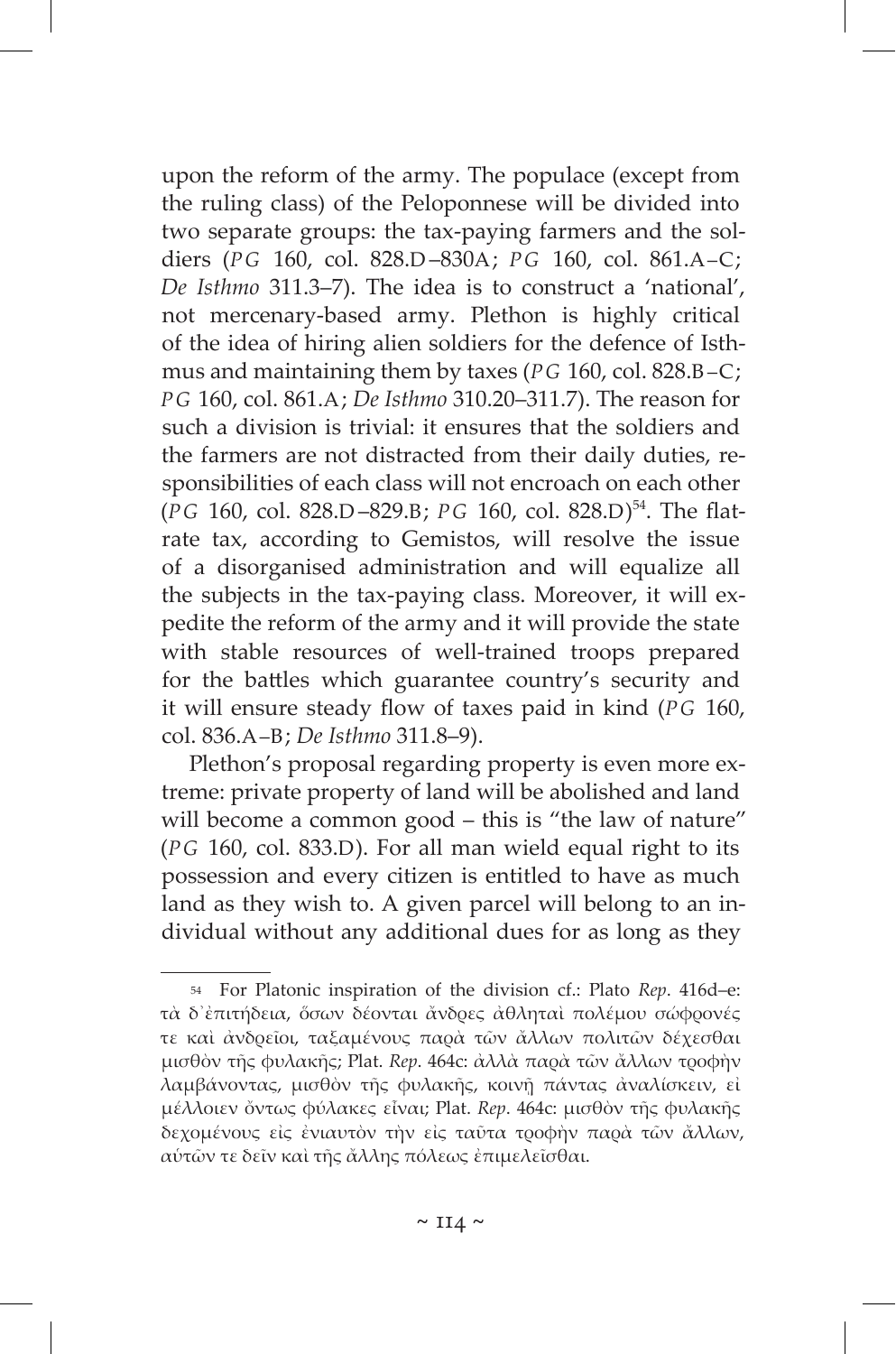work on it. If the land is owned by a Helot, then he should pay one-third of his produce to the state treasury, conversely, if it is held by a soldier or a guardian, than they will have no other duties than to fulfil their proper tasks<sup>55</sup>. Among economic measures proposed by Plethon the following might be enumerated: the elimination of alien currency (*PG* 160, col. 837.A; *PG* 160, col. 853.C), the extensive use of country's resources and limitation of import (*PG* 160, col. 853.B; *PG* 160, col. 837.B), heavy control over the exchange of goods (*PG* 160, col. 837.C), the abolition of import fees (*PG* 160, col. 837.D) and high custom fees on the exports (*PG* 160, col. 837.D). A set of judicial reforms is also proposed by Plethon (*PG* 160, col. 836.C–D, *PG* 160, col. 849.B–C): it is absurd to condemn to death those guilty of worst crimes and it is barbarous to mutilate them. It will serve the common good to bid them work in chains on the reconstruction of the Isthmus' wall or wherever their assistance will be required.

Essentially, this short summary exhibits that Plethon aims at is a sound and harmonious society wherein every person knows their place in the social ladder and works for the benefit of all – such a change will require, as Siniossoglou notes, "inculcation of a new social morality" (Siniossoglou, 2011: 333). The author of the speeches is in-

<sup>55</sup> This part of Plethon's speech was widely discussed in the light of its purported communism and its ultimately Platonic source. I am more inclined to follow Garnsey, who argues that the land tenure reform in the Memorandum was indeed inspired by Plato, yet at the same time Plato did not propose any universal abolition of private property in his *Republic*: the Guardians and the Auxiliaries in Platonic *politeia* cannot have any private belongings, while the lower classes are allowed to possess private items/land. Garnsey (2007) 337-338. Hladky also denies communistic feature of Plethonean proposal, yet at the same time, he sees Plato's polity in terms of communism (HLADKY, 2014: 17). Plethon read Plato's dialogoues literally, a fact which is acknowledged by both Hladky and Garnsey, but Gemistos' implied communism was in fact inspired by misinterpretation of Platonic works (Garnsey, 2007: 335–341).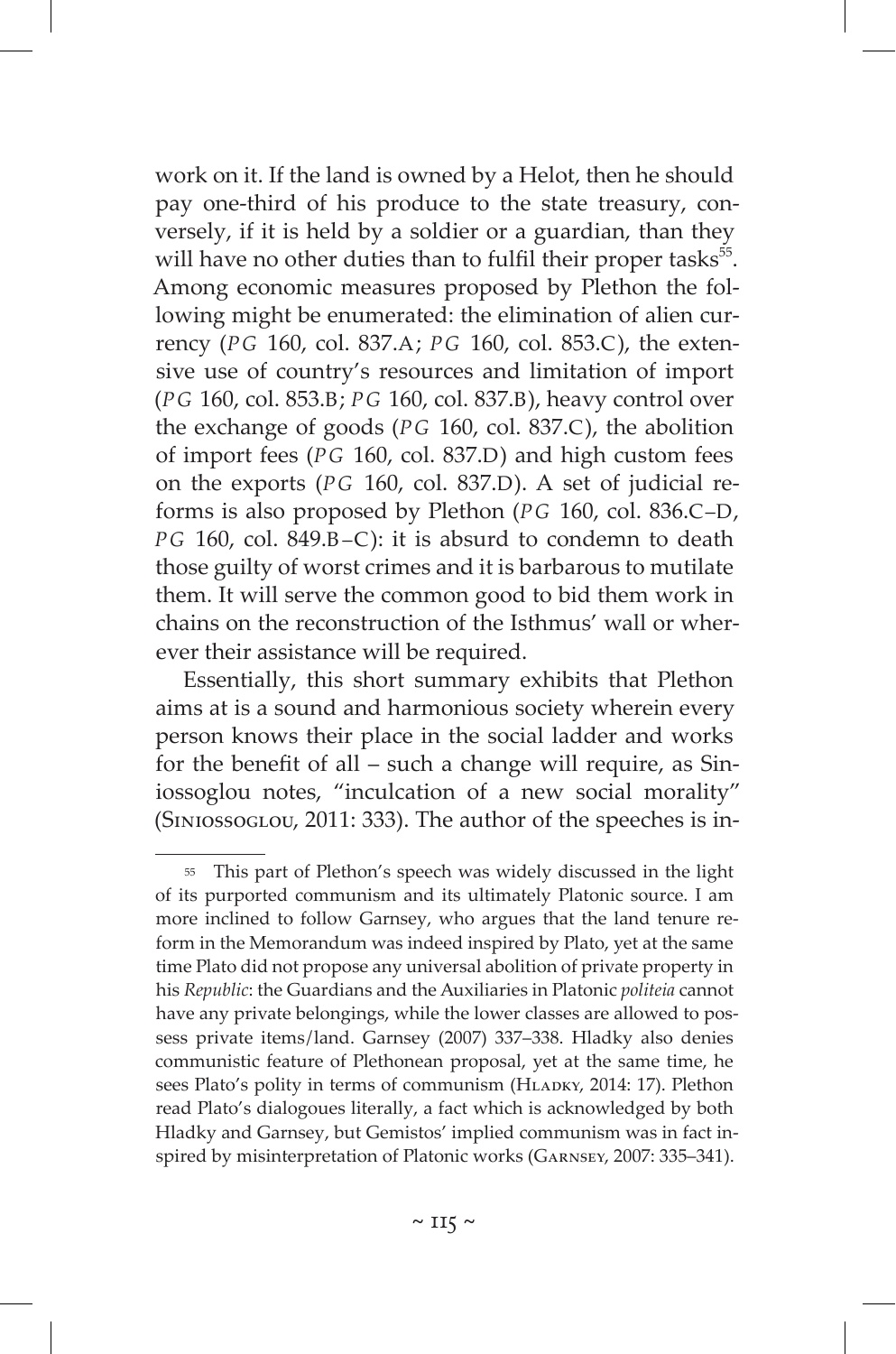deed aware that these enactments will require the overall change in the mode of life of the Peloponnesians. Their way of life and especially of the Guardians will not be sumptuous, but will be moderate (*PG* 160, col. 853.B). The country, while living humbly and with moderation, will always be prepared for the war (πρὸς δὲ τὸν πόλεμον πᾶσι τεταγμένοις). The revived state will be economically autonomous, safe and united. To be sure, these proposals are extreme and they advocate for the demolition of the social *status quo* where the depraved ruling class that lives at the expense of the underprivileged and watches over only its own interests. From Plethon's vantage point, there exists an urgent need to reconstruct the society and to demolish old, established fallacious practices. Nowhere is it more explicitly voiced than in the passages of the *Memoranda* regarding the monks and the universal religion.

Pointing to significant wealth accumulated by the monks in the Late Byzantine Empire, numerous rights assigned to ecclesiastical property<sup>56</sup> and to the already mentioned monastic takeover of the state (Papagianni, 2002: 1059–1069), Plethon addresses the entire section of his second *Memorandum* to the monks. This passage, considered in the light of mythopoeic discourse employed by Plethon, might be seen as an "ideological exemplum", the ultimate aim of which is to "persuade its readers by its force of demonstration" (FLOOD, 1996: 128). Susan Suleiman, in her analysis of ideological novels introduced the term of "linguistic redundancy". Simply put, they are constant repetitions of terms which "disambiguate meaning and produce coherence through mutual reinforcement" (Suleiman, 1980). The monks are pictured as an *internal* 

<sup>56</sup> In fact, strikingly similar anti-monastic discourse was proposed at the turn of the 14th century by Nicholas Kabasilas in his *Discourse concerning Illegal Acts* (in Siniossoglou, 2011: 359). For analogous anti-monastic discourse in the twelfth century see Choniates *History*: 206.71– 208.15 and the discussion in MAGDALINO 1981.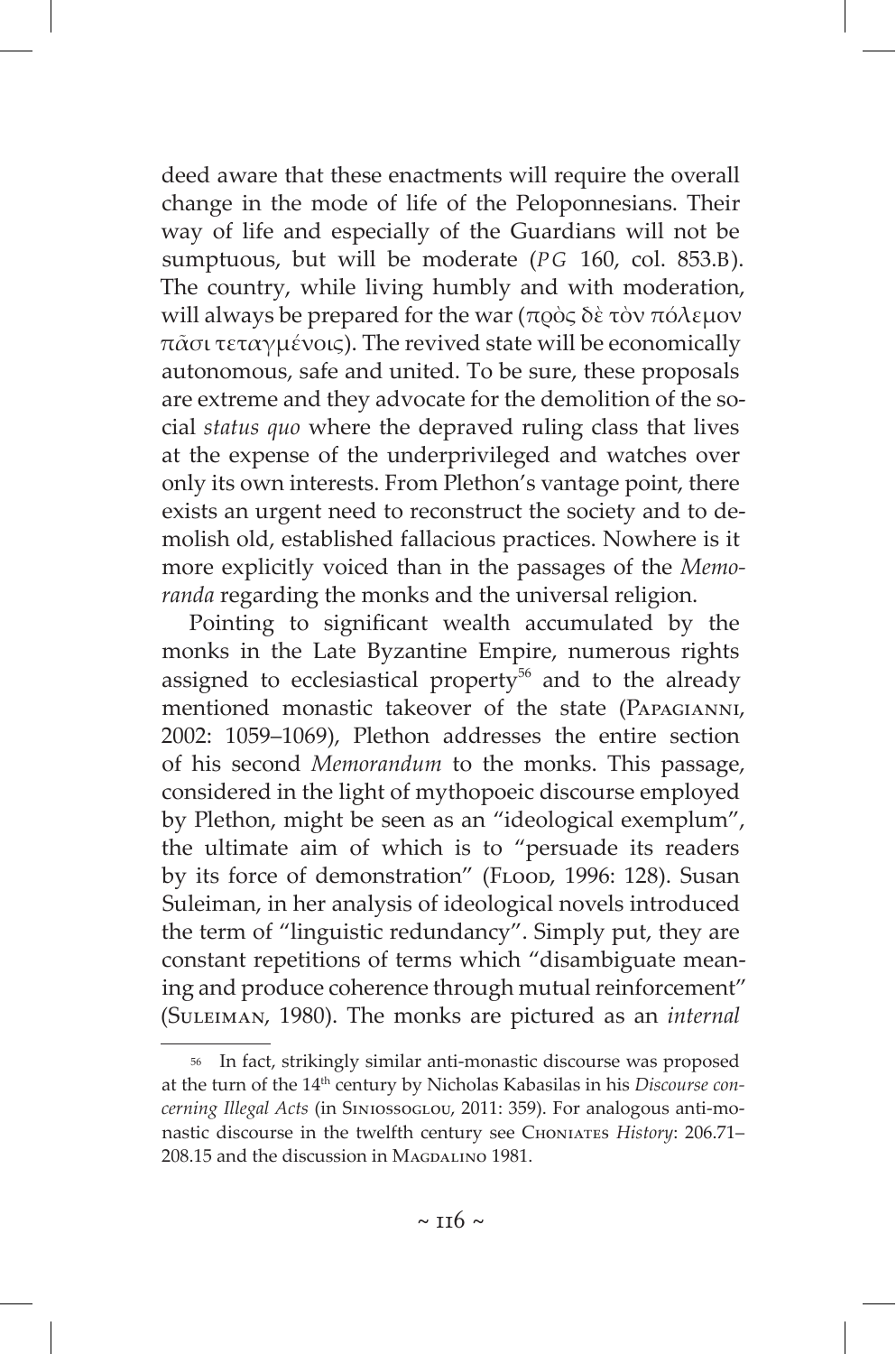*enemy*: they transgress the rule according to which social groups do not mix their functions and according to which all of the members of the society contribute to the good of the state.

The monks, who regard themselves as philosophers $57$ , contribute nothing to the state. Their parasitic standing is reinforced by the already mentioned redundancies: constant repetitions of taxes, the common good, their unsocial and ungodly character. The monks are, as a matter of fact, everything that the Hellenes must not be in their revived state. Consequently, the monks will neither pay any tax nor will they receive anything from the state (*PG* 160, col. 832.C).The taxes paid to the guardians are actually a retribution which they receive for their service rendered to the state, whereas the monks live apart from the society (ἀποστάντας), they worship their god in private and care only for their souls. No one will concede to provide them with public support, Plethon continues, unless he was under the spell of superstition, the third type of godlessness $58$ , to think that any of their "gifts" are accepted

<sup>57</sup> The monks are not explicitly named, but in Byzantium the verb φιλοσοφεῖν was frequently used to mean 'to be a monk'. On the shift of meaning of φιλοσοφία in Late Antiquity see Hunger, 1981: 47–48. Hladky comments as follows: "Although Plethon does not say so expressly, the Orthodox Church of his time (the non-rational ethics, the excessive rites), or, more precisely, as in the Address to Manuel, Orthodox monks (celibacy, fasts, contempt of hygiene, refusal of money, shamelessness) may be regarded as an obvious target of his criticism". HLADKY, 2014: 50.

<sup>58</sup> Three types of impiety are in fact expounded at the very beginning of the Νόμοι (*Nomoi* I: 20–22) and in the Memorandum to Theodore (*PG* 160, col. 856.B–C). As Hladky remarks, they are in line with the typology of Plato which was put forward by him in the *Laws*, according to which impiety entails (1) not believing in gods; (2) believing in gods, but denying their providence (προνοΐα) over human affairs; (3) being convinced that the gods' decisions can be altered by sacrifices and prayers. In HLADKY, 2014: 52. As far as the second type is concerned, in the second book of the Nόμοι Plethon rejects the no-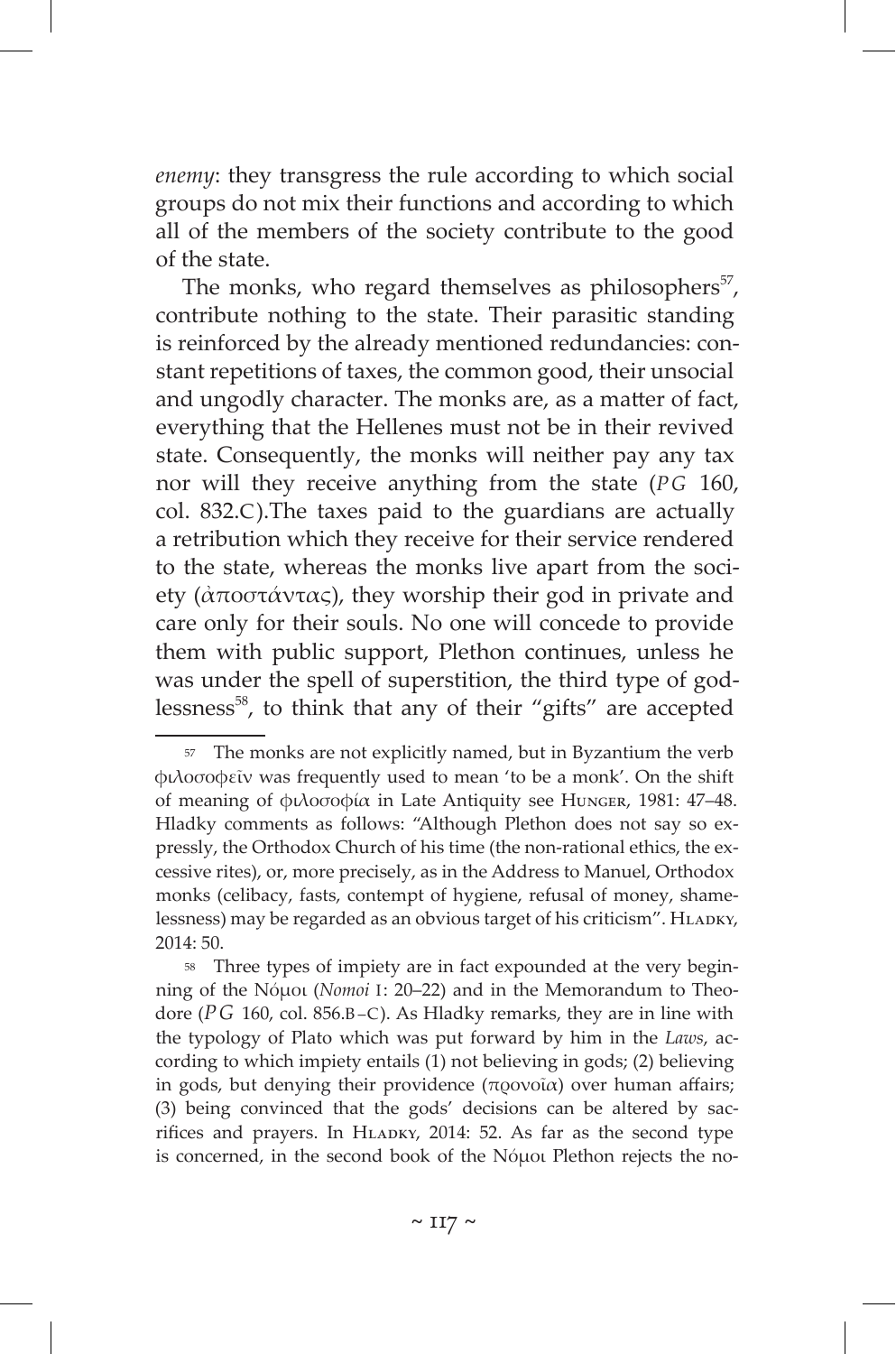by god. These monks do not even live by the rules laid down by their predecessors who bade them farm their own lands and live on the products of their own labour (*PG* 160, col. 832.D –834.Α). The only thing they actually do is hurting the country to such an extent that would be very pleasing to its enemies (*PG* 160, col. 834.A). They do not even realize that if anything bad happened to the country, they would be in a worse position than they currently are (*PG* 160, col. 834.B). The state is almost unable to afford its own maintenance (*PG* 160, col. 834.C: τῶν γάρ τοι κοινῶν πολλοῦ δεόντων), hence for what reason should it maintain this 'swarm of drones' (σμῆνος κηφήνων) who profess to be philosophers and demanding even higher standard of life than the officials (*PG* 160, col. 834.C)? They should be given free hand to farm their own land and live by their own produce – in this way, being endowed with more responsibility; they will bring more profit to the state than in the current scheme.

The image is built upon binary opposites: monks /  guardians, good / bad, social / unsocial, godly / ungodly, private / common. Plethon purposefully operates with the imagery of common benefit (προσήκον, λειτουργεῖν τῷ κοινῷ, ἀσφαλεία τῆς κοινῆς), their negative imagery is strengthened by constant repetitions (redundancies) of monks' lack of piety (ἀσεβεία), shame (αἰσχουμένοι ἐπὶ τῷ τοῦ πράγματος αίσχρῳ) and their pernicious disposition (τὸν κοινὸν ὄλεθρον, σμῆνος κηφήνων). Essentially, the passage demonstrates these social vices which will not be accepted in the new state: egoism, individualism, idleness, godlessness. By belittling, or even mocking the monks, Plethon aims to subvert the core of Byzantine

tion of providence, substituting in with the notion of fate (εἱμαρμήνη), thereby introducing deterministic view of the universe. On discussion of Fate and its' un-Orthodox character see Siniossoglou, 2011: 313–326; Hladky, 2014: 144–150.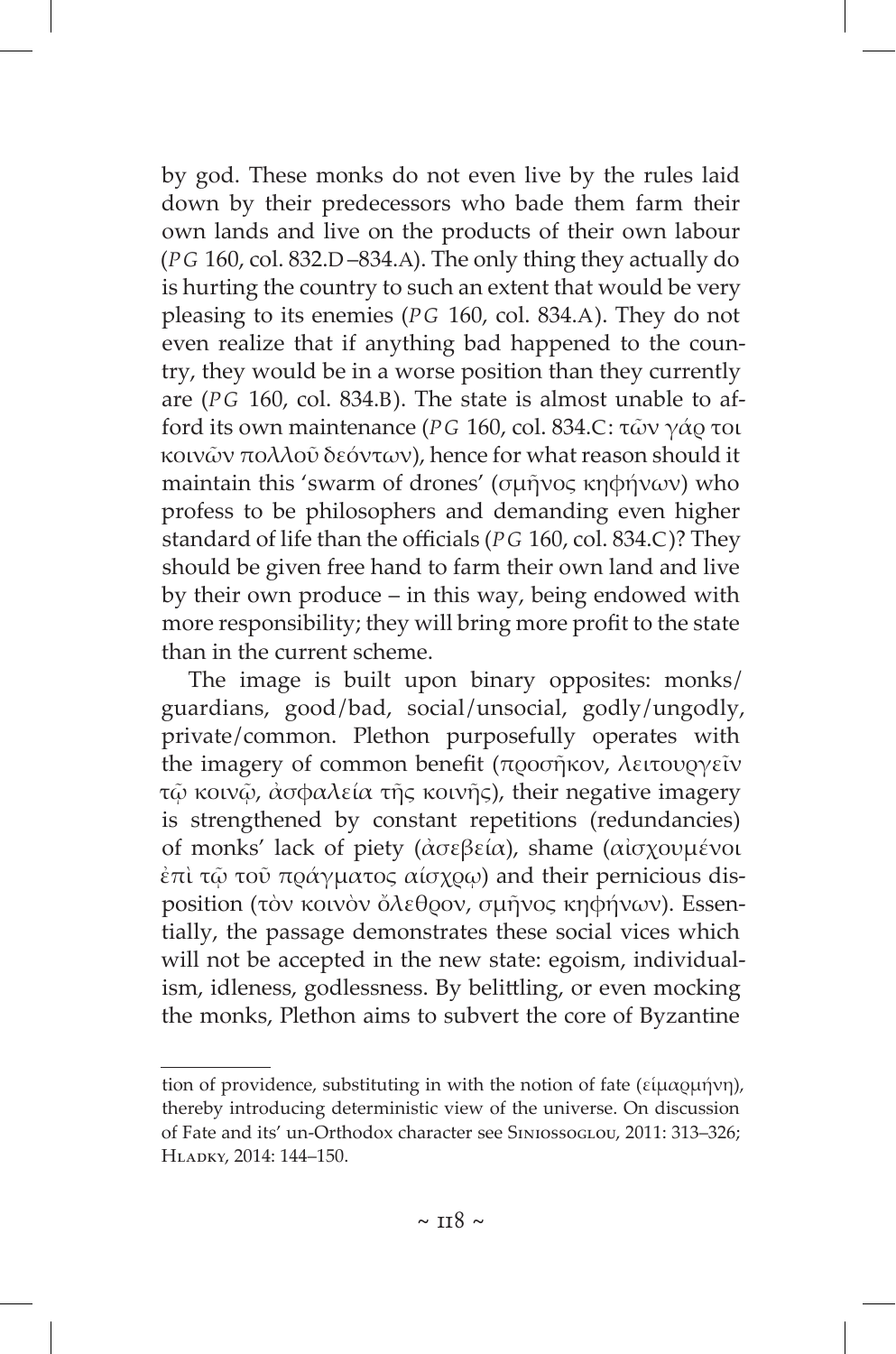status quo: "The admiration, if not veneration, in which Byzantines held the monastic life was common to all classes in society. For monasticism provided them with a model of the most perfect worldly life, that which might hope to approach the ideal – the *angelikos bios* enjoyed by the saints in heaven" (Morris, 1984: 112). This exhibits how deep Plethon's social engineering is.

Nevertheless, the most important feature of Plethon's reformist framework concerns the area of religion<sup>59</sup>. This part of social reformist framework, is a subject matter of the Nόμοι and it is not my purpose to present a thorough analysis of Gemistos' elaborate system. A short summary should suffice to demonstrate how the constructed Hellenic identity will be supported by a set of rites. In the first oration there is already a hint to the introduction a new universalistic religion – (*PG* 160, col. 854.D –856.A). The most important of the laws stipulates that there is a divine nature (τὸ θεῖον) which governs all<sup>60</sup>, attends to people's affairs and directs the entire reality according to its own judgment. It does not require humanity, its prayers and its sacrifices, hence all religious observance must be moderate and they should be just a mark of our recognition that all came from god (*PG* 160, col. 856.A). In other words: the rites are somewhat superfluent, nevertheless they are required to unite the Hellenic society. The greatest sins (ἁμαρτήματα) of humanity have their ultimate

<sup>59</sup> *P G* 160, col. 853.D ὥνπερ κεφαλαῖον ἁπάντων περὶ τὴν τοῦ θεῖου δόξαν ἠκριβῶσθαι καὶ κοινῇ καὶ ἰδίᾳ […].

<sup>60</sup> Hladky noticed that by using the concept of some "divine nature" (τὸ θεῖον), Plethon wished to construct as universalistic outlook as it was possible in order that it might be accepted by entire humanity (HLADKY, 2014: 19). Moreover, in his Funeral Oration for the Empress Helen, Plethon presents similar outlook, purposefully devoid of any explicit references to Christianity: θεὸν μέν τινα ἕνα τοῖς ὅλοις ἐφεστᾶναι, δημιουργόν τε αὐτῶν ὄντα, καὶ παραγωγὸν, καὶ τοῦτον ἄκρως ἄγαθὸν εἶναι (*P G* 160, col. 955.D) and ἄκρως ἄγαθῶν ὄντα τὸν θεὸν (*P G* 160, col. 953.D).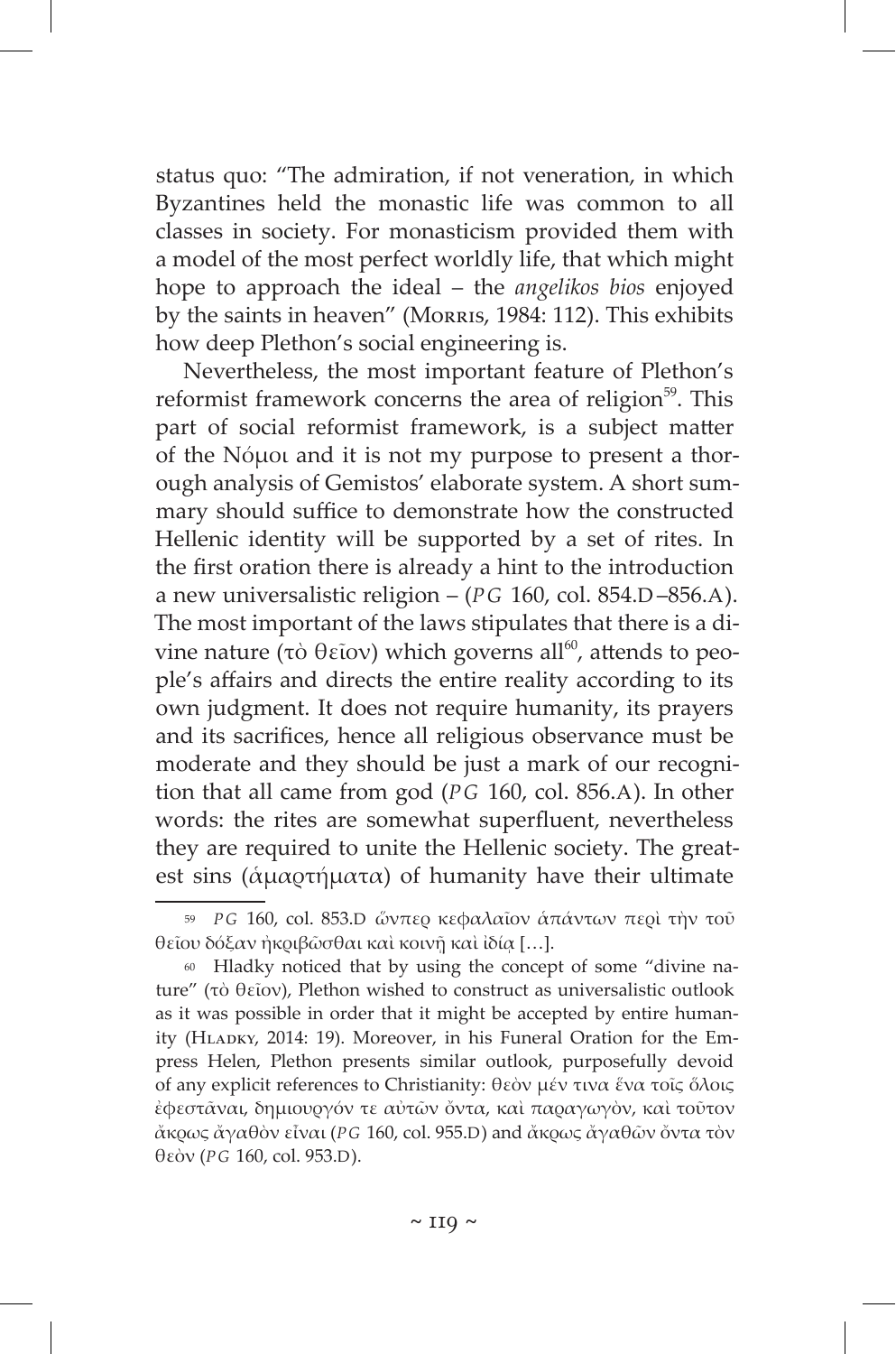source in discordances (*PG* 160, col. 856.B: κακία δὲ πᾶσα καὶ τὰ μεγάλα ἀνθρώποις ἁμαρτήματα ἀπὸ τῶν ἐναντίων γίγνεται αὖ δόξων). There are, Plethon continues, various outlooks on God: some say that he does not exist, others that he exists, but is not concerned with the world, yet another people state that he does exist and his decisions can be altered by prayers. The most important fact which is universally accepted (*PG* 160, col. 856.C ὡς δοκεῖ δὲ πᾶσι καὶ Ἑλλήνων καὶ βαρβάρων) is that a man is of twofold nature: a part of which is mortal and a part divine. For as long as he acts according to the divine part and does not pursue bodily pleasures, will achieve the highest good $61$ .

The *Memoranda* contain only preliminary remarks on the universalistic religion: the entire divine pantheon is expounded by Plethon in the Nόμοι: the gods who are endowed with particular names derived directly from the pagan Greek religion, but the language is figurative, they are in fact "different modes of subsistence" or "hypostaseis of a single essence" (SINIOSSOGLOU, 2011: 279)<sup>62</sup>. The gods, narrates Plethon, are numerous, yet they vary in

<sup>61</sup> This is further reinforced by mythical *exempla* of the already mentioned Heracles, Lycurgus, Alexander and Cyrus, who followed their divine nature. Alexander son of Priam, Sardanapalos, Helen and Nero are evoked as counter-examples: all of them were lured by gold and silver which always bring destruction. Hence, the state must follow the three religious principles (*P G* 160, col. 856.D –858.D). As for the man as a composite of animal and a divine nature, similar comments are vocalized in the *In Hellenam* (*PG* 160, col. 953.B-D), on the arguments for the immortality of the soul, see *In Cleopem* (*P G* 160, col. 947.A–949.B).

<sup>62</sup> The importance of symbolism of the names in the Neoplatonic tradition is well summarized in KLITENIC, 2011: 144-148. Hladky discusses Plethon's rejection of traditional ancient polytheism and poetic distortions of the notions of god: HLADKY, 2014: 46-47; 112. For the discussion of esoteric and Neoplatonic sources of Plethon's religion: Hanegraaff, 2009: 33–49, Hanegraaff, 2012: 28–41, Tambrun, 2006: 53–24; Siniossoglou, 2011: 179–181.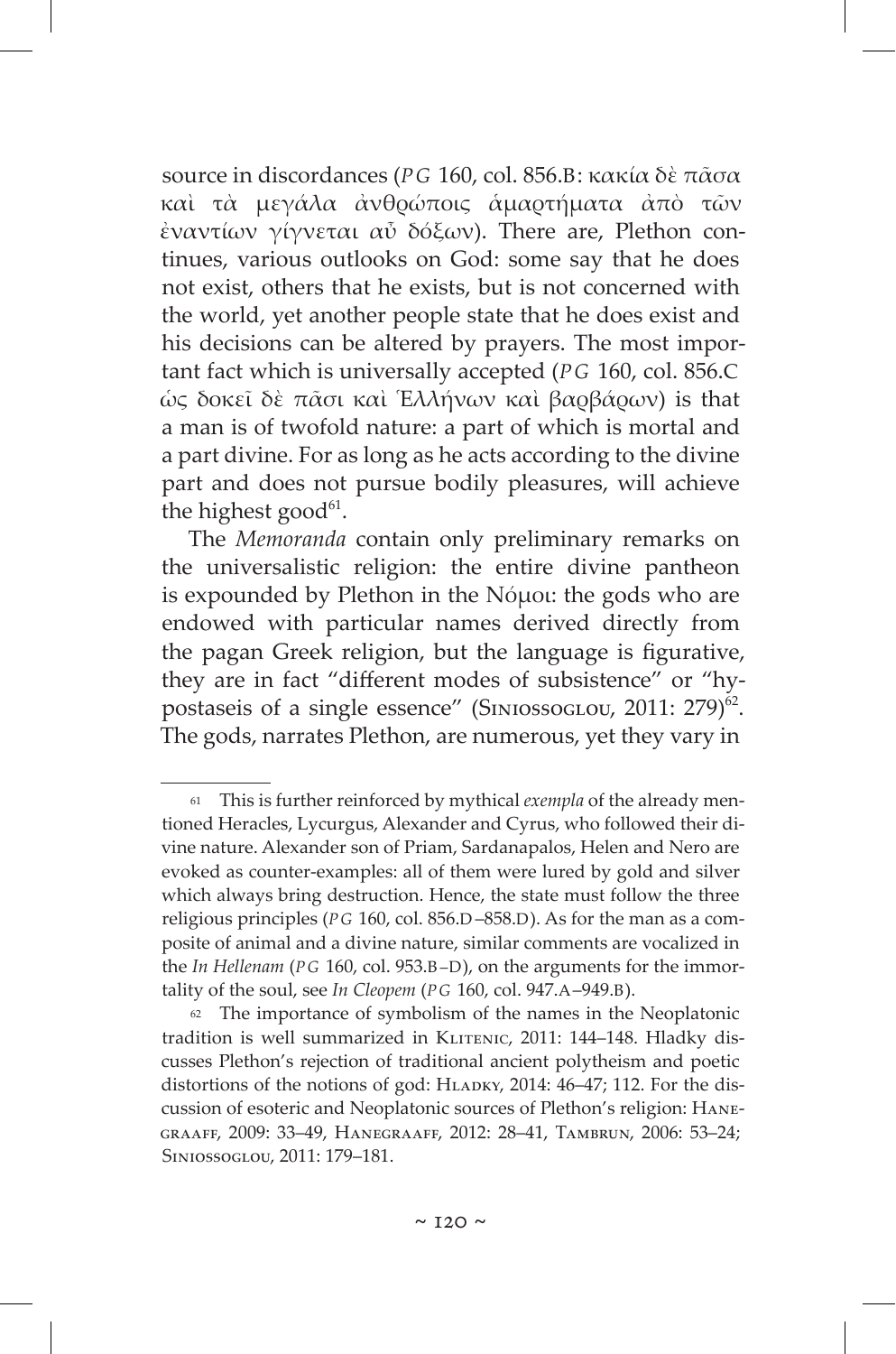the degree of their godlikeness (*Nomoi* 46: [Οἱ θεοί] εἶναί τε αὐτοὺς πλείους μέν, οὐτοὺς αὐτοὺς δὲ θεότητι). At the very pinnacle of the hierarchy stands Zeus, the king who surpasses all other deities to the uttermost point: he is named as the highest king (*Nomoi* 92: ὁ ἀνωτάτω βασιλεύς), the eldest father of the gods (*Nomoi* 92: πατὴρ πρεσβύτατος τῶν θεῶν), the Parent of All (*Nomoi* 221: Παγγενέτωρ). Unborn (ἀγένητος), he 'gives birth' to other gods (*Nomoi* 46, 92, 221). The other deities, whom Zeus confers his essence to, are divided into beings of the second and the third order (*Nomoi* 46: τοὺς δ'ἄλλους θεοὺς δεύτερους τε καὶ τρίτους θεότητι καθεστᾶναι). The gods are divided according to their divinity, value and power. The first ones are the children of Zeus himself (*Nomoi* 46: αὐτοῦ Διὸς παῖδάς τε καὶ ἔργα). The first and the mightiest in the order is Poseidon: the other divinities are created in his image. Poseidon plays the role of a pattern for all other gods-ideas: he is the highest form (εἶδον) of all. (*Νomoi* 92: ἑαυτῷ ἀμέσῳ παραδείγματι χρώμενος γεννῷ ἄν, τοὺς δ'ἄλλους πάντας ἄλλον ἄλλου θεοῦ τῶς ἐξ ἑαυτοῦ γεννῷ ἂν εἰκῷ). After Zeus and Poseidon there comes the order of the Olympian gods, the Titans and the gods of the mundane world. The question which Plethon yearns to answer is how the totality of reality and its complexity can be explained through a one, simple, eternal and intellectually graspable cause (Zeus). In this reading, Plethon's Pantheon challenges the supra-rationality of Palamite system, in which the uncreated and unknowable God could be understood only through his uncreated and unqualified energies (SINIOSSOGLOU, 2011: 278)<sup>63</sup>.

This religious system is further strengthened by the introduction ofanew "social" calendar. Each year begins with first new moon after winter solstice (*Nomoi* 59: Ἕνην μὲν

<sup>63</sup> Plethon's symbolic religious system is well expounded by Siniossoglou 2011: 281–292; Hladky, 2014: 51‒71; Tambrun, 2006: 146–172.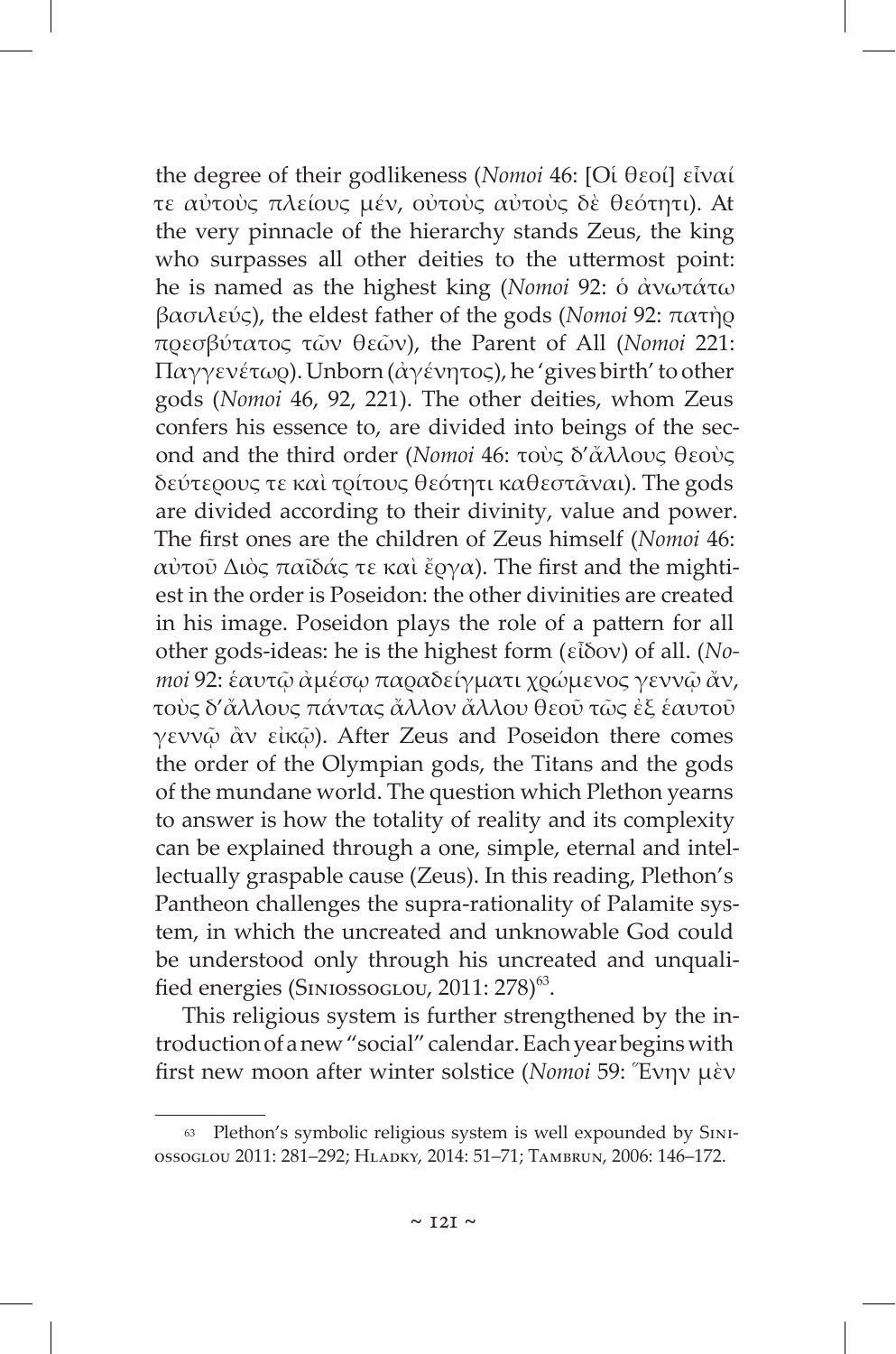οὖν καὶ νέαν ἄγειν, ᾖ ἄν ἡμέρα ἡλίῳ ἡ σελήνη συνιοῦσα ὑπὸ τῶν ἀστρονομίας ἐμπειροτάτων κρίνεται). The first day of each month is called νουμηνία, the fifteenth διχομηνία, the last day, depending on the number of days In the month, either ἕνη or ἕνη καὶ νέα. As noticed by Anatsos, in his division of month, Plethon follows the tradition of pagan scholars of the Christian era; strong influence of Aristotle is also clearly discernible (Anastos, 1948: 225). Each week, according to the Νόμοι, consists of seven days, the days and the months, we are informed by the scholiast, are not endowed with any particular names: they are called according to their succession: hence there is a fist day of the week, the second, the third, et cetera: (*Nomoi* 61).

In the new calendar, there is a number of regular holidays, ἱερομηνίαι, within the month: on the first Day of each month, dedicated to Zeus, on the fifteenth Day, sacred to Poseidon and on the twenty-ninth or the thirtieth Day, consecrated to the gods of the underground. Additionally there were special holidays which were to be commenced on the evening of the 26<sup>th</sup> of December and lasted up until 28<sup>th</sup> December<sup>64</sup>. Moreover – each day is supposed to have a set schedule of rituals. There should be five daily prayers performed on regular basis (*Nomoi* 230). Every prayer will be preceded by a solemn summoning addressed to the crowds (*Nomoi* 230). Then, once the service has begun, the gathering must kneel on both knees, facing straight and raise their hand crying "Ἵλεῳ εἴητ', ὦ θεοὶ" to worship the Olympian gods, then, by raising left hand only, the other gods are to be worshipped. Next, the crowd must hail Zeus, the King of all gods; this act of veneration must be led by a priest. Furthermore – every single day has a peculiar prayer (hymn) assigned to it, which is to be uttered (*Nomoi* 221–228). Recurrence, as David Kertzer

<sup>64</sup> On the Ancient Greek origin of the ἱερομηνίαι see Anastos, 1948: 240–242.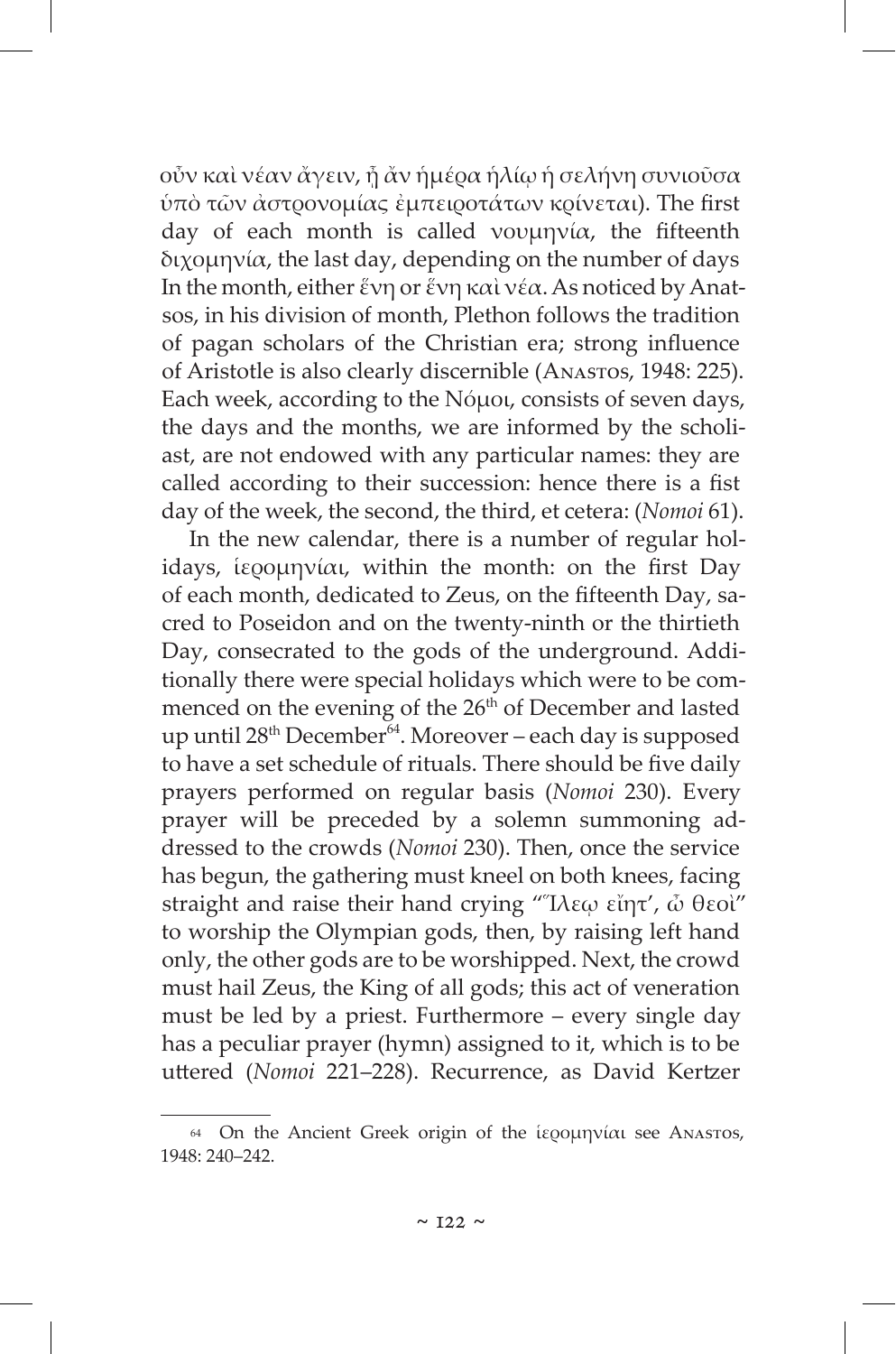notes is an inherent characteristic of each and every rite: ritual actions must be performed within defined space and time and they must occur often. Through this repeatability, the rituals strengthen and instil the identity of which they are symbolic expression. Moreover: they link the past, the present and the future whereby they provide a sense of continuity to their participants (KERTZER, 2010: 21).

This brief recapitulation of Plethon's calendar and liturgy does not exhaust the topic nor does it pay due respect to the intricacy of this revolutionary project. Nevertheless, it illustrates a general idea as to how radical the social change must be in order to subvert the current state of affairs*.* More importantly, the Nόμοι, with their theology based chiefly on Plato and Neoplatonism complete the quest of the political myth. The religious rites which control the time of an individual integrate and join the programme set forth in the *Memoranda*. They intensify reborn Hellenic identity; for as Anatsos notices: "There is no aspect of Pletho's calendar […] which does not bear the stamp of Greek influence. This is obvious not only in the astronomical presuppositions which underlie it – in the structure and character of the luni-solar year – but also in matters of details" (Anastos, 1948: 267–268).

#### Conclusion

Together with the introduction of the rites, Plethonean social system is completed. The myth of the Hellenic race, with its starting point in the *Address to Theodore*, permeates almost the entire *oeuvre* of Plethon and it seems that Ernst Cassirer was not entirely wrong to link the rise of the political myth with the upsurge of totalitarian society: Gemistos' social vision is, from one vantage point, dangerously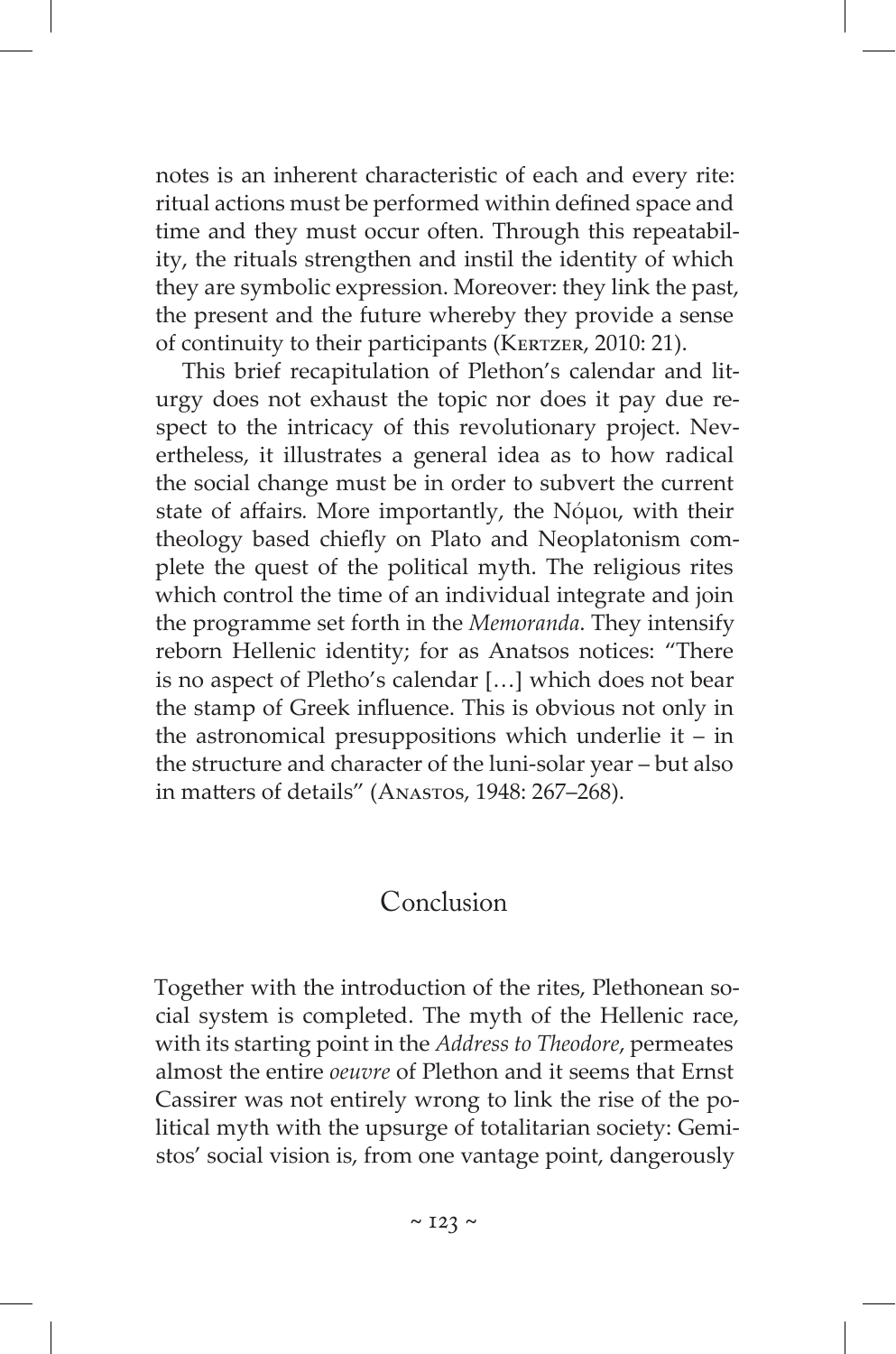oppressive. The Hellenes are free, however, paradoxically enough, this freedom is limited to obeying the sovereign and the rational part of human nature: the soul. In this light, Khazadan's term of Byzantine "individualism without freedom" was driven to extreme. To be sure, some years after, Gemistos' famous and dedicated pupil, cardinal Bessarion attempted to mitigitate and 'Christianise' Plethon's call and in the letter to the emperor sent in the middle 1440's (HLADKY, 2014: 30). In reality, Plethon's proposals had never been enacted: they must have been either too utopian, or too extreme. After his death, his *Books of Laws* was cast into the flames by George Scholarios, who perceived it as a source of subversive paganism and a threat to the Orthodox teachings. Nevertheless, throughout his life Plethon remained a significant political figure in the Despotate of Mistra; his influence and fame must have been great, given the fact that he had been sent by the emperor as a laymen to the Council of Ferrara-Florence of 1438–1439 AD.

In conclusion, I should like to believe that the notion of the political myth employed within nationalist discourse sheds at least some more light on yet another shadowy area of public life of George Gemistos Plethon. As I have been arguing, it exhibits how political discourse can be used to construct potential social identities and, potentially, to incite social groups to action on the basis of their shared cultural or ethnic identity. Furthermore, the idea of political myth applied to the works of Plethon may help us to link his political, philosophical and theological writings and unite them in one uniform, yet intricate system of thought.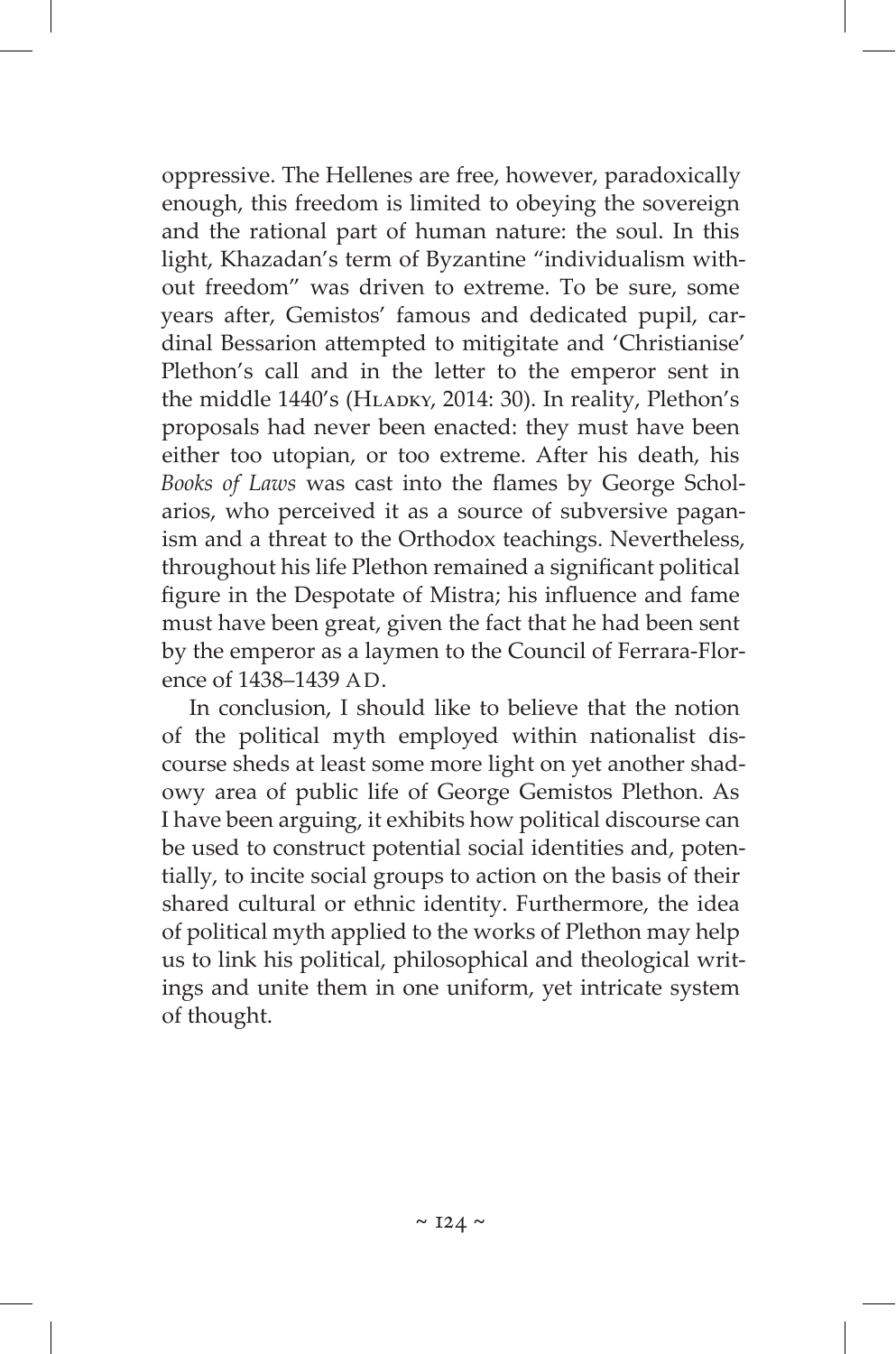### Bibliography

#### Primary texts

- Chalkokondyles, *Hist. Demonstr.: Laonici Chalcocandylae historiarum demonstrationes*. Vol. I. Ed. Darkó E. Budapest 1922.
- Choniates, *History*: *Nicetae Choniatae Historia*. Ed. van Dieten J.-L. Berlin–New York 1970.
- Ducas, 1834: *Historia Turcobyzantina.* In: *Ducas. Istoria Turco-Bizantina (1341–1462) [Scriptores Byzantini 1]*. Ed. Grecu A. Bucharest 1958, pp. 29–35.
- Herodotus, *Histories.* In:*Herodotus in four volumes*. Vol. 4. Books 8‒9. Ed. Goodley A.D. Cambridge 1961.
- Plato, *Laws*. In: *Laws (with an English translation by R.G. Bury)*. Bury R.G. Cambridge 1961.
- PLATO, *Republic*. In: *Republic*. Books 1–5 [Loeb Classical Library]. Eds. EMLYN-JONES C., PREDDY W. Harvard 2013.
- Plato, *Republic*. In: *Republic*. Books 6–10 *[Loeb Classical Library]*. Ed. Shorey P. Harvard 2013.
- Plethon, *De Isthmo*: *Πρὸς τὸν βασιλέα (περὶ τοῦ ἰσθμοῦ)*. In: *Παλαιολόγεια καὶ Πελοποννησιακά*. Vol. 4. Ed. Lambros S.P. Athens 1930, pp. 308–312.
- Plethon, *In Cleopem*: *Γεωργίοu Γεμίστου τοῦ Πλήθονος ἐπιτάφιος ἐπὶ τοῦ Θειοτάτου ἡμῶν Ἡγεμῶνος Κυρῖου Θεοδώρου γυναῖκι Κυρία Κλεόπῃ.* In: *Patrologiae Cursus Completus*. Vol. 160. Ed. Migne J.-P. Paris 1866, col. 940.A–952.A.
- Plethon, *In Hellenam*: *Γεωργίου τοῦ Γεμίστου ἐπὶ τῇ Ἑλήνῃ τῇ Παλαιολογίνῃ*, *τῇ δία τοῦ θείου καὶ ἀγγελικοῦ σχήματος μετονομασθείσῃ Ὑπομονῇ μοναχῇ.* In: *Patrologiae Cursus Completus*. Vol. 160. Ed. Migne J.-P. Paris 1866, col. 952.B –957.B.
- Plethon, *Memorandum I*: *Γεωργίοu Γεμίστου τοῦ Πλήθονος συμβολευτικὸς πρὸς τὸν Δεσπότην Θεόδωρον περὶ τῆς Πελοποννήσου Λόγος β'.* In: *Patrologiae Cursus Completus*. Vol. 160. Ed. Migne J.-P. Paris 1866, col. 841.A–865.A.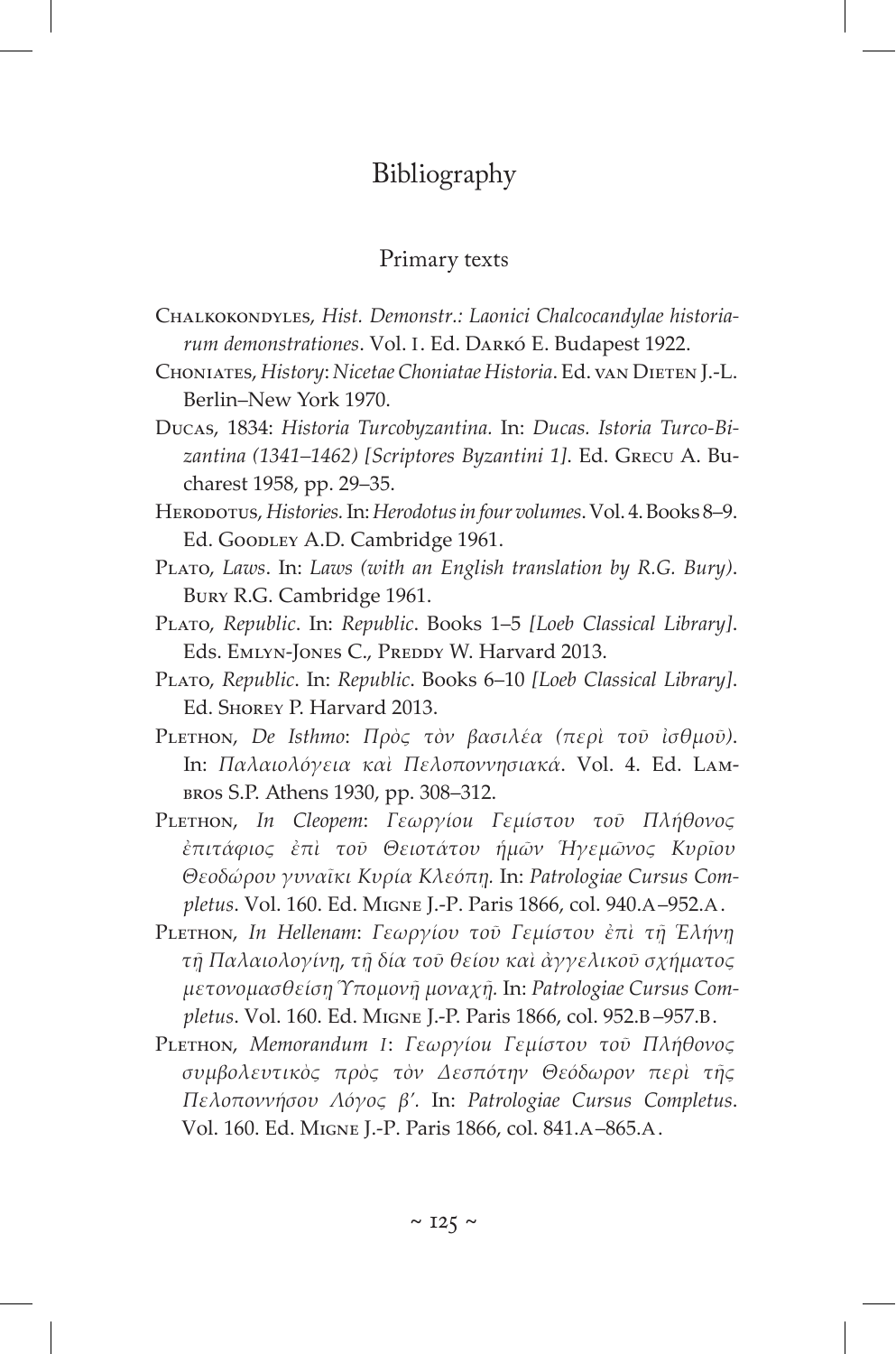PLETHON, *Memorandum ΙΙ*: Γεωργίου Γεμίστου τοῦ Πλήθονος *πρὸς τὸν Βασιλέα Εμανουῆλον περὶ τῶν ἐν Πελοποννήσσω πραγμάτων Λόγος α'*. In: *Patrologiae Cursus Completus*. Vol. 160. Ed. Migne J.-P. Paris 1866, col. 821.A–839.C.

Plethon, *Nomoi*: *Γεώργιος Γεμιστός Πλήθων*, *Νόμων Συγγραφή*, *Ένα όραμα για μια ιδανική πολιτεία*. Ed. Chatzimichail D.K. Thessaloniki 2005.

#### Abbreviations

*LSJ –* Liddel H.G., Scott R., 1996 (revised by Jones H.S.). *Greek – English Lexicon*. Oxford: Clarendon Press.

#### Secondary literature

- ANATSOS M.V., 1948: Pletho's calendar and liturgy. "Dumbarton Oaks Papers" 4, pp. 183-305.
- Angold M., 1995: *Church and society under the Komenoi*. Cambridge: Cambridge University Press.
- Athanassiadi P., 2002: *Byzantine Commentators on the Chaldean Oracles: Psellos and Plethon*. In: *Byzantine Philosophy and its Ancient Sources*. Ed. Ierodiakonou K. Oxford: Oxford Univeristy Press, pp. 237–252.
- Boticci C., 2007: *A philosophy of Political Myth*. Cambridge: Cambridge University Press.
- BOTICCI C. & CHALLAND B., 2006: *Rethinking political myth*. The *Clash of Civilisations as a Self-Fulfilling Prophecy*. "European Journal of Social Theory" 9.3, pp. 315–336.
- Blumenberg H., 1990: *Work on myth*. London: MIT Press.
- Cameron A., 2014: *Byzantine Matters*. Oxford: Princeton University Press.
- Cassirer E., 1946: *The myth of the state*. London: Oxford University Press.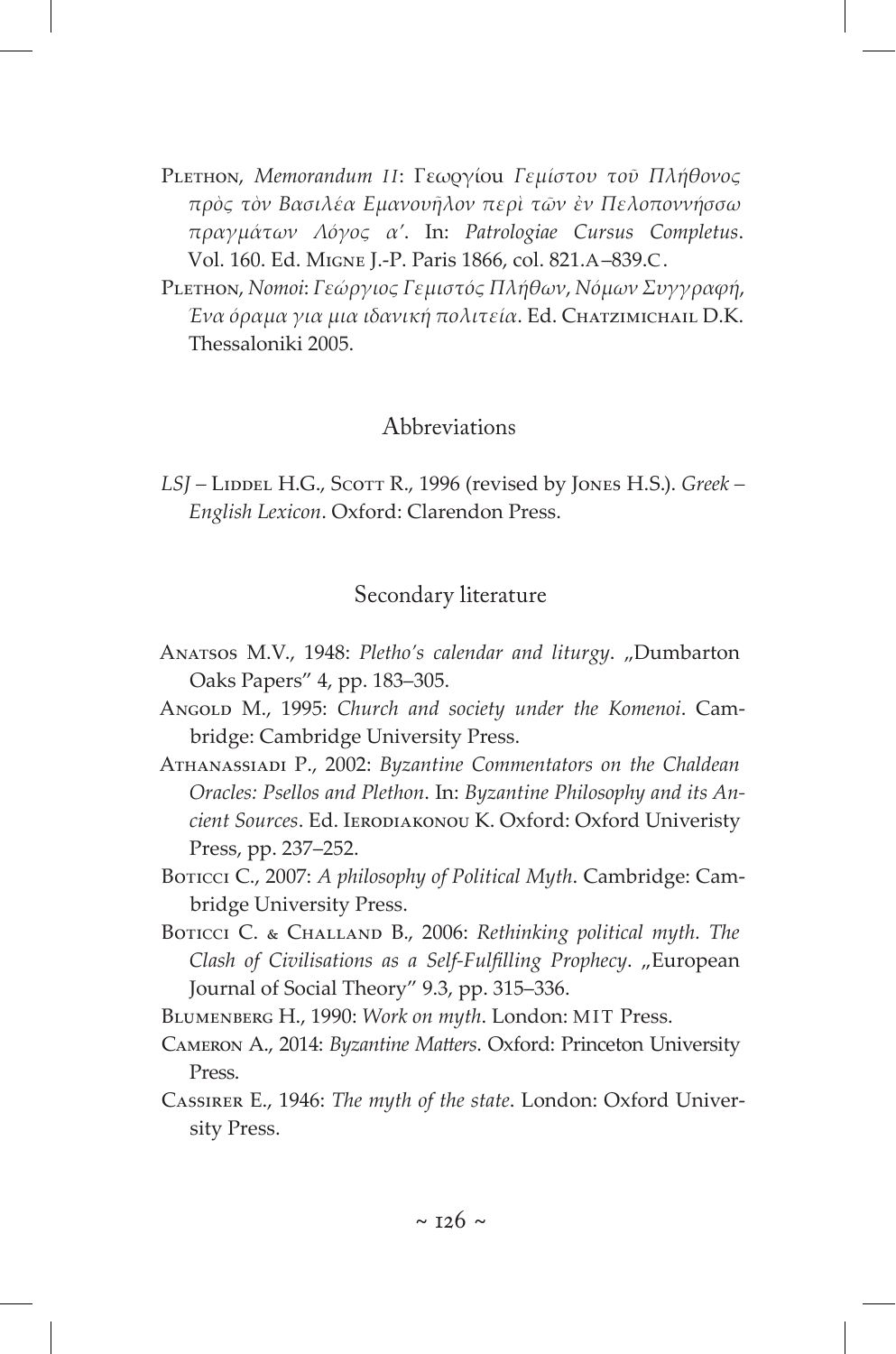- Constantinides C.N., 1982: *Higher education in Byzantium in the thirteenth and early fourteenth centuries (1204–ca. 1330)*. Nicosia: Cyprus Research Centre.
- Conversi A.S., 2007: *Mapping the field: theories of nationalism and the ethnosymbolic approach*. In: *Nationalism and ethnosymbolism. History*, *culture and ethnicity in the formation of nations*. Eds. Leroussi A.S. & Grosby S. Edinburgh: Edinburgh University Press, pp. 15–30.
- Duffy J., 2002: *Hellenic philosophy in Byzantium and the lonely mission of Michael Psellos*. In: *Byzantine philosophy and its an*cient sources. Ed. IERODIAKONOU K. Oxford: Clarendon Press, pp. 139–156.
- Flood C., 1996: *Political Myth*. London: Routlege.
- Garnsey P., 2007: *Gemistus Plethon and Platonic Political Philosophy*. In: *Transformations of Late Antiquity: Essays for Peter Brown*. In: ROUSSEAU P. & PAPOUTSAKIS M. Farnham: Ashgate Publishing Ltd., pp. 327–340.
- Hall J.M., 2004: *Ethnic identity in Greek Antiquity*. Cambridge: Cambridge University Press.
- Hanegraaff W.J., 2012: *Esotericism and the academy. Rejected Knowledge in the Western Culture*. Cambridge: Cambridge University Press.
- Hanegraaff W.J., 2009: *The Pagan Who Came from the East: George Gemistos Plethon and Platonic Orientalism*. In: *Esotericism in the Academy Ten Years' Study of Western Esotericism at the University of Amsterdam*. Eds. Hanegraaff W.J. & Pijenburg J. Amsterdam: Amsterdam University Press, pp. 33–50.
- Hladky V., 2014: *The philosophy of Gemistos Plethon Platonism in Late Byzantium*, *between Hellenism and Orthodoxy*. Farnham: Ashgate Publishing Ltd.
- HoltonD.&ManolessouI., 2010: *Medieval and Early Modern Greek*. In: *A companion to the Ancient Greek language.* Ed. Bakker J.E. Oxford: Blackwell Publishing Ltd. 2010, pp. 539-563.
- Hunger H., 1981: *The Classical Tradition in Byzantine Literature: The Importance of Rhetoric*. In: MULLETT M. & Scott, R.: *Byzantium and the classical tradition. University of Birmingham Thir-*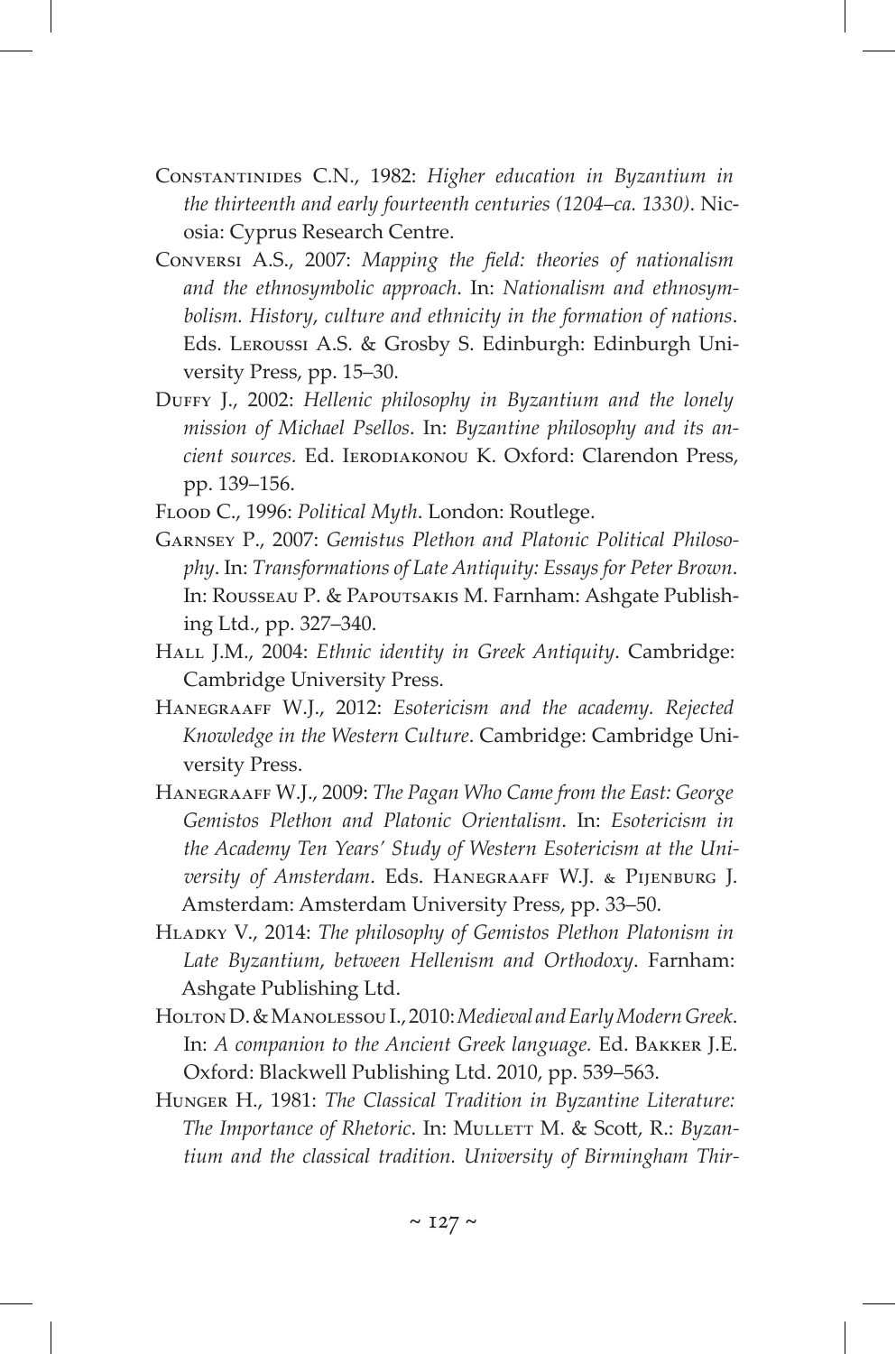*teenth Spring Symposium of Byzantine Studies 1979*. Birmingham 1981, pp. 35–47.

- Hussey J.M., 2010: *The Orthodox Church in the Byzantine Empire*. Oxford: Oxford University Press.
- Kaldellis A., 2007: *Hellenism in Byzantium: The transformations of Greek identity and the reception of the classical tradition*. Cambridge: Cambridge University Press.
- Kaldellis A., 2013: *Ethnography After Antiquity: Foreign Lands and Peoples in Byzantine Literature*. Philadelphia: University of Pensylvania Press.
- Kanavou N., 2011: *Political Myth in Aristophanes: another form of comic satire?* "Greek, Roman and Byzantine Studies" 51, pp. 382–400.
- Kazhdan A.P & Eppstein W.A., 1985: *Change in the byzantine culture in the eleventh and twelfth centuries*. Los Angeles: University of California Press.
- Kertzer D., 2010: *Rytuał*, *Polityka*, *Władza*. Warszawa: Volumen.
- Klitenic Wear S., 2012: *Ficino's Hymns and the Renaissance Platonic Academy*. In: *Laus Platonici Philosophi: Marsilio Ficino and his influence*. Eds. Clucas S., Forshaw P. J., Rees V. Boston: Brill, pp. 133–148.
- Livanos C., 2005: *The Conflict between Scholarios and Plethon: Religion and Communal Identity in Early Modern Greece*. In: *Modern Greek Literature: Critical Essays*. Eds. Nagy G. & Stavrakopou-Lou A. London: Routlege, pp. 23-40.
- Livanos C., 2006: *Greek Tradition and Latin Influence in the Work of George Scholarios*. Piscataway: Georgias Press.
- Magdalino P., 1981: *The Byzantine Holy Man in the Twelfth Century*. In: *The Byzantine Saint*. *University of Birmingham Fourteenth Spring Symposium of Byzantine Studies*. Ed. Hackel S. London, pp. 51–66.
- Magdalino P., 1993: *The empire of Manuel Komnenos 1143–1180*. Cambridge: Cambridge University Press.
- Magdalino P., 1984: *Byzantine Snobbery*. In: *Byzantine Aristocracy*, *IX to XIII Centuries*. Ed. Angold M. Oxford: B.A.R., pp. 58– 78.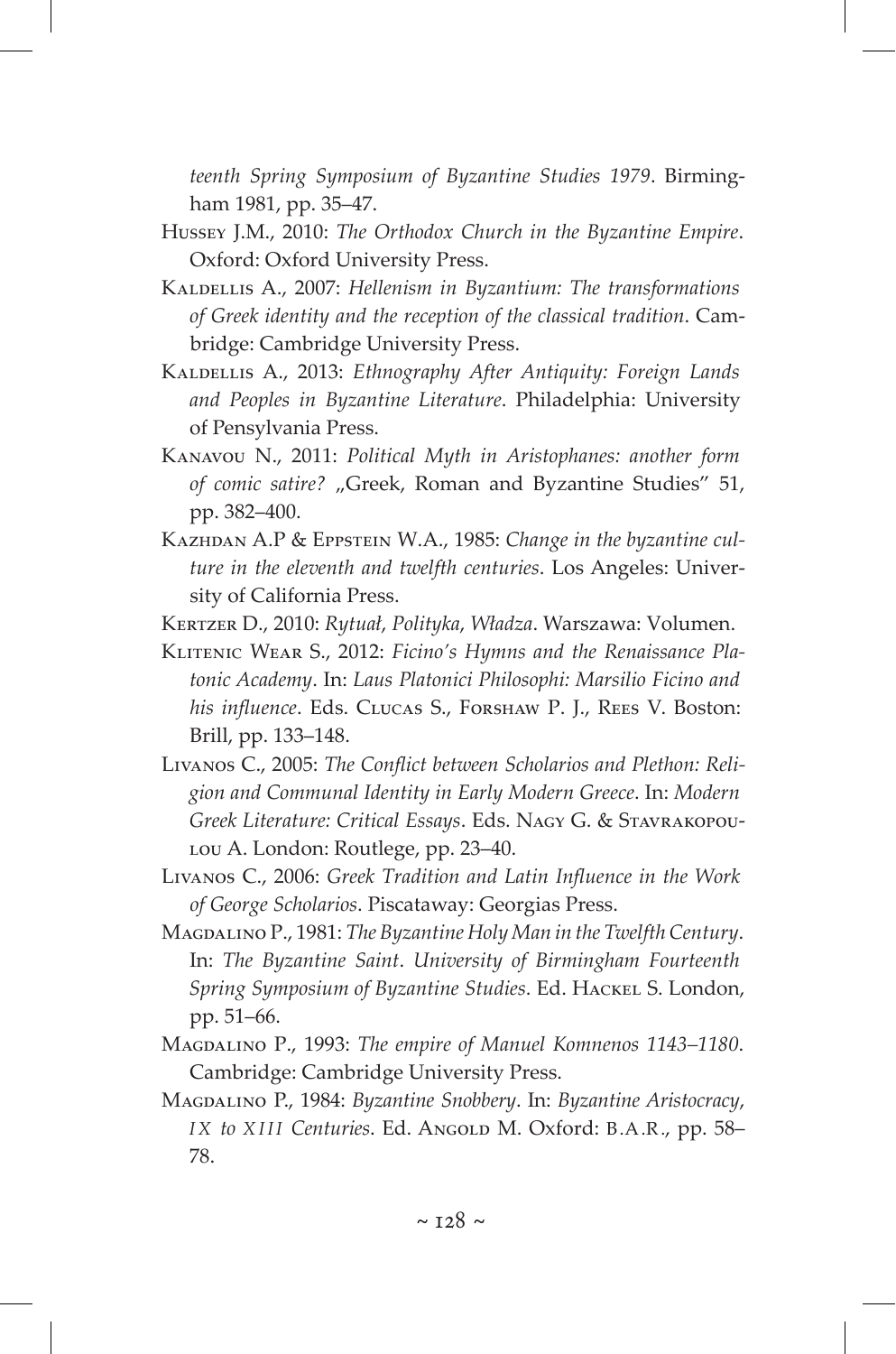- Magdalino P., 2010: *Byzantium = Constantinople*. In: *A companion to Byzantium.* Ed. James L. Oxford: Blackwell Publishing Ltd., pp. 43–54.
- Magdalino P., 1991: *Hellenism and Nationalism in Byzantium.* In: IDEM, *Tradition and Transformation in Medieval Byzantium*. Aldershot, 1991, no. XIV.
- Mango C., 1981: *Discontinuity with the Classical Past in Byzantium*. In: *Byzantium and the classical tradition. University of Birmingham Thirteenth Spring Symposium of Byzantine Studies*. Eds. Mullett M. & Scott R. Birmingham, 1979, pp. 48–60.
- Meyendorff J., 1979: *Byzantine Theology: Historical Trends and Doctrinal Themes*. New York: Fordham University Press.
- Morris R., 1984: *The Byzantine Aristocracy and the Monasteries*. In: Byzantine Aristocracy, *IX to XIII Centuries*. Ed. AngoLD M. Oxford: B.A.R., pp. 112–137.
- Necipoglou N., 2009: *Byzantium Between Ottomans and the Latins Politics and Society in the Late Byzantine Empire*. Cambridge: Cambridge University Press.
- OTILIA S.M., 2007: *Aspects of the political myth.* "Annals of Constantin Brancusi University of Targu-Jiu. Letters and social sciences" 2, pp. 65–70.
- Ozkirimli U., 2010: *Theories of nationalism: A Critical introduction*. New York: Palgrave.
- Parani M. G., 2007: *Cultural Identity and Dress: Byzantine Ceremonial Costume*. "Jahrbuch der Österreichischen Byzantinistik" 57, pp. 95–134.
- Page G., 2008: *Being Byzantine Greek identity before the Ottomans*. Cambridge: Cambridge University Press.
- Parekh B., 1999: *The incoherence of nationalism*. In: *Theorizing Nationalism*. Ed. Beiner R. New York: State University of New York Press, pp. 295-326.
- PERITORE N.P., 1977: *The Political Thought of Gemistos Plethon: A* Renaissance Byzantine Reformer. "Polity" 10.2, pp. 168-191.
- Raszewski J., 2014: *George Gemistos Plethon and the Modern Greek Identity*. In: *Georgios Gemistos Plethon. The Byzantine and the Latin Renaissance*. Eds. Matula J. & Blum R. Olomouc 2014, pp. 433–456.